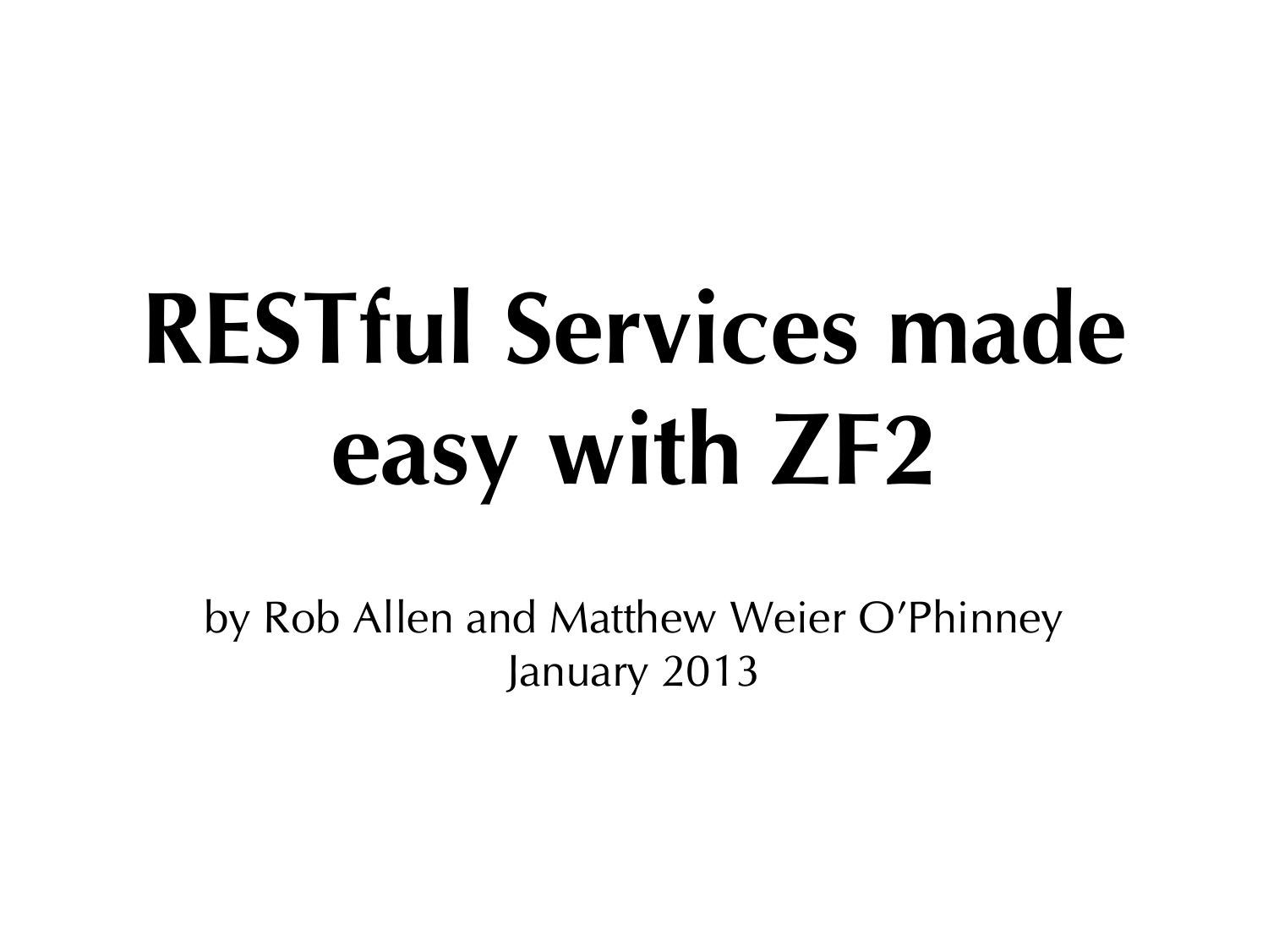#### About us

#### **Rob Allen**

- ZF community team
- @akrabat

#### **Matthew Weier O'Phinney**

- ZF project lead
- @mwop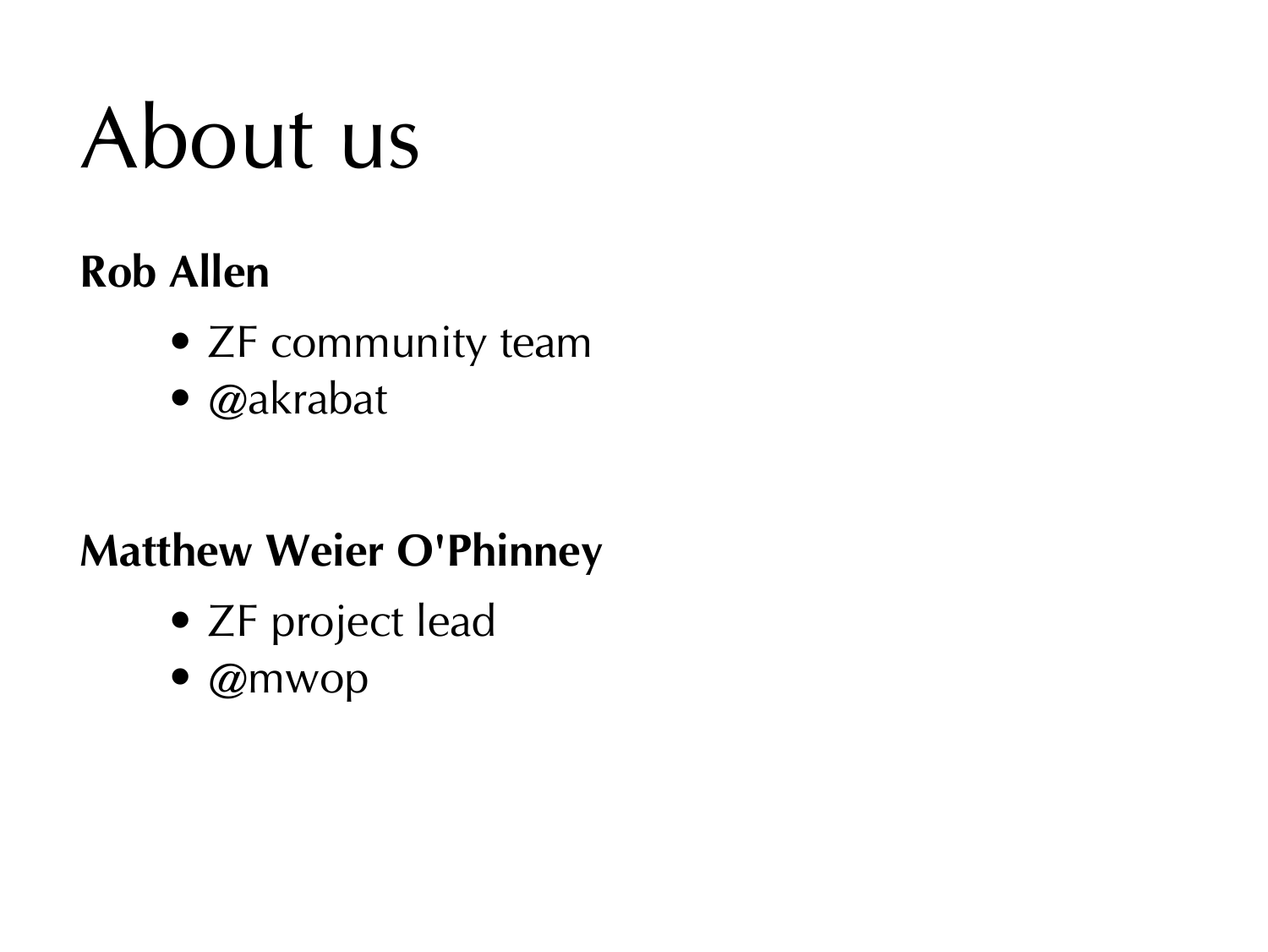#### Agenda

- RESTful fundamentals
- Zend Framework 2 fundamentals
- RESTful ZF2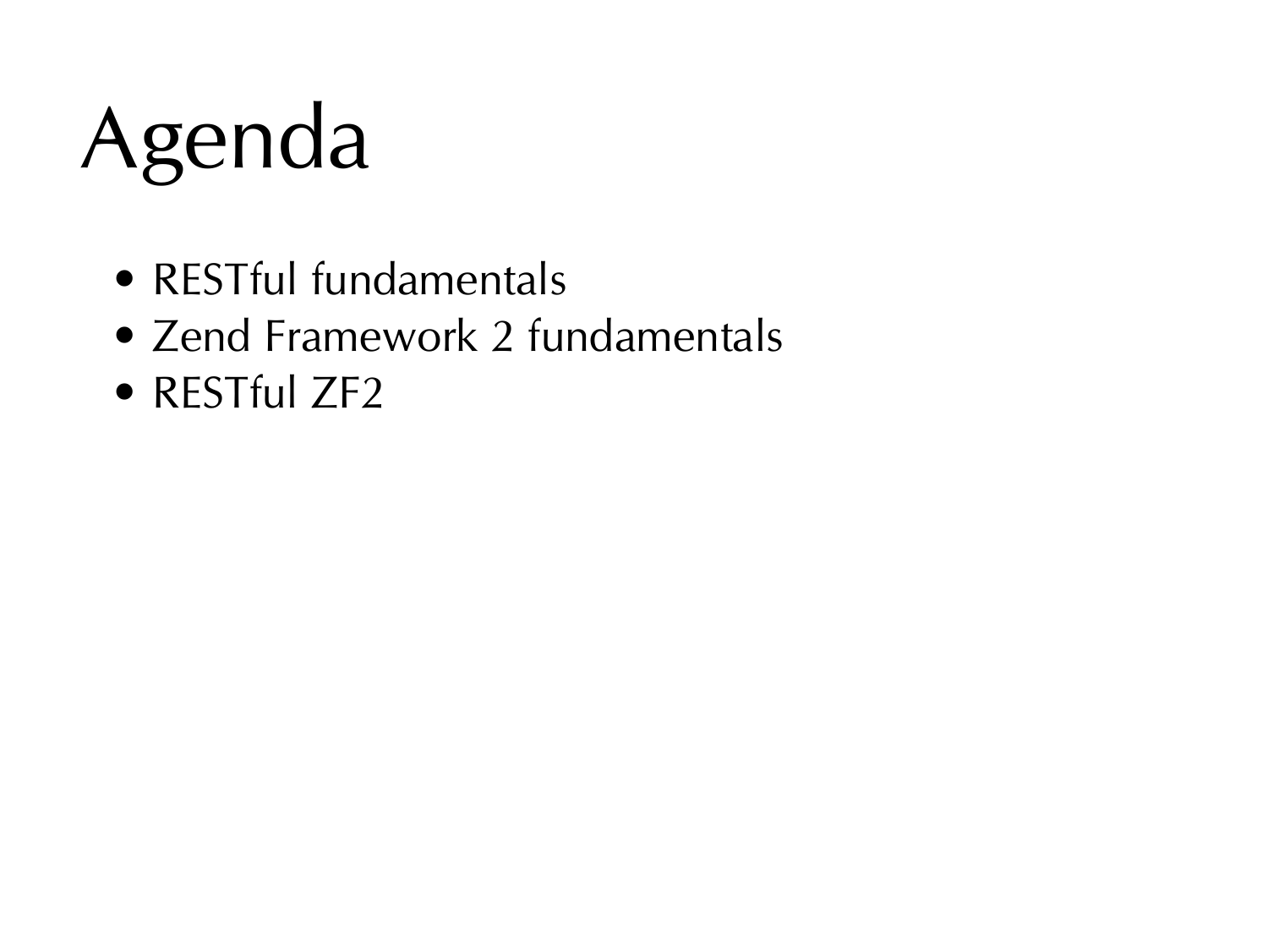#### Restful fundamentals

REpresentational State Transfer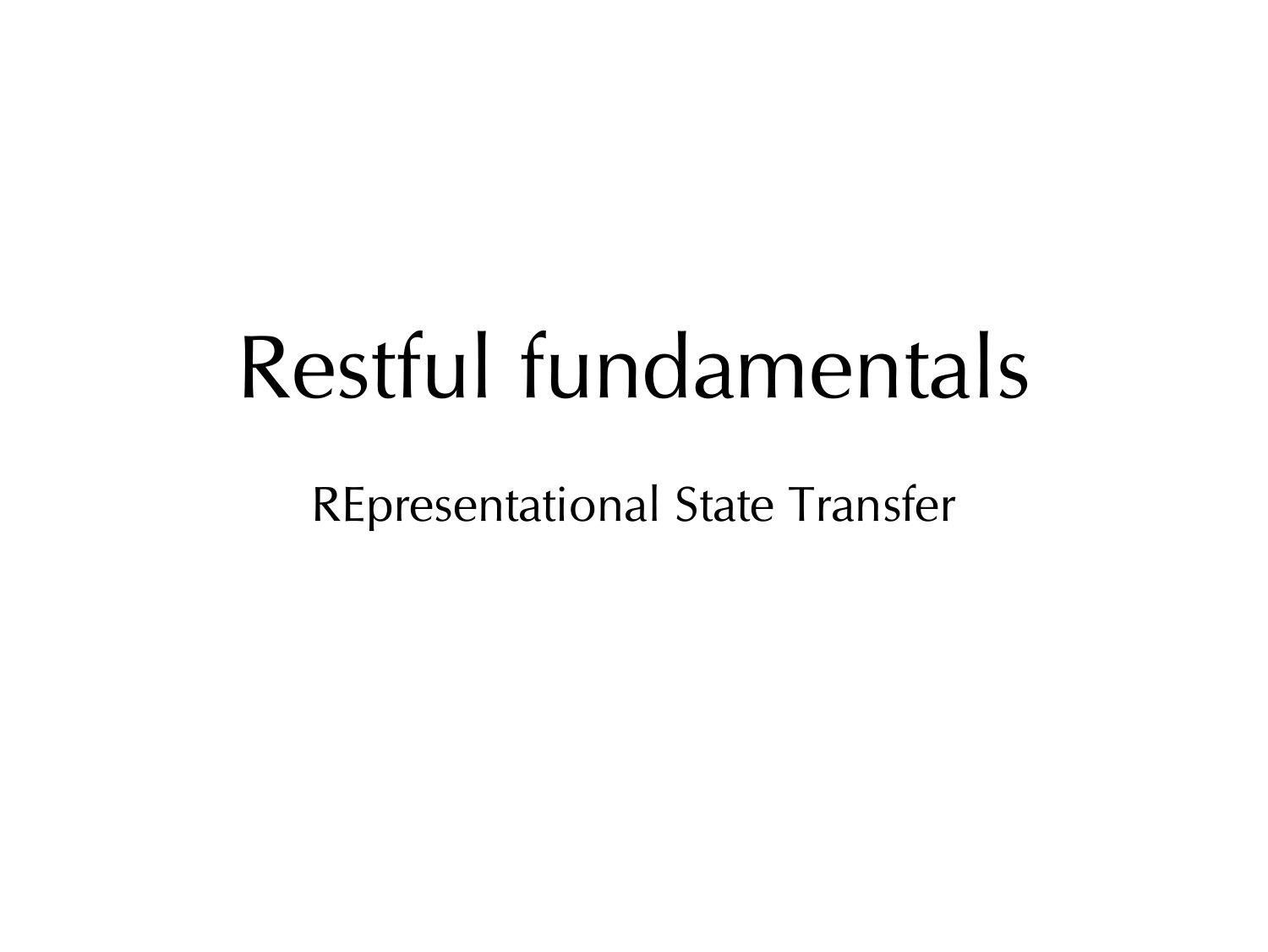#### What is Rest?

- An architecture
- Centers on the transfer of representations of resources
	- A resource is any concept that can be addressed
	- A representation is typically a document that captures the current or intended state of a resource
- A client makes requests of a server when it wants to transition to a new state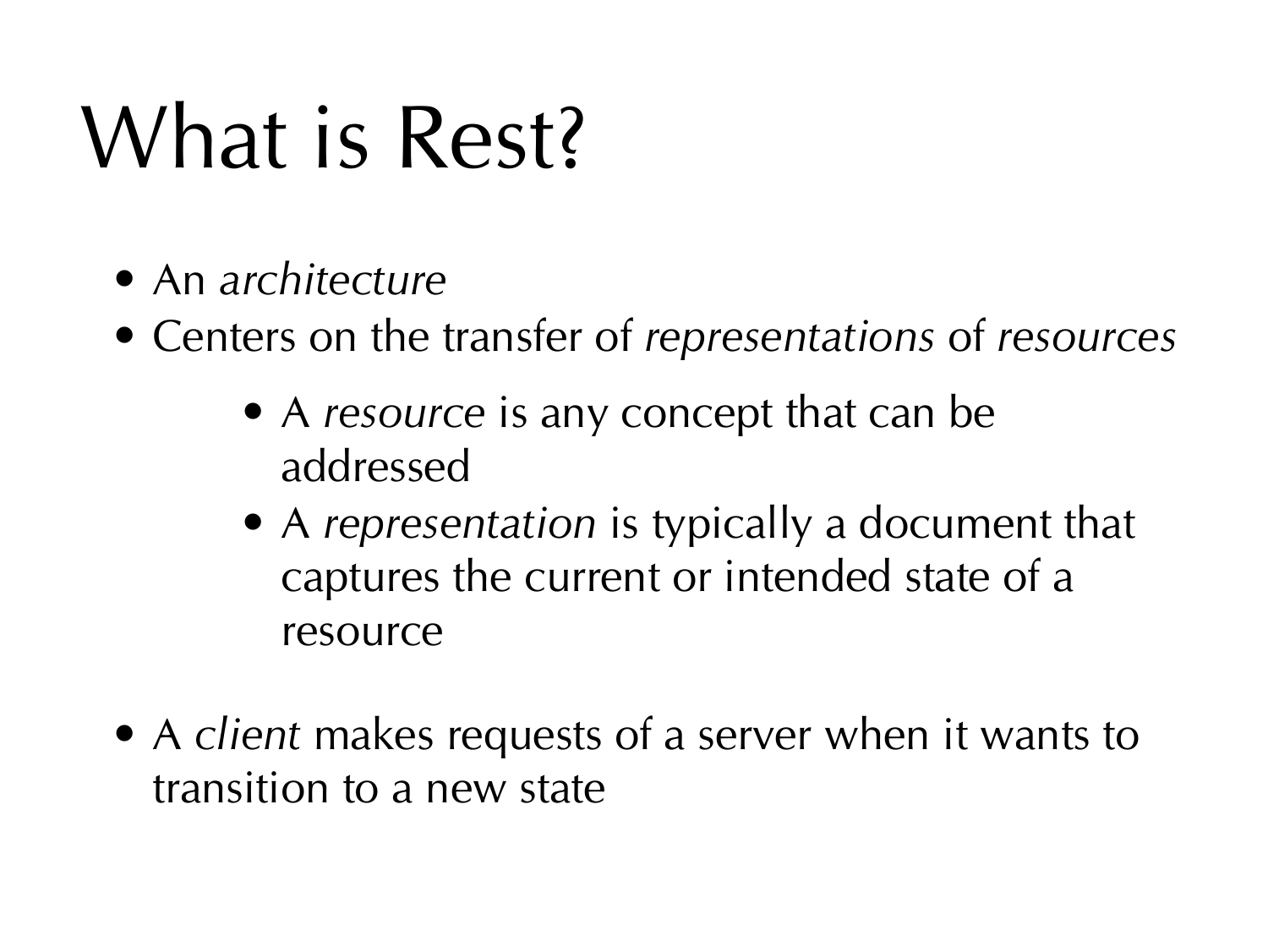## **Strengths**

- Loose coupling
- Less typing (counter-example: SOAP)
- Emphasis on readability; uses nouns and verbs
	- HTTP methods as verbs: GET, POST, PUT, DELETE, etc.
	- Resources as nouns, and, further, collections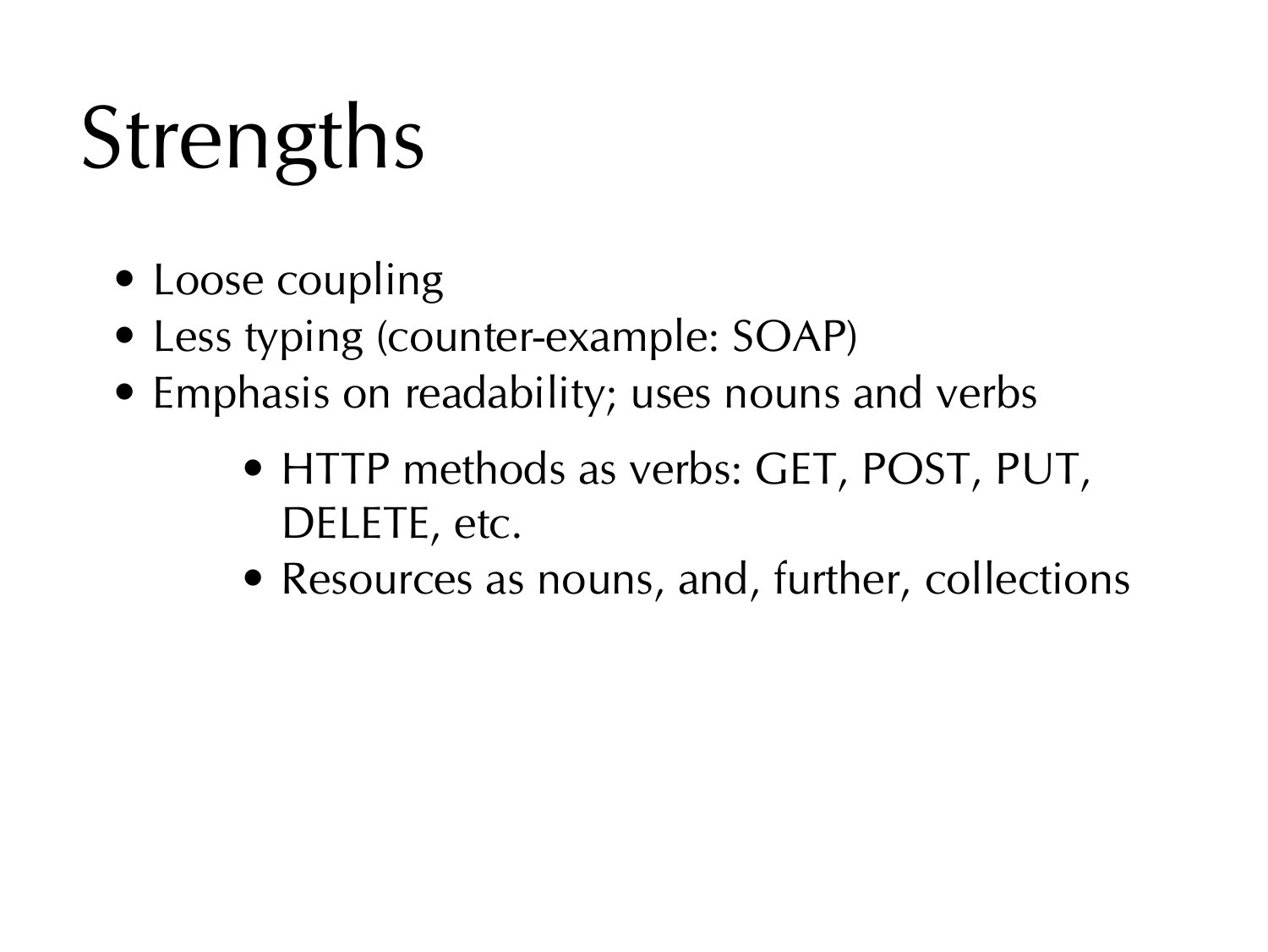- Client/Server
	- Clients are not concerned with storage, allowing them to be portable.
	- Servers are not concerned with UI or user state, allowing scalability.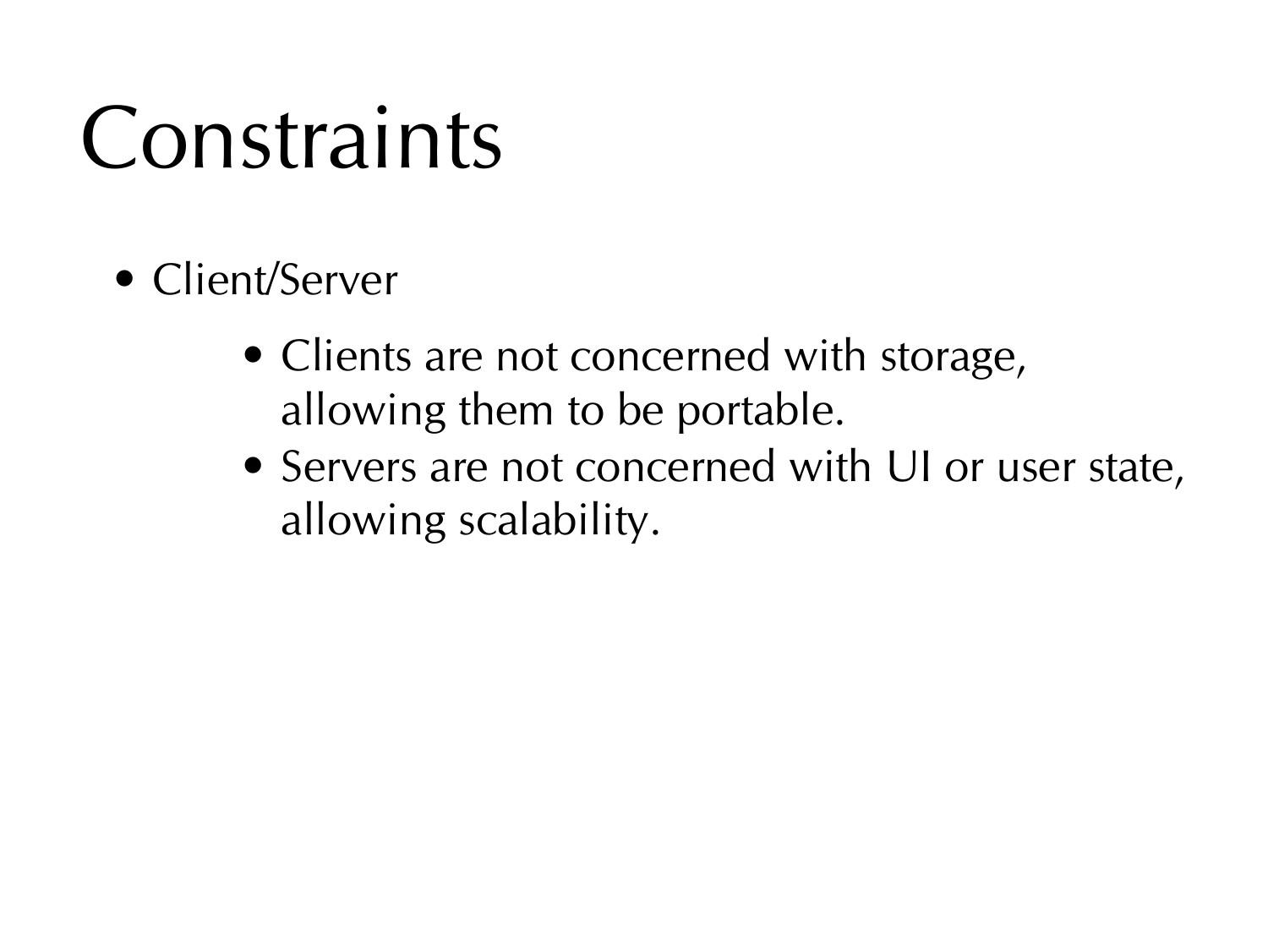- Stateless
	- No client context stored between requests. This means no sessions!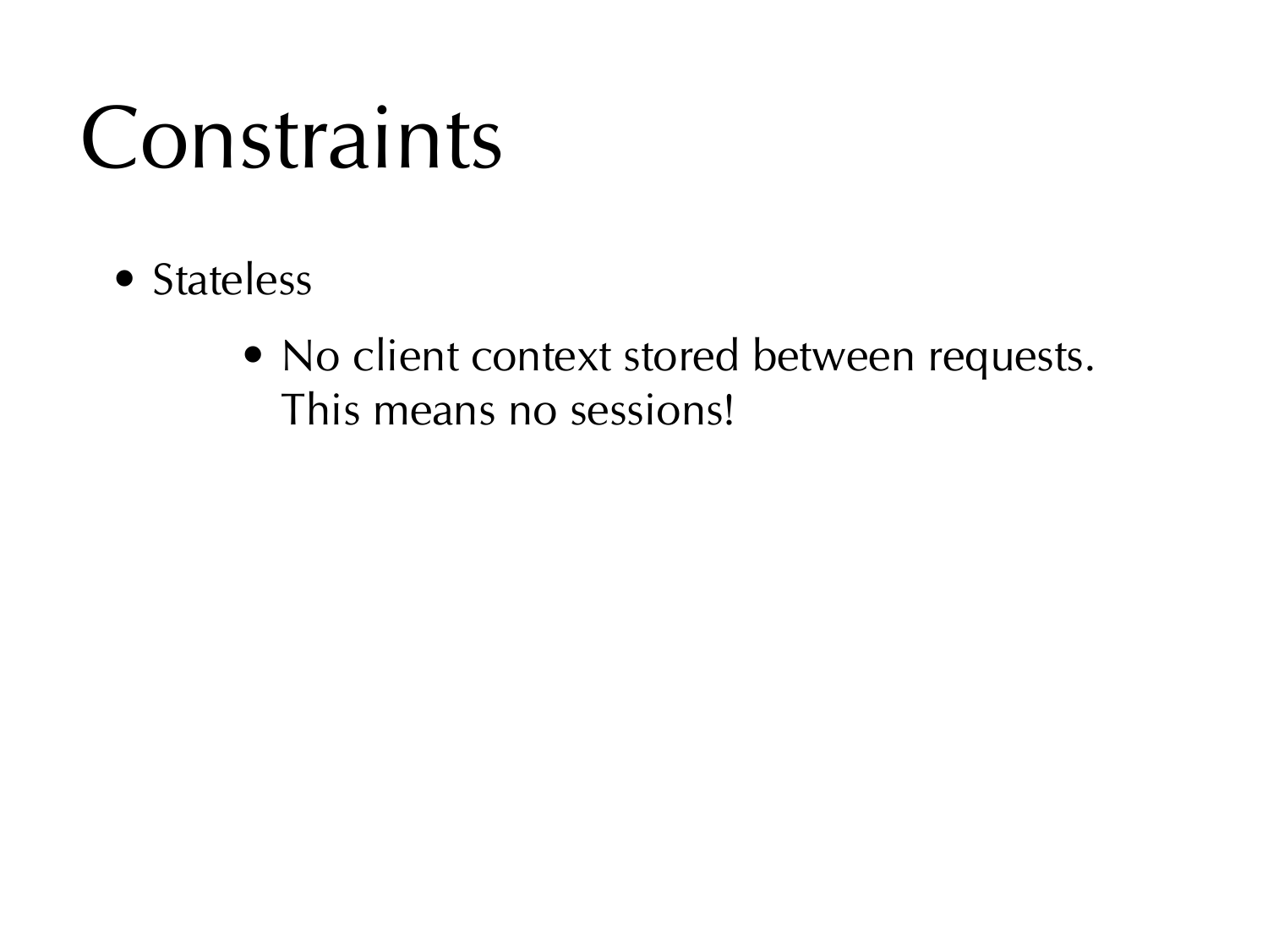- Cacheable
	- Non-idempotent methods should allow clients to cache responses.
	- Clients should honor HTTP headers with respect to caching.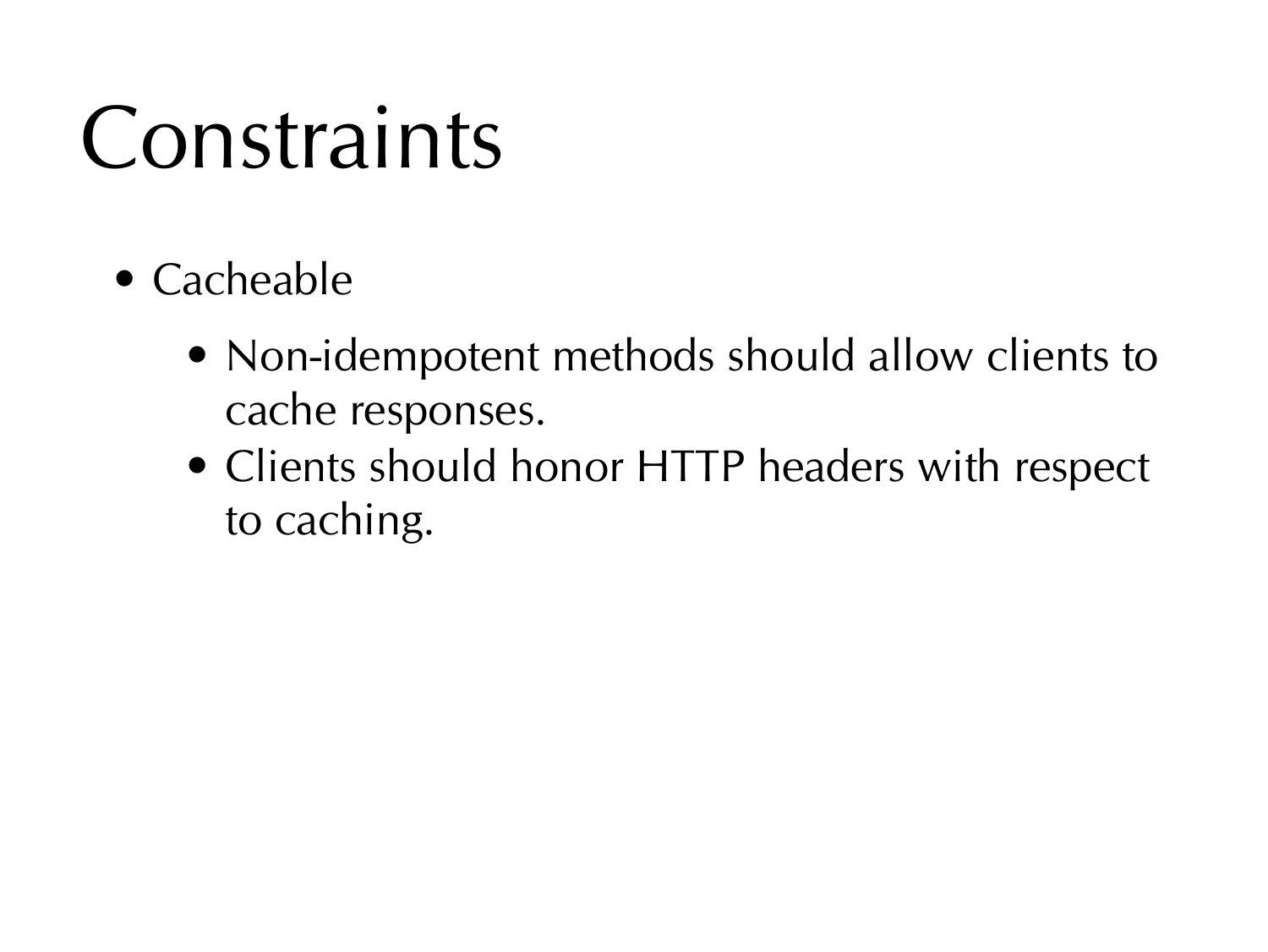- Layered system
	- Client should not care whether it is connected directly to the server, or to an intermediary proxy.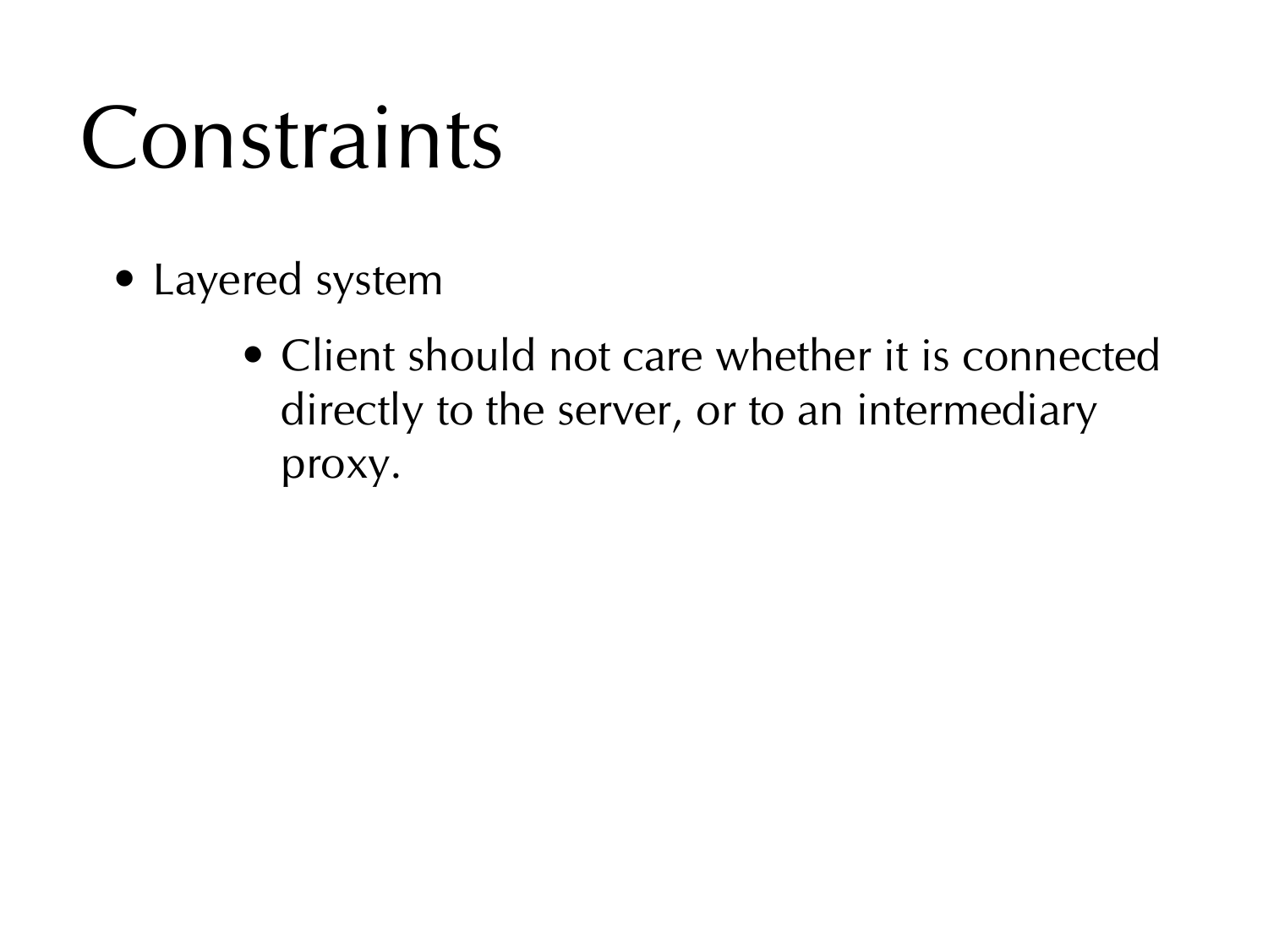- Uniform Interface
	- Identification of resources
	- Manipulation of resources through representations
	- Self-descriptive messages
	- Hypermedia as the engine of application state (HATEOAS)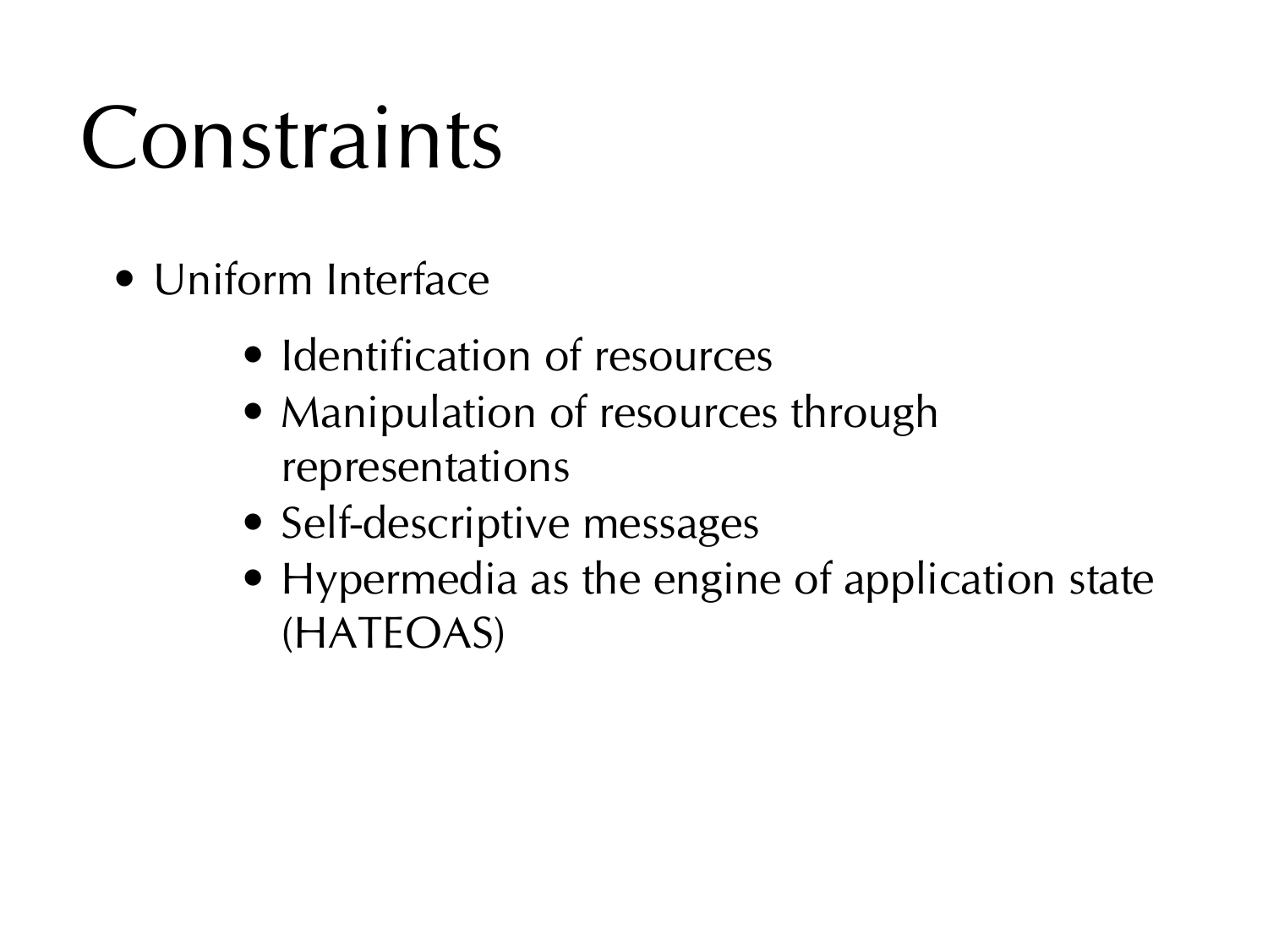## Primary aspects of a RESTful web service

- Base URI for each resource: <http://status.dev:8080/api/status/matthew>
- Media type used for representations of the resource
- HTTP methods are the set of operations allowed for the resource
- The API must be hypertext driven (*i.e.*, provide links for allowed state transitions)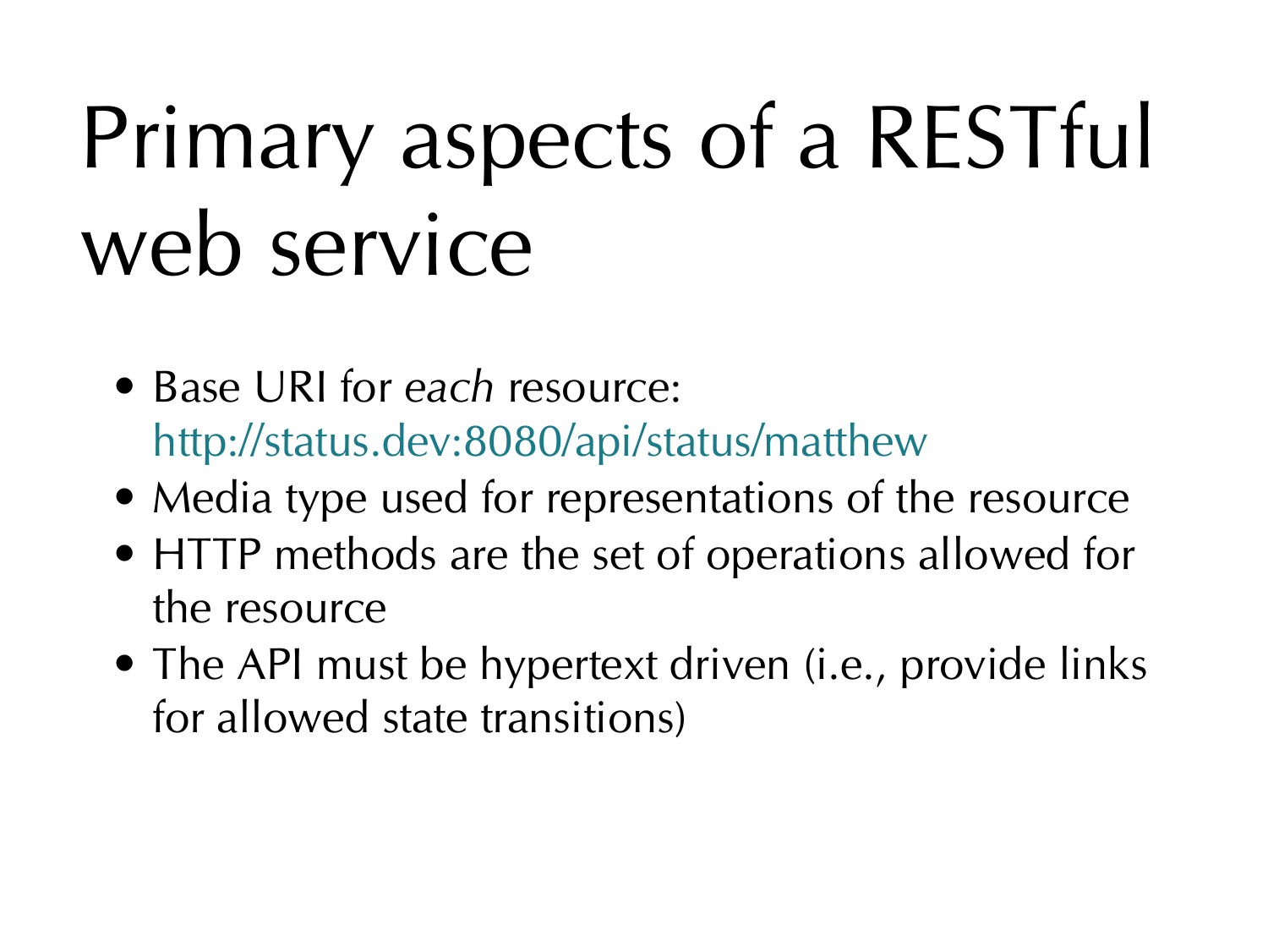#### Content negotiation

- Correctly parse the request
	- Read the Content-Type header
	- Raise "415 Unsupported media type" status if unsupported
- Correctly create the response
	- Read the Accept header
	- Set the Content-Type header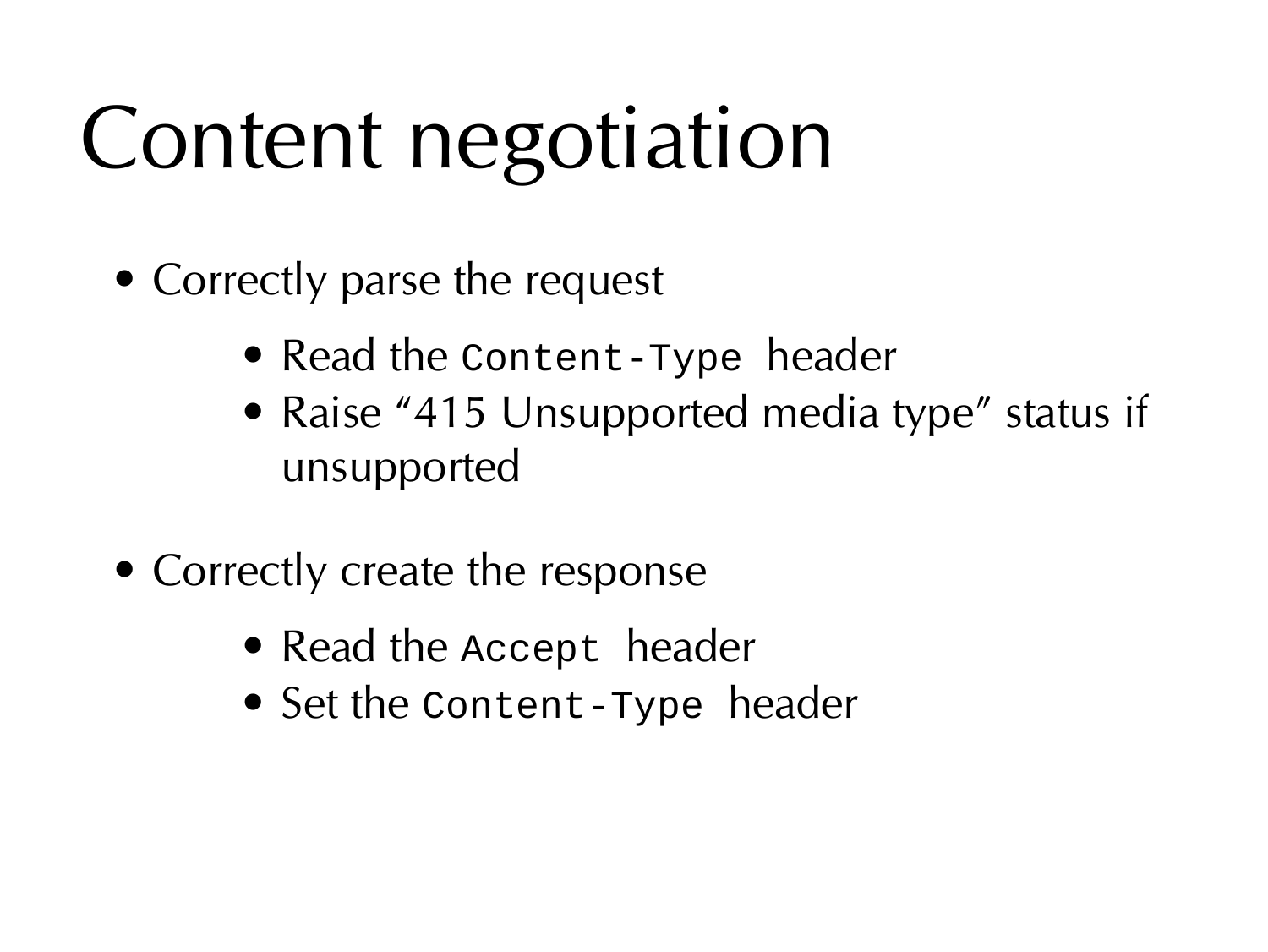## Hypermedia

- What is it?
- Why is it important?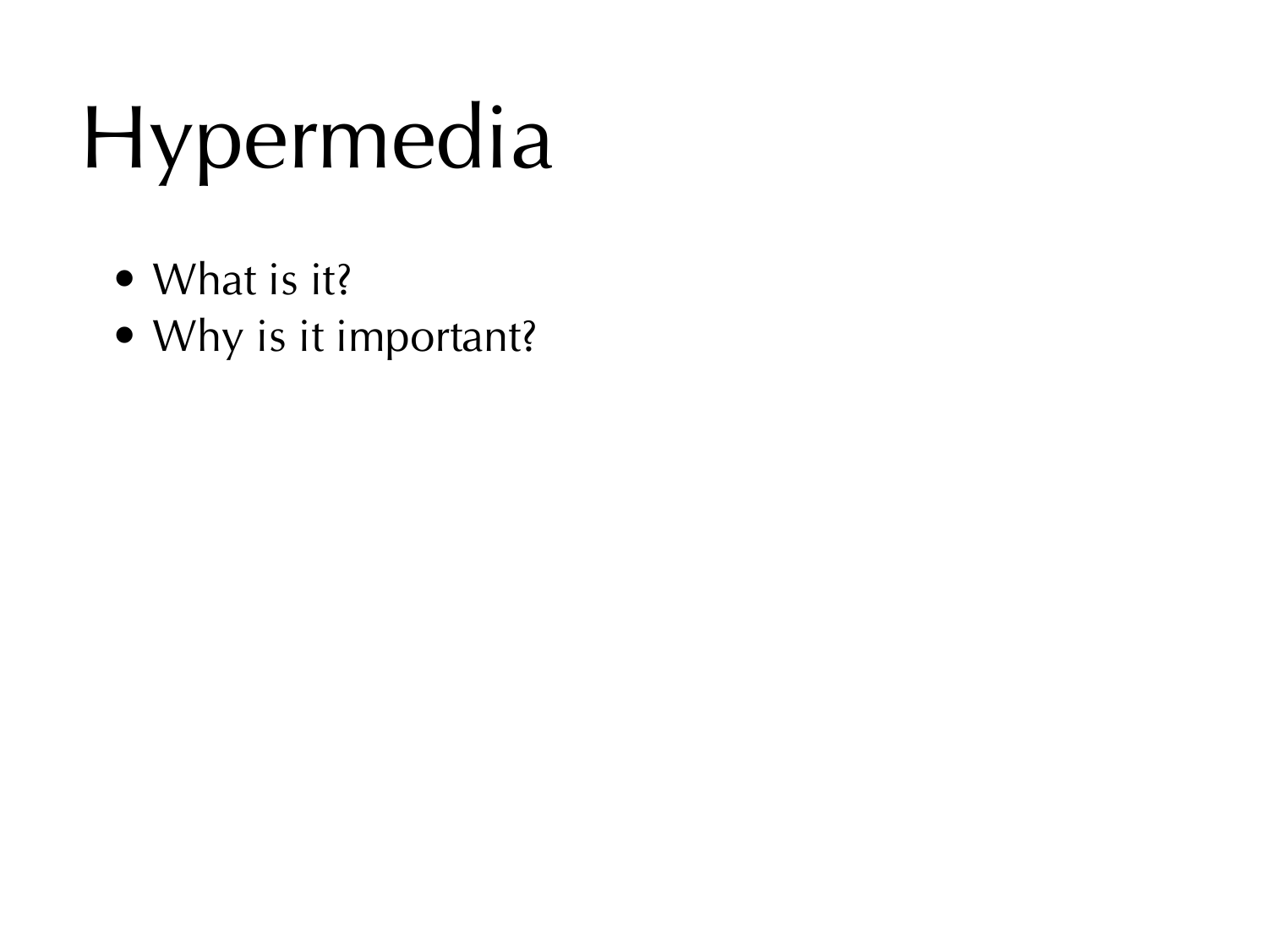## What is hypermedia?

- Media type used for a representation
- The link relations between representations and/or states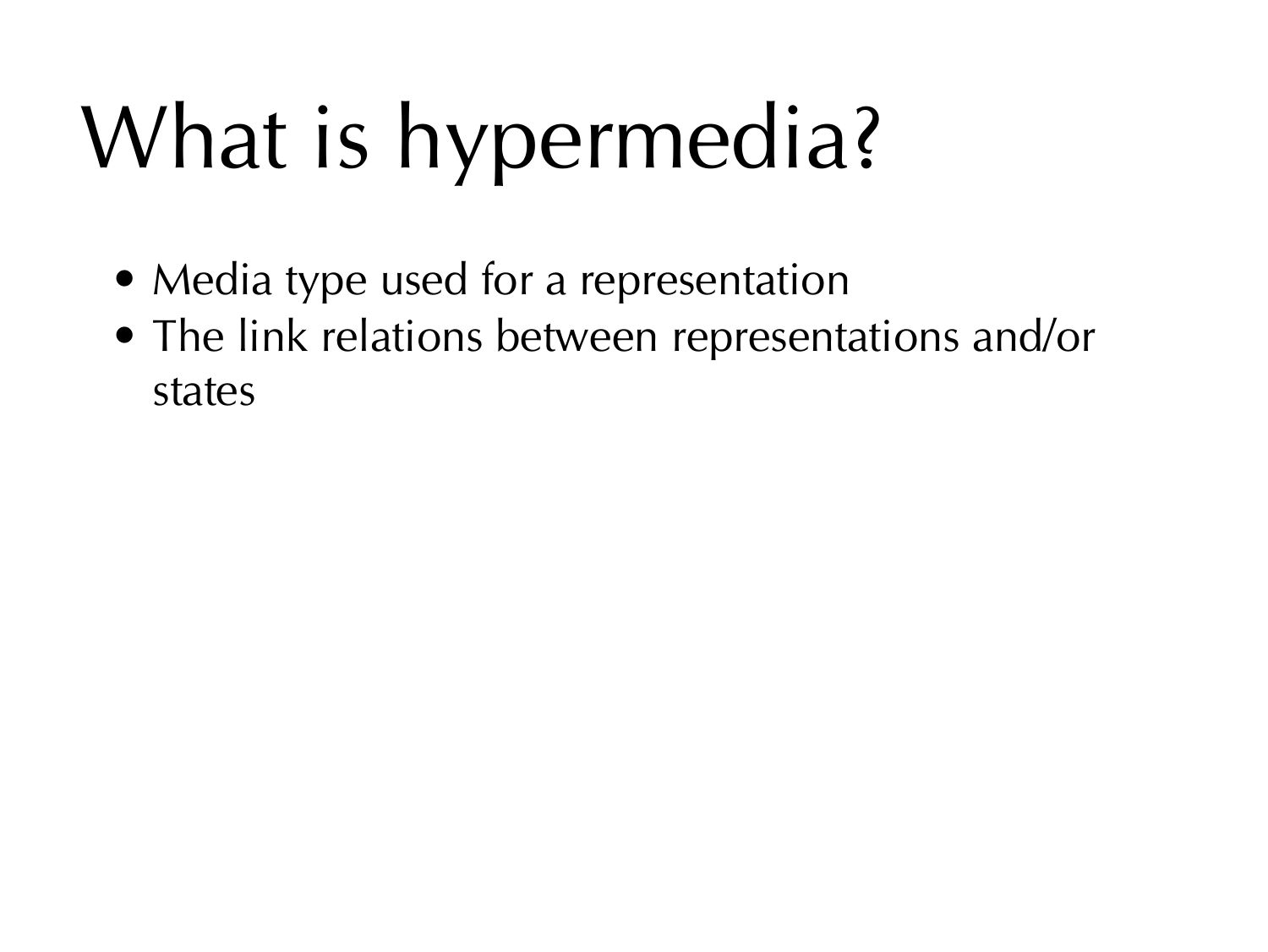## Why is hypermedia important?

• Discoverability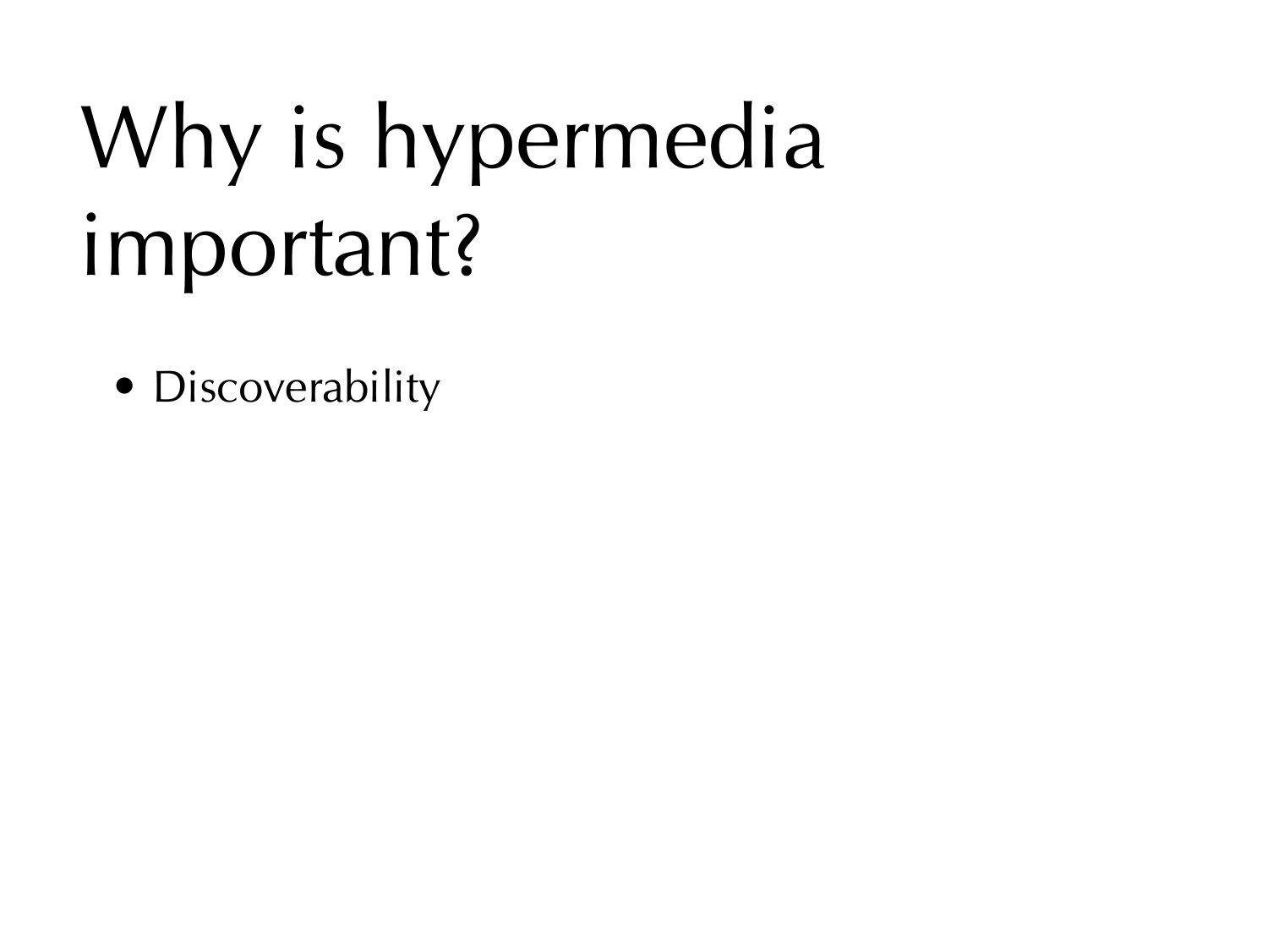## JSON and Hypermedia

JSON does not have a defined way of providing hypermedia links

Options:

- "Link" header (GitHub approach)
- application/collection  $+$  json
- application/hal  $+$  json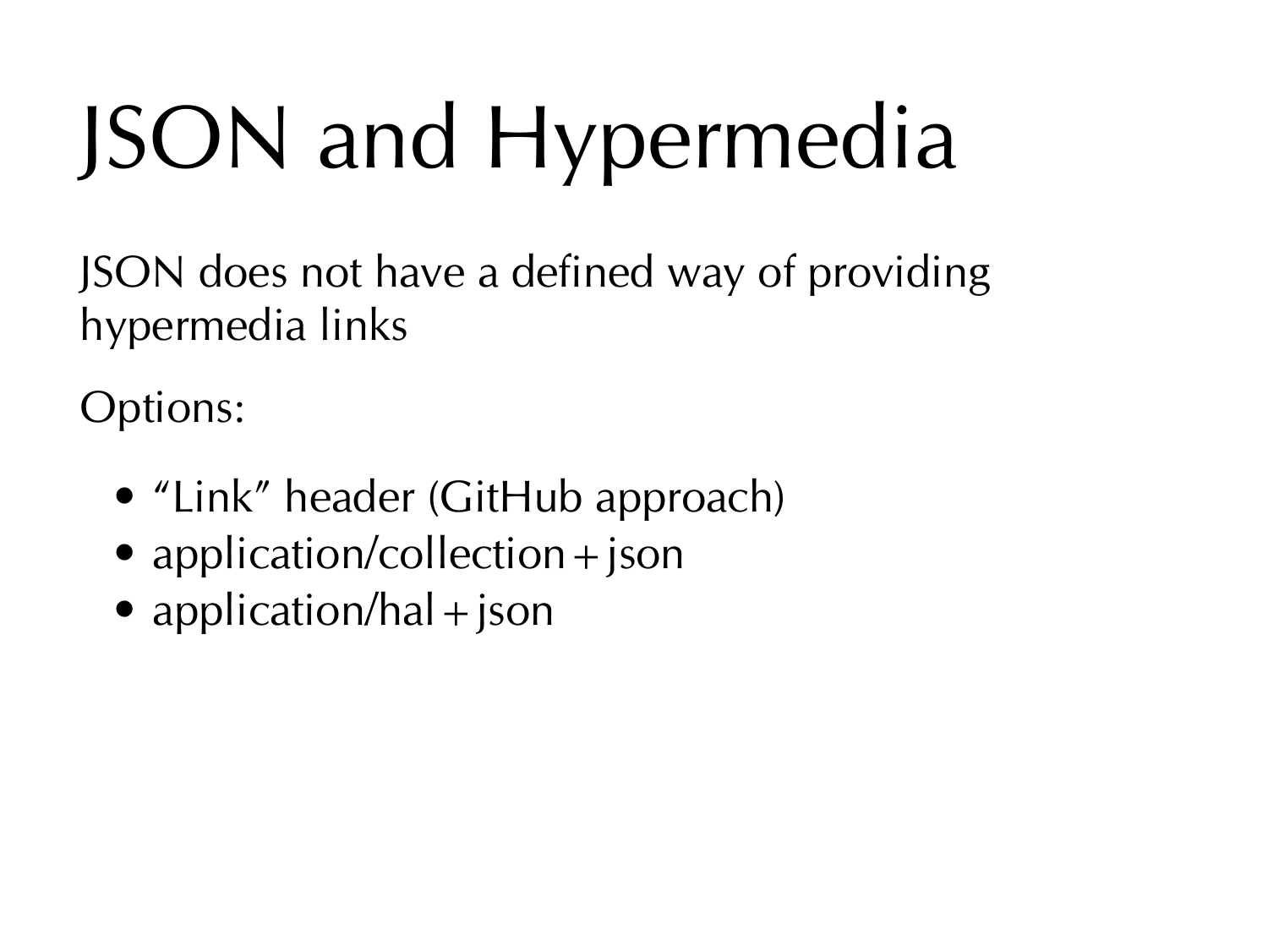#### Link header

Link: <url>; rel="relation"[, ... ]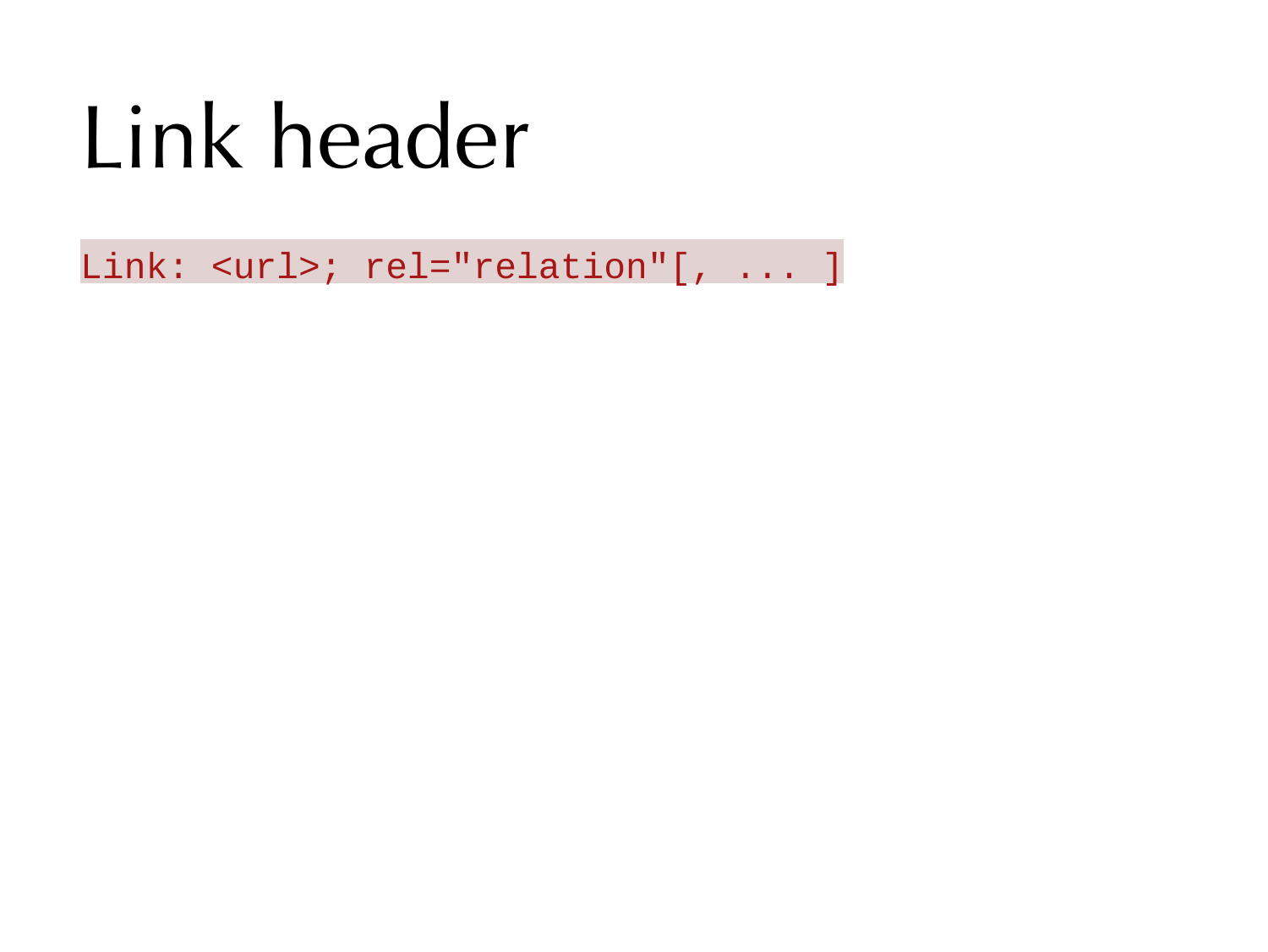## application/collection+json

See <http://amundsen.com/media-types/collection/format/>

```
{
     "collection":
     {
        "links":
             {"href": "<uri>", "rel": "relation"}
 ]
     }
}
```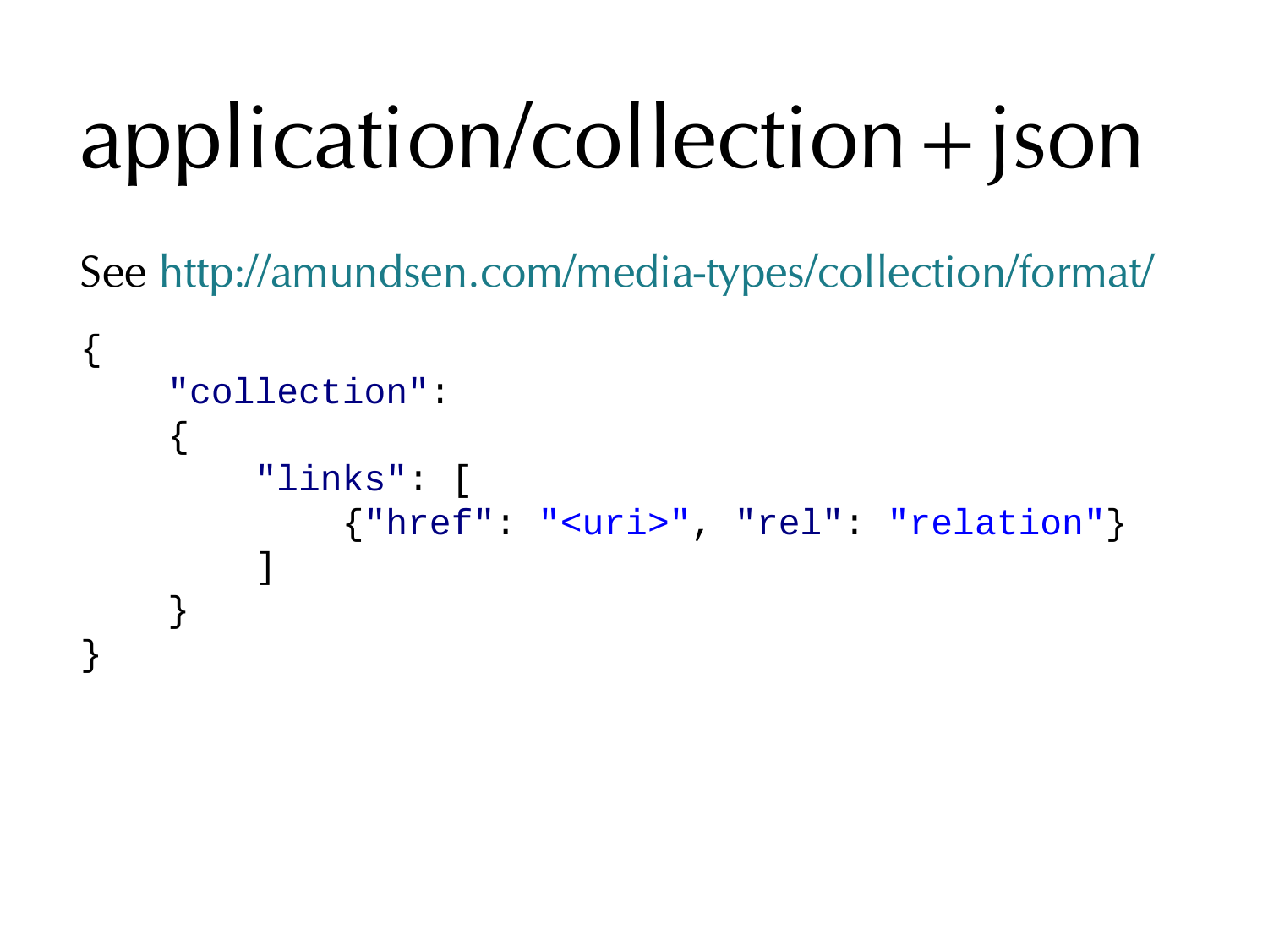## application/hal+json

See <http://tools.ietf.org/html/draft-kelly-json-hal-03>

```
{
     "_links": {
          "relation": {"href": "<uri>"}
     }
}
```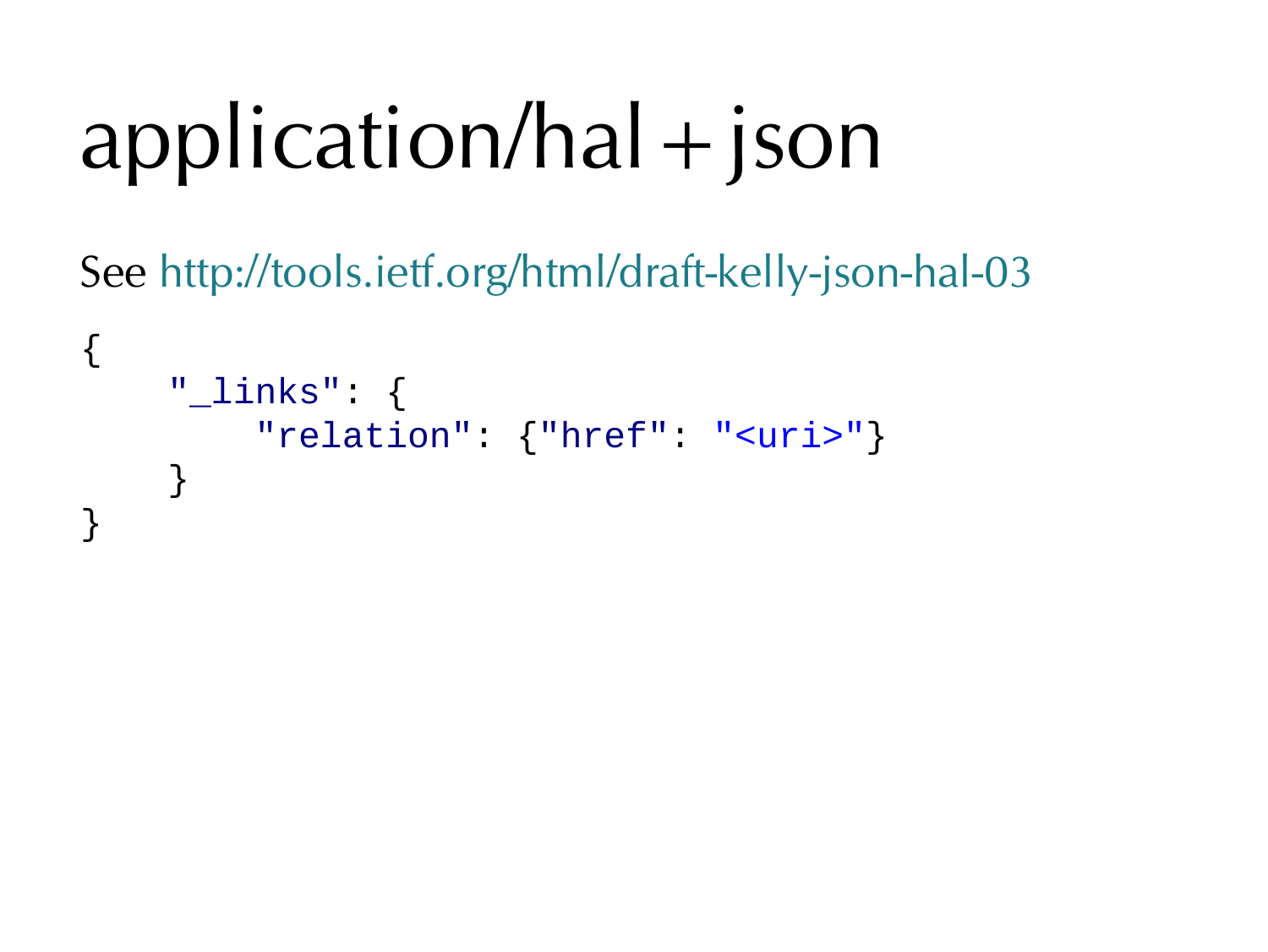## Error reporting

- HTTP status: 4xx, 5xx
- No further information!
- Solution
	- application/api-problem  $+$  json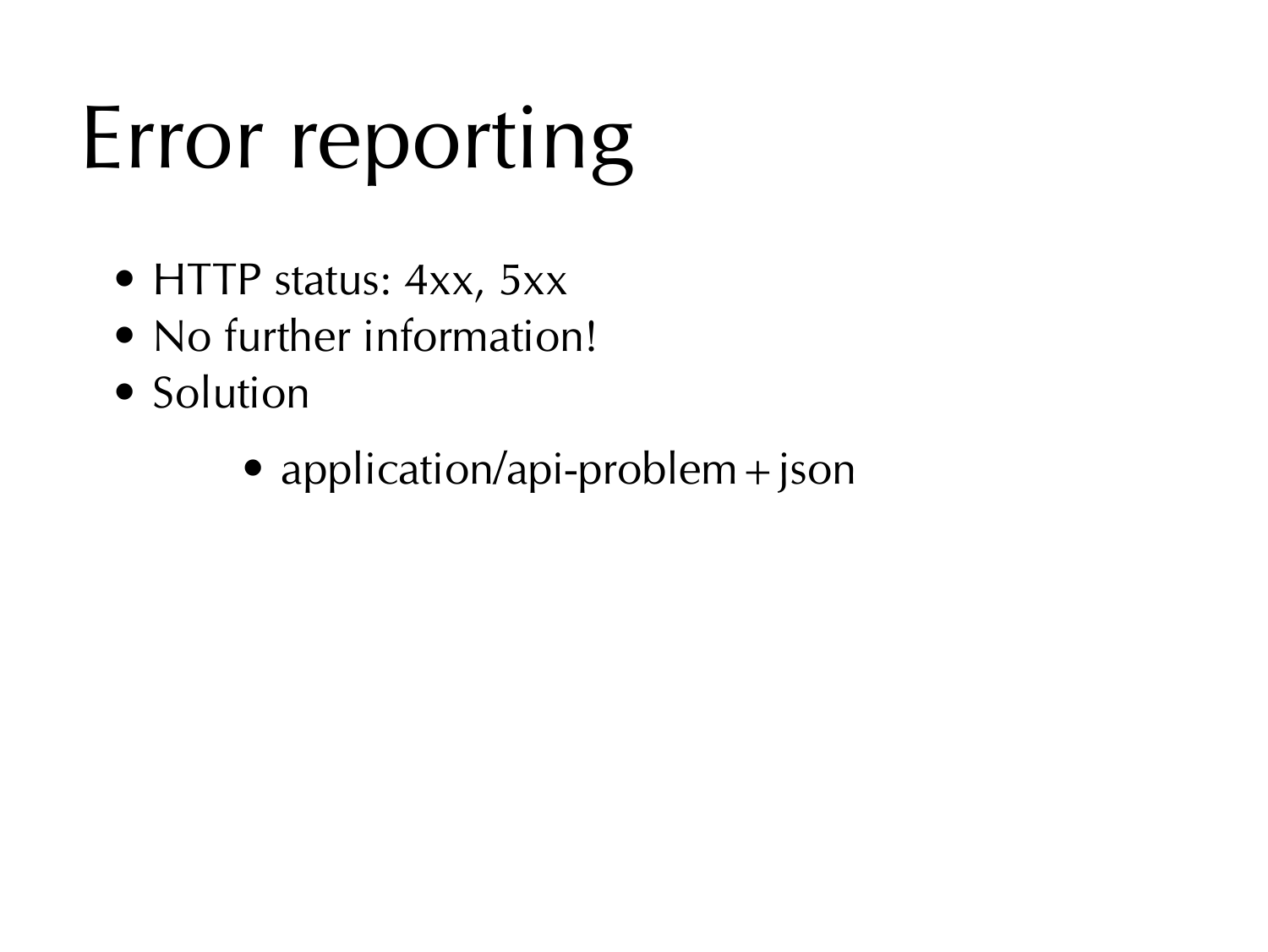## application/api-problem+json

#### See

<http://tools.ietf.org/html/draft-nottingham-http-problem-02>

```
{
     "describedBy": "<url>",
     "title": "generic title of error type",
     "httpStatus": <status code>,
     "detail": "specific message detailing error"
}
```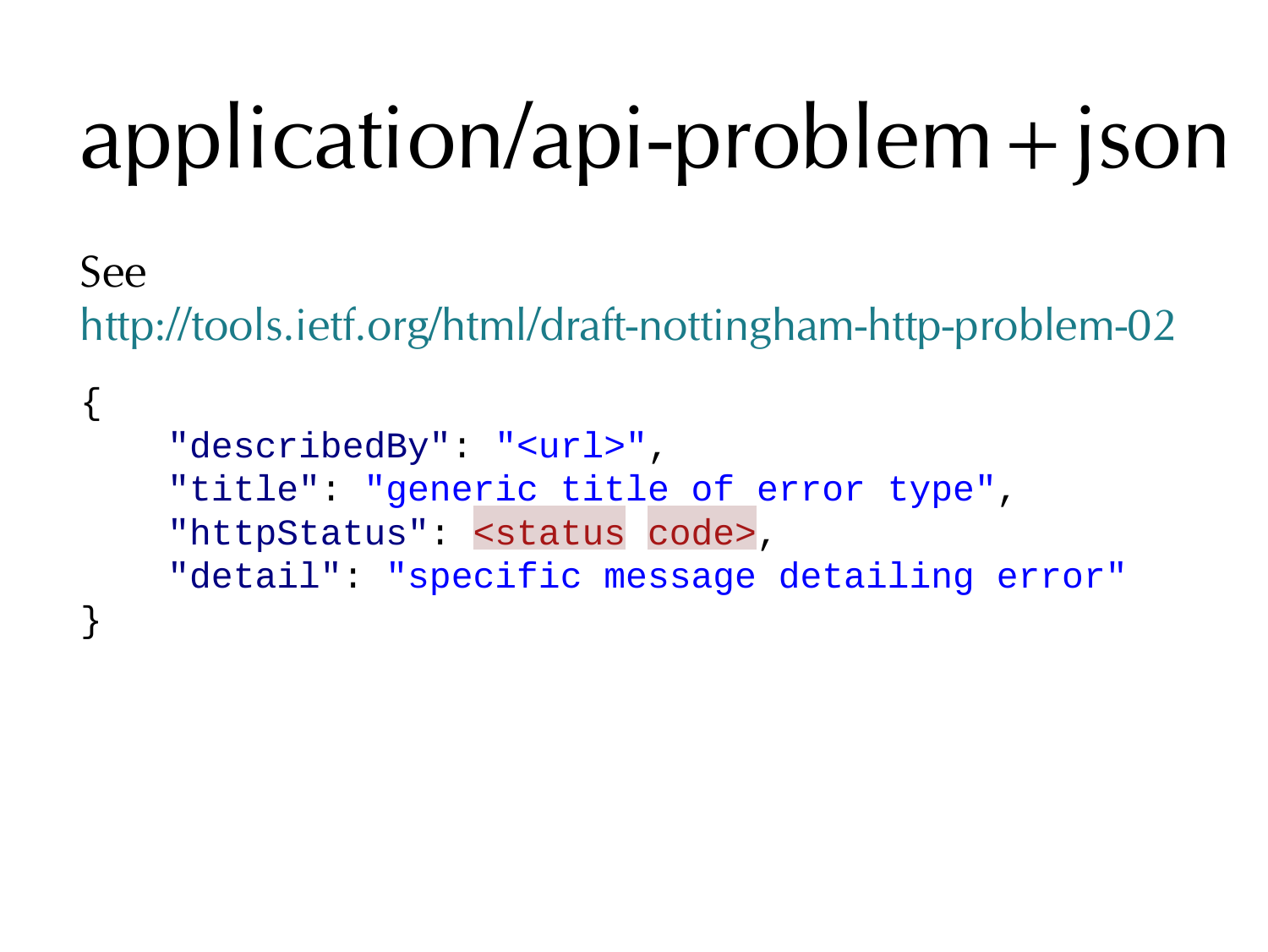## Documenting your API

- What operations are available for a given resource?
- What do representations look like? How do I need to form my request? What modifiers might be available?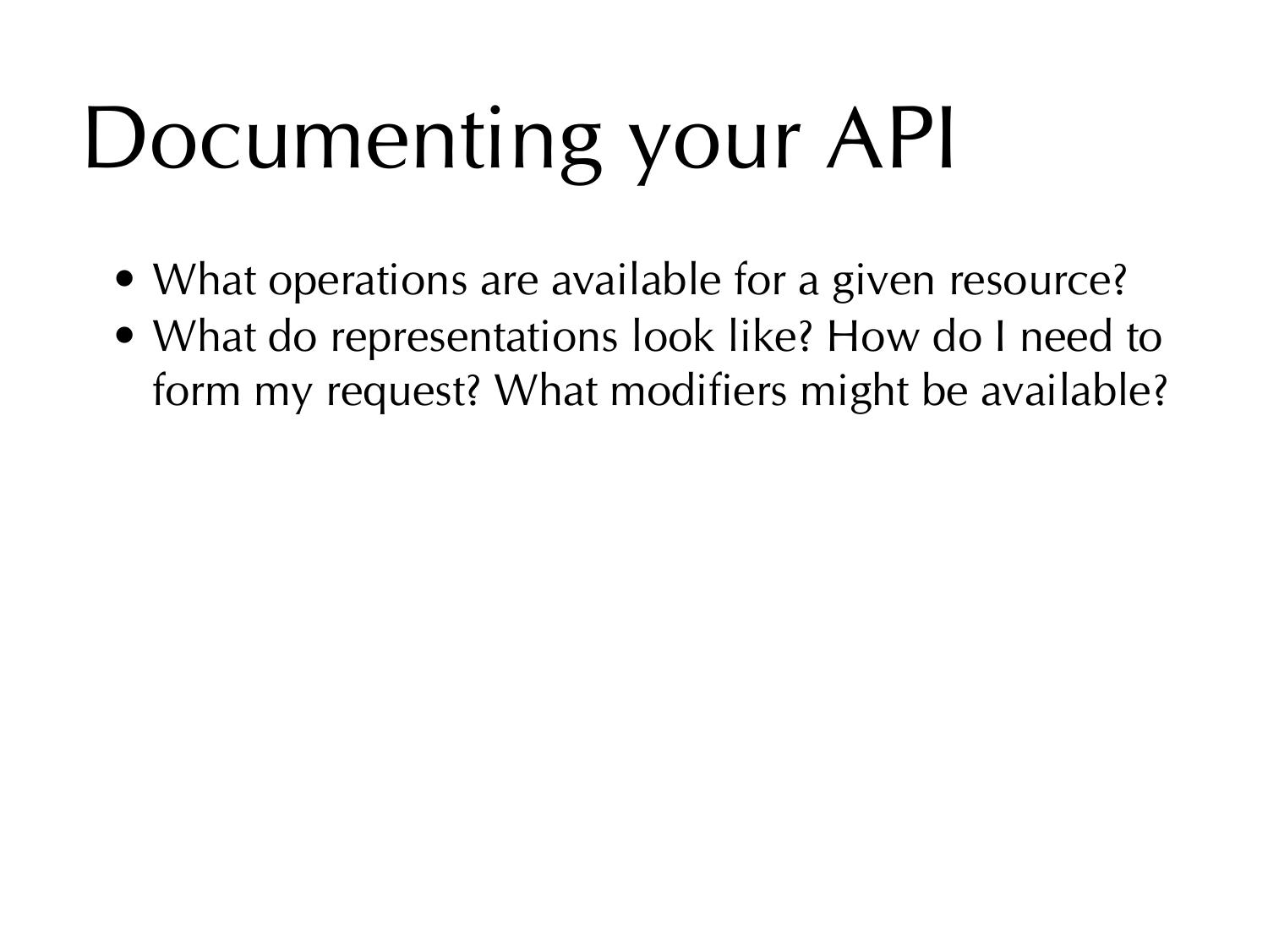#### **OPTIONS**

- Minimally, respond to OPTIONS requests, indicating HTTP methods allowed via the Allow header.
- Potentially include information in the HTTP body.
	- http://zacstewart.com/2012/04/14/http-options-meth
	- [http://vimeo.com/49613738 \(](http://vimeo.com/49613738)"Fun with OPTIONS" by D. Keith Casey at REST Fest 2012)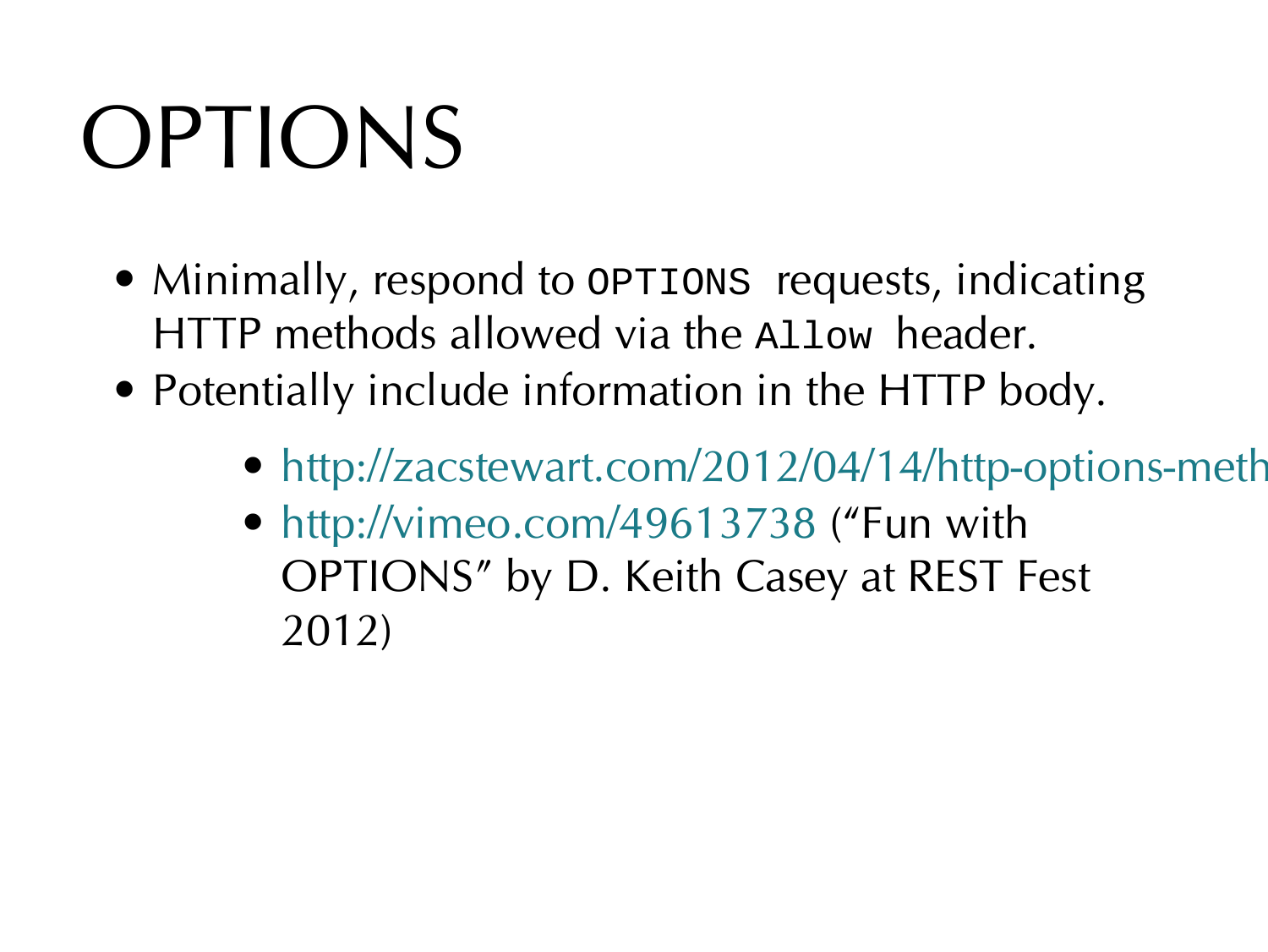## Using a "describedby" Link relation

• Use a Link header with a "describedby" link relation pointing to documentation. See [http://www.mnot.net/blog/2012/10/29/NO\\_OPTIONS](http://www.mnot.net/blog/2012/10/29/NO_OPTIONS)

Link: <http://status.dev/api/status/docs.md>; \ rel="describedby"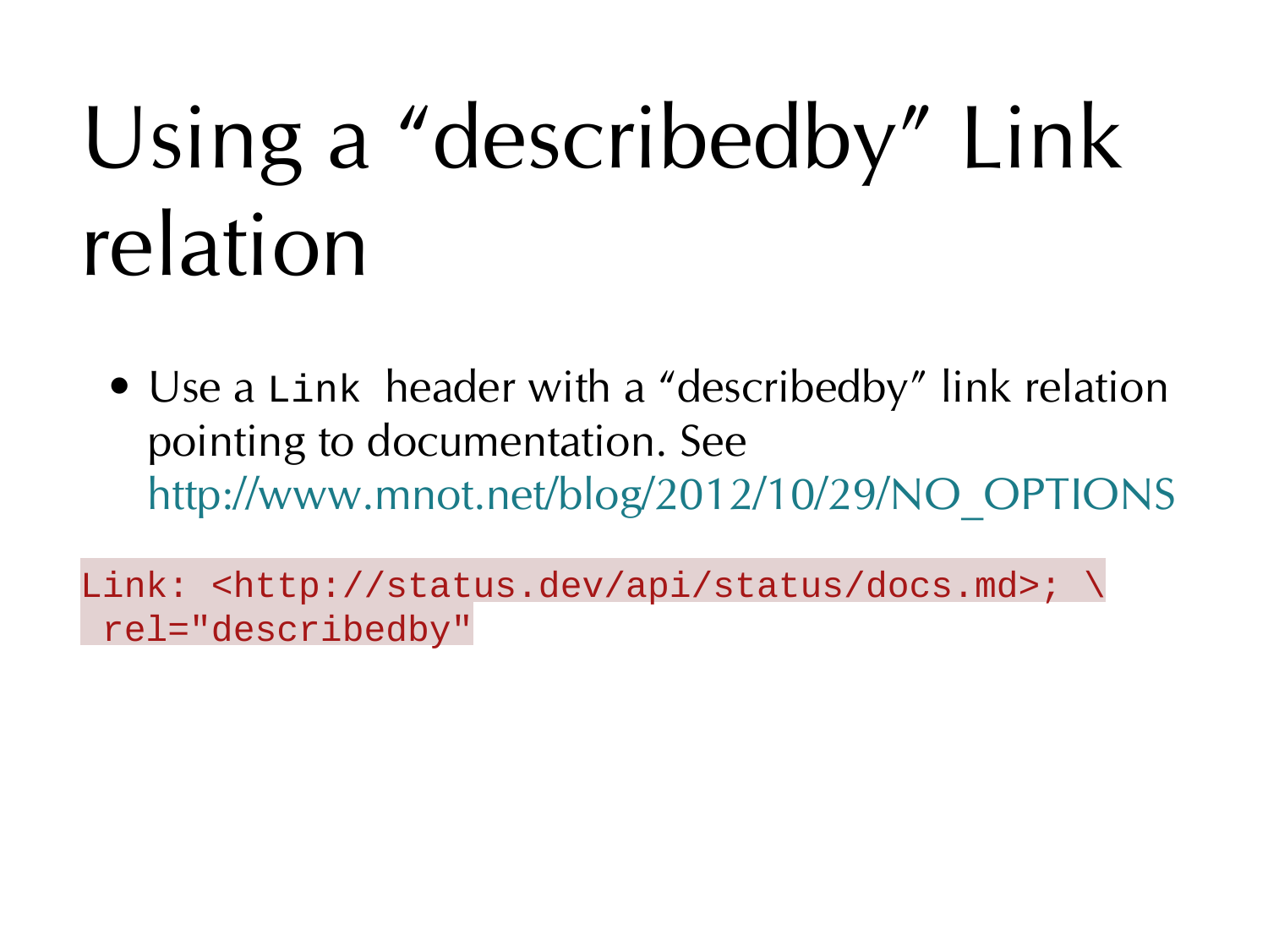#### ZF2 Fundamentals

The next generation of Zend Framework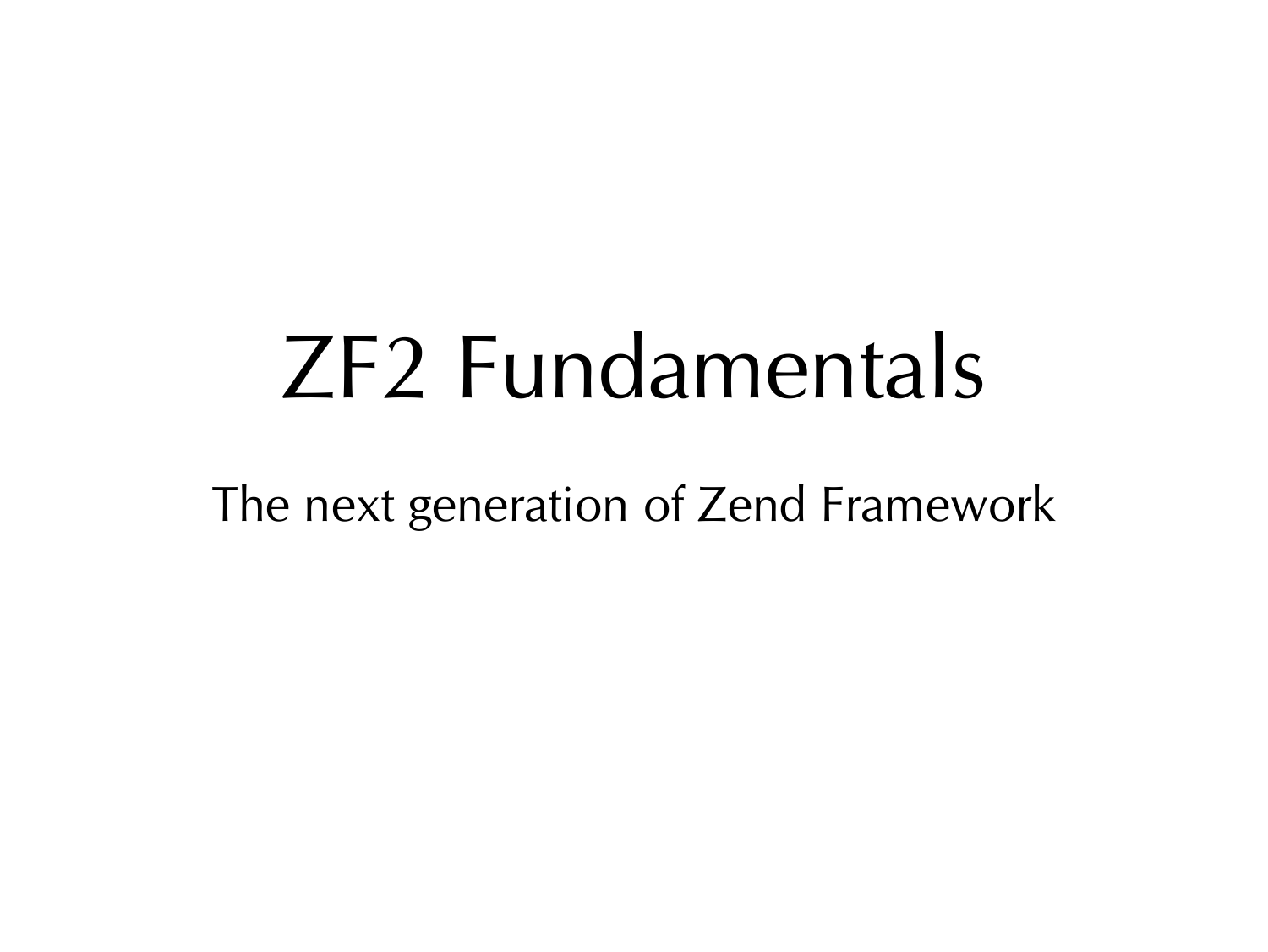## **Highlights**

- PHP  $5.3.3+$  (and tested on 5.4, as well as upcoming 5.5)
- Modular & flexible (ModuleManager)
- Event-driven (EventManager)
- Leverage Inversion of Control (ServiceManager)
- Re-written MVC, Forms, 118n, Db, and more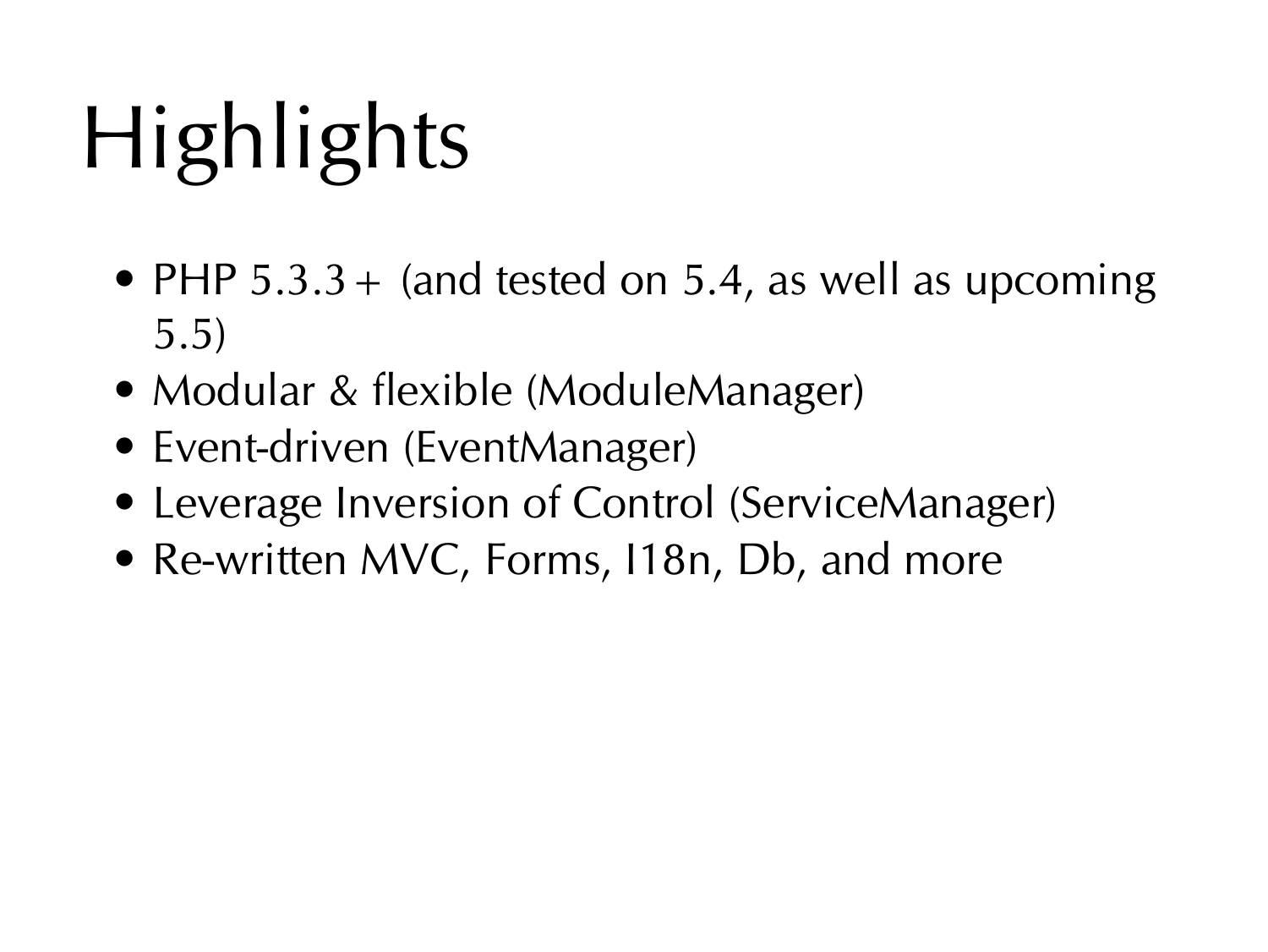## MVC key features

- Everything is in a Module
- MVC is event driven and uses ServiceManager
- Controllers contain actions
	- which return data for your view scripts, or a response
- View scripts contain display code (e.g. HTML)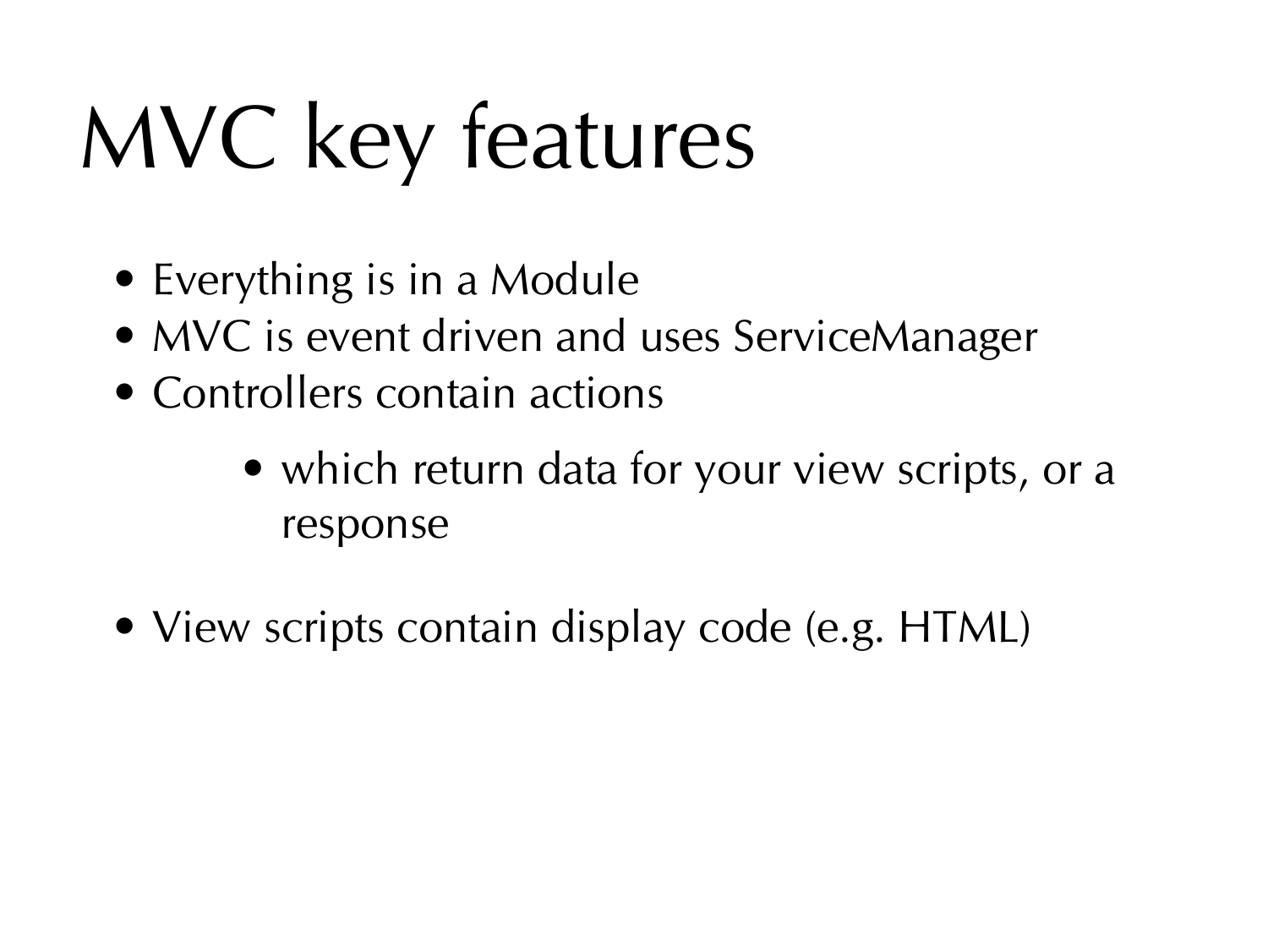#### Directory structure

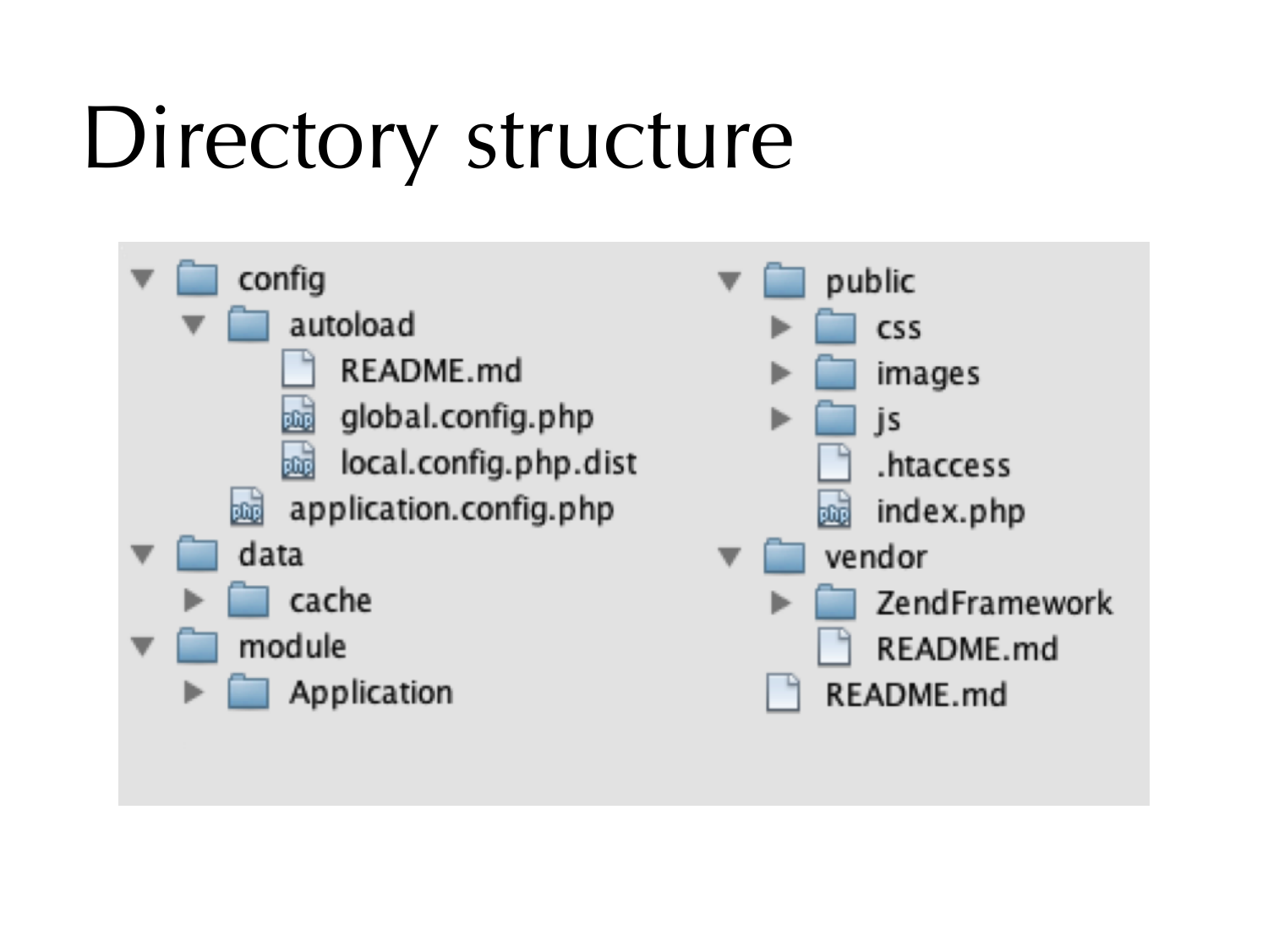## Module directory

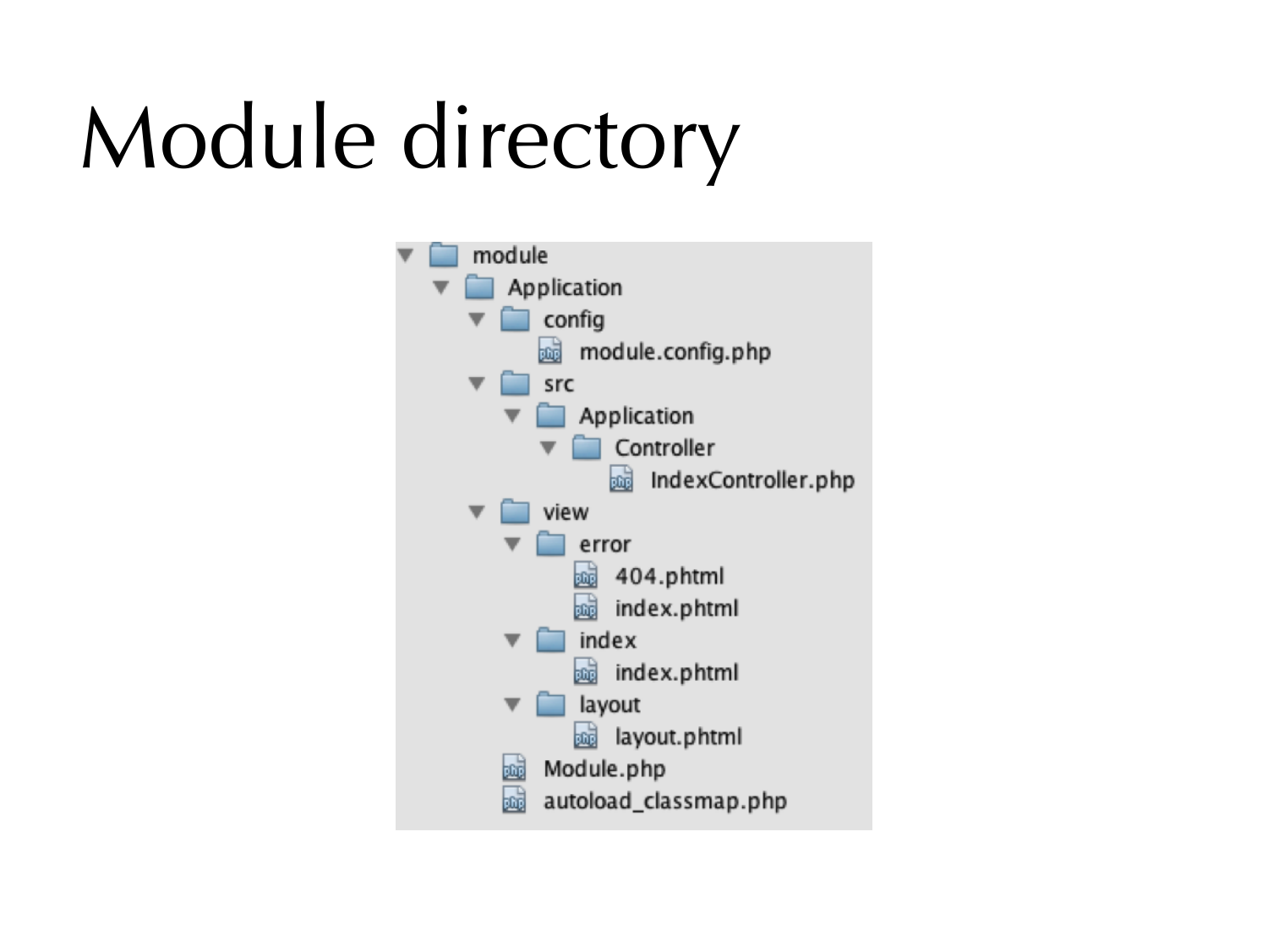#### Events

#### Publish and listen to events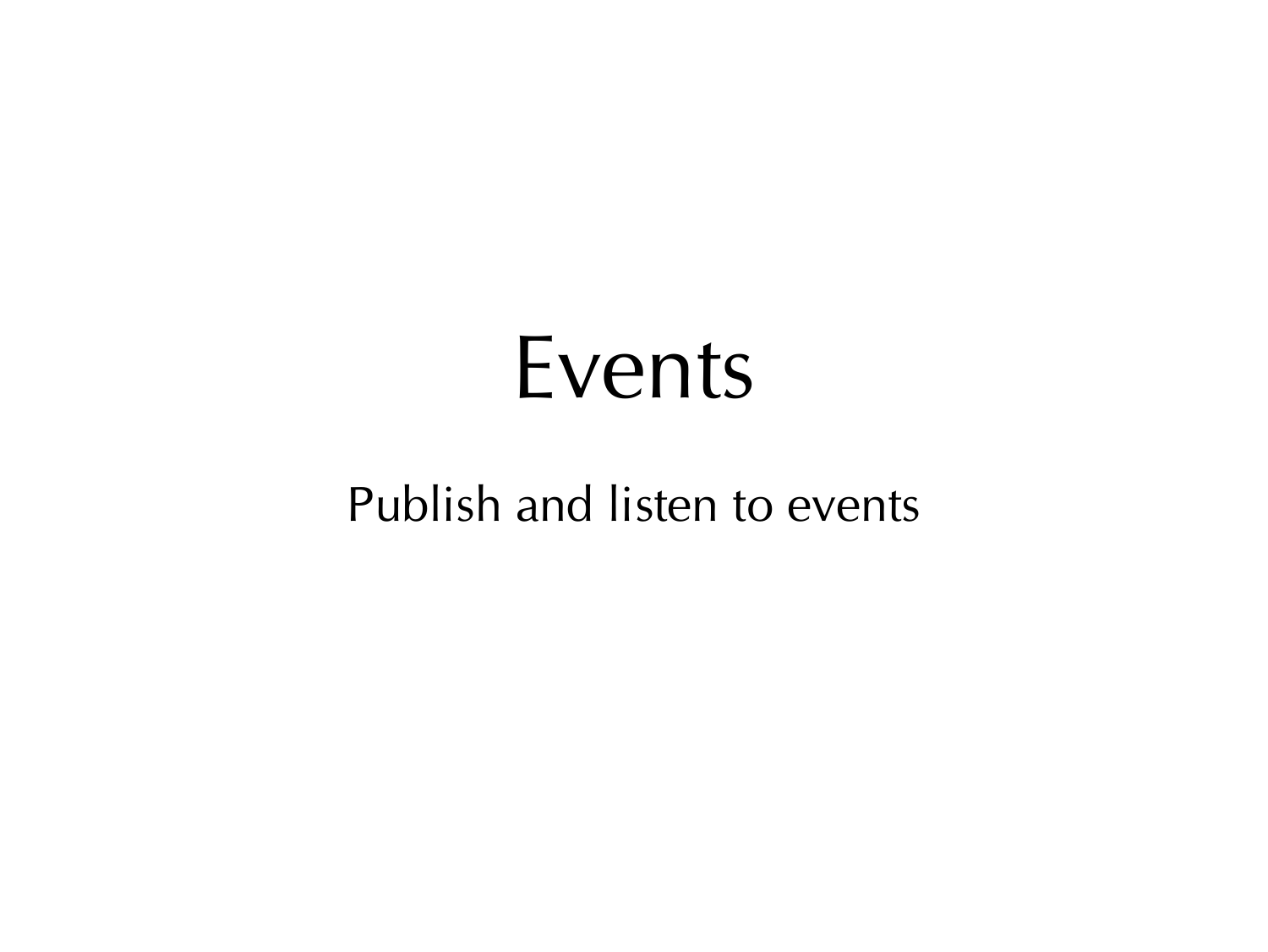#### Events

- An object triggers an event
- Other objects listen to events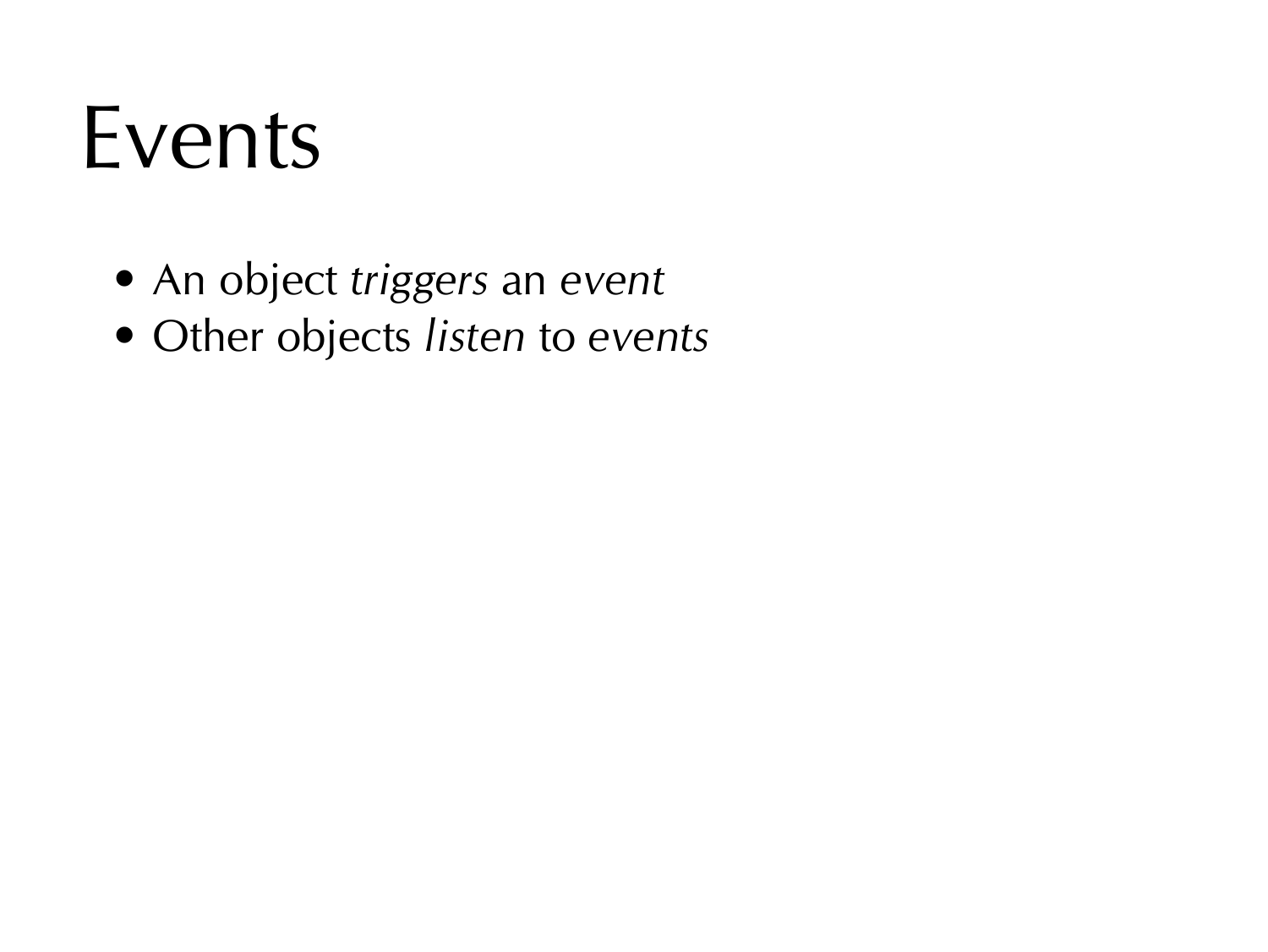## Terminology

- An **EventManager** is an object that holds a collection of listeners for one or more named events, and which triggers events.
- An **event** is an action.
- A **listener** is a callback that can react to an event.
- A **Target** is an object that creates events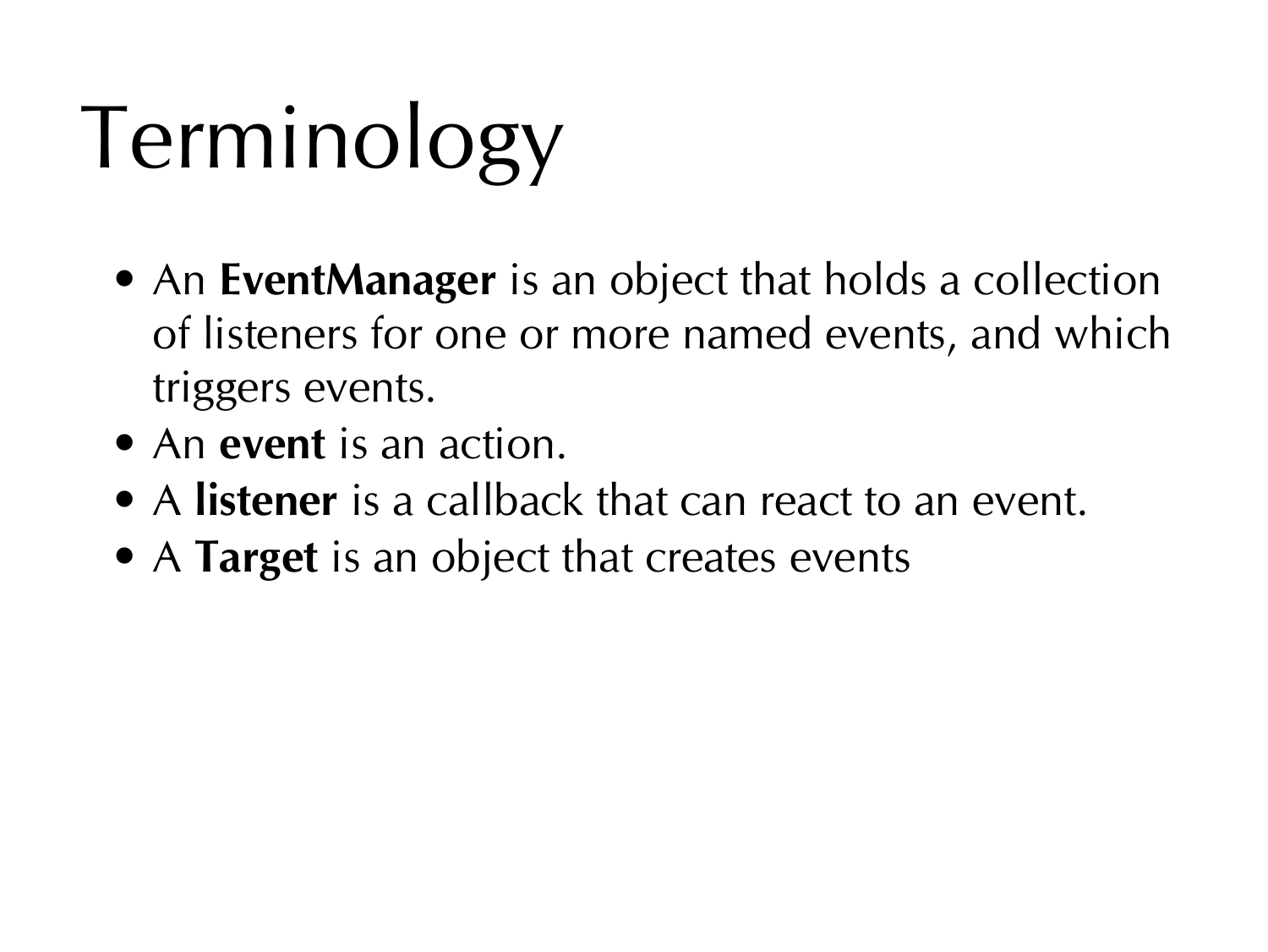## Simple example

use Zend\EventManager\EventManager, Zend\EventManager\Event;

```
$callback = function($event) {
    echo "An event has happened!\n";
    var dump($event->getName());
};
$events = new EventManager();
$events->attach('eventName', $callback);
echo "\nRaise an event\n";
```

```
$events->trigger('eventName');
```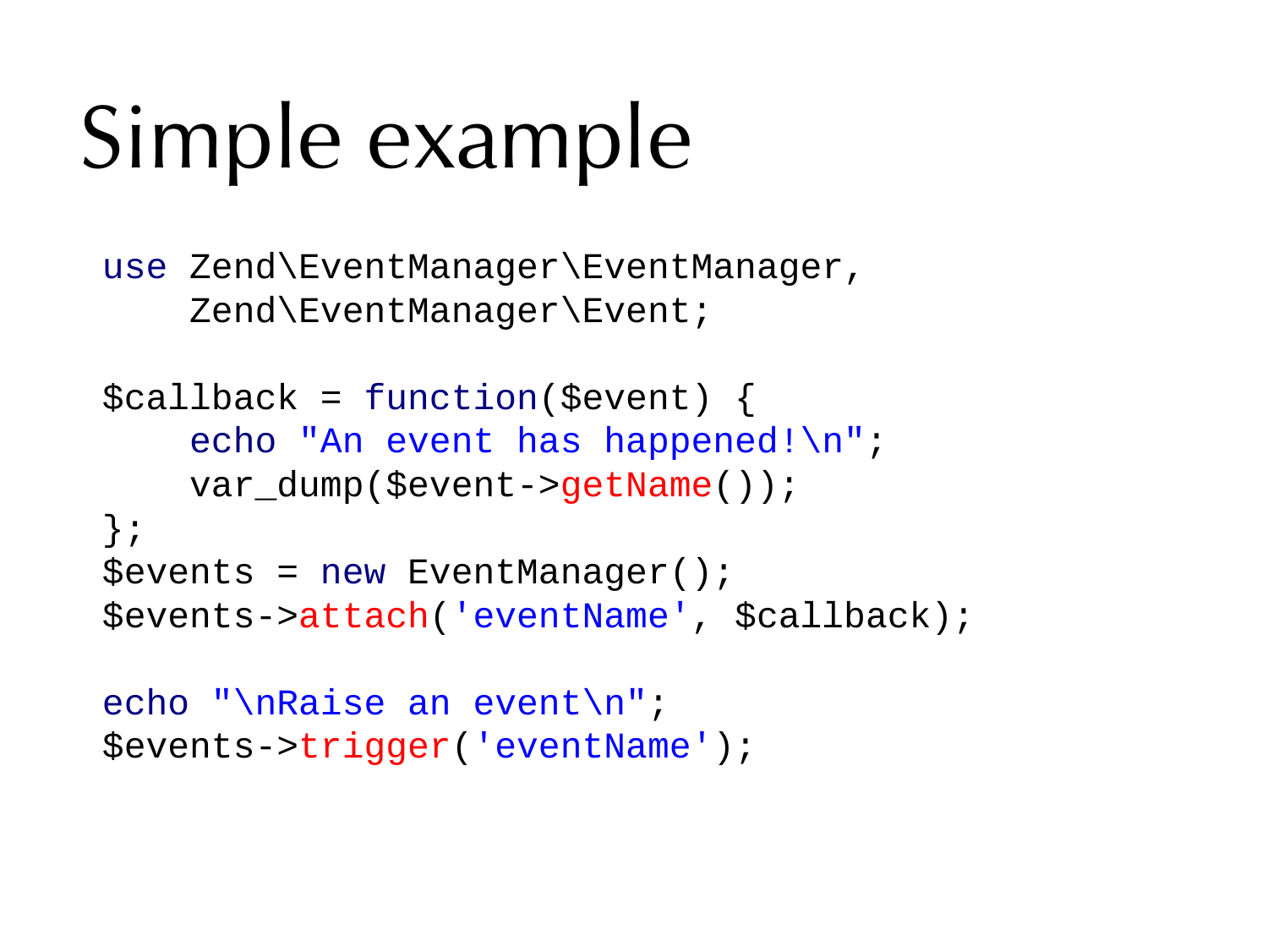#### l isteners

Just a function (Any callback)

```
$callback = function($event) {
    echo "An event has happened!\n";
    var dump($event->getName());
    var dump($event->getTarget());
    var dump($event->getParams());
};
```

```
$events = $someObject->getEventManager();
$events->attach('eventName', $callback);
```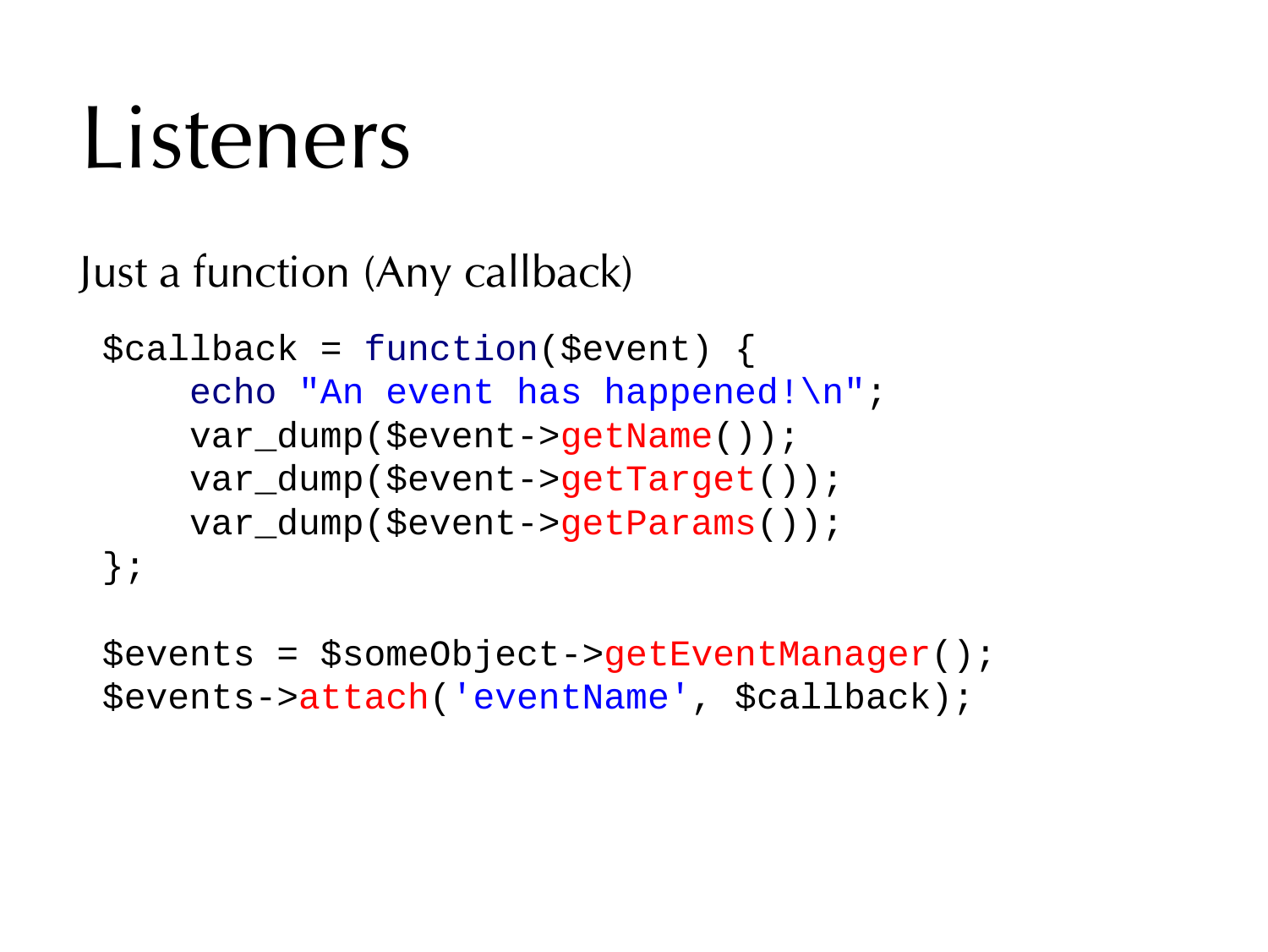#### The target

Compose an EventManager within a class…

use Zend\EventManager\EventManager, Zend\EventManager\Event;

```
class MyTarget
{
   public $events;
   public function __construct()
\{$this ->events = new EventManager();
   }
   //...
```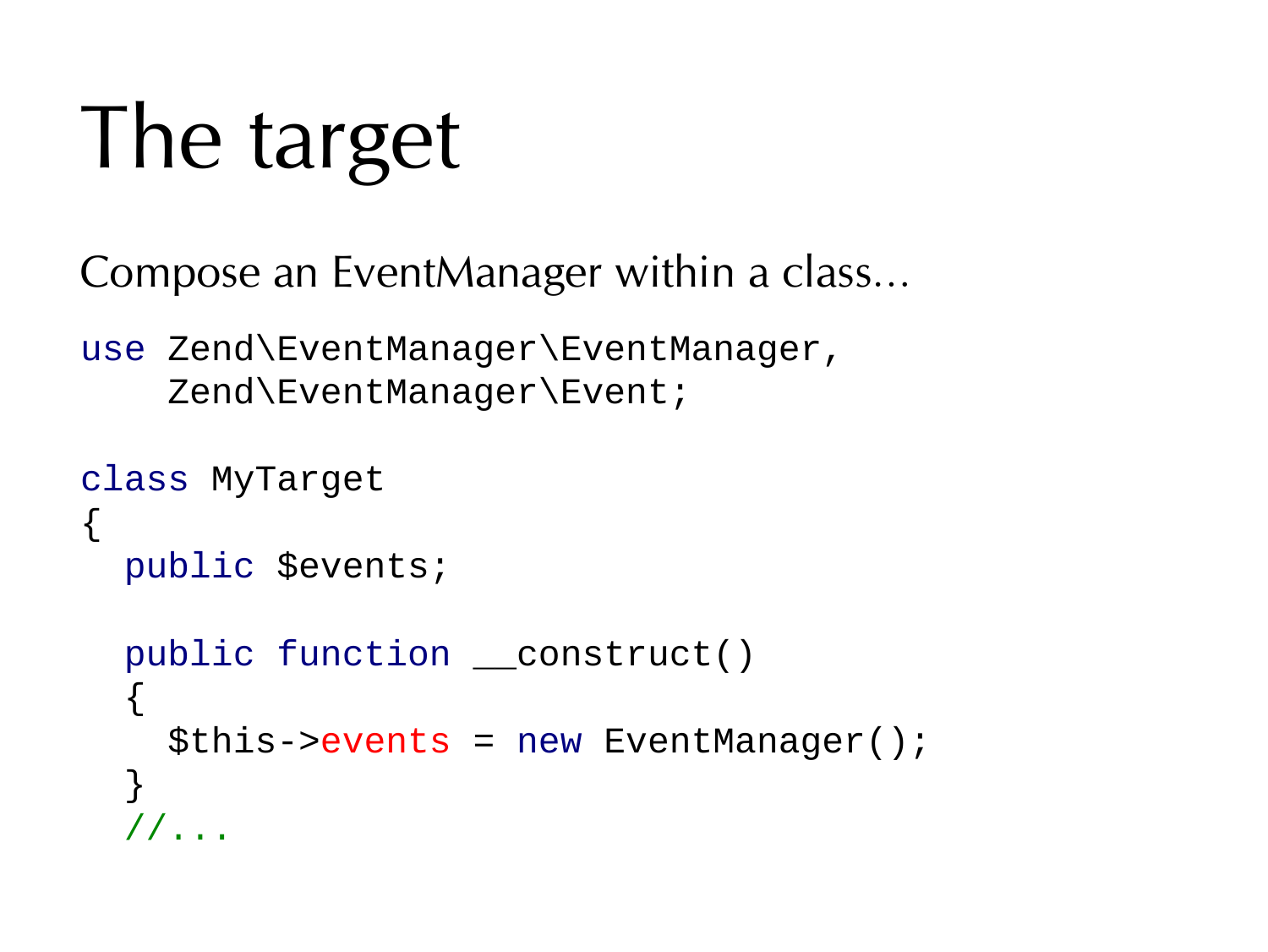```
The target
```
… and trigger actions within methods.

```
 public function doIt()
 {
  $event = new Event();
   $event->setTarget($this);
   $event->setParam('one', 1);
   $this->events->trigger('doIt.pre', $event);
```
// do something here

```
 $this->events->trigger('doIt.post', $event);
 }
```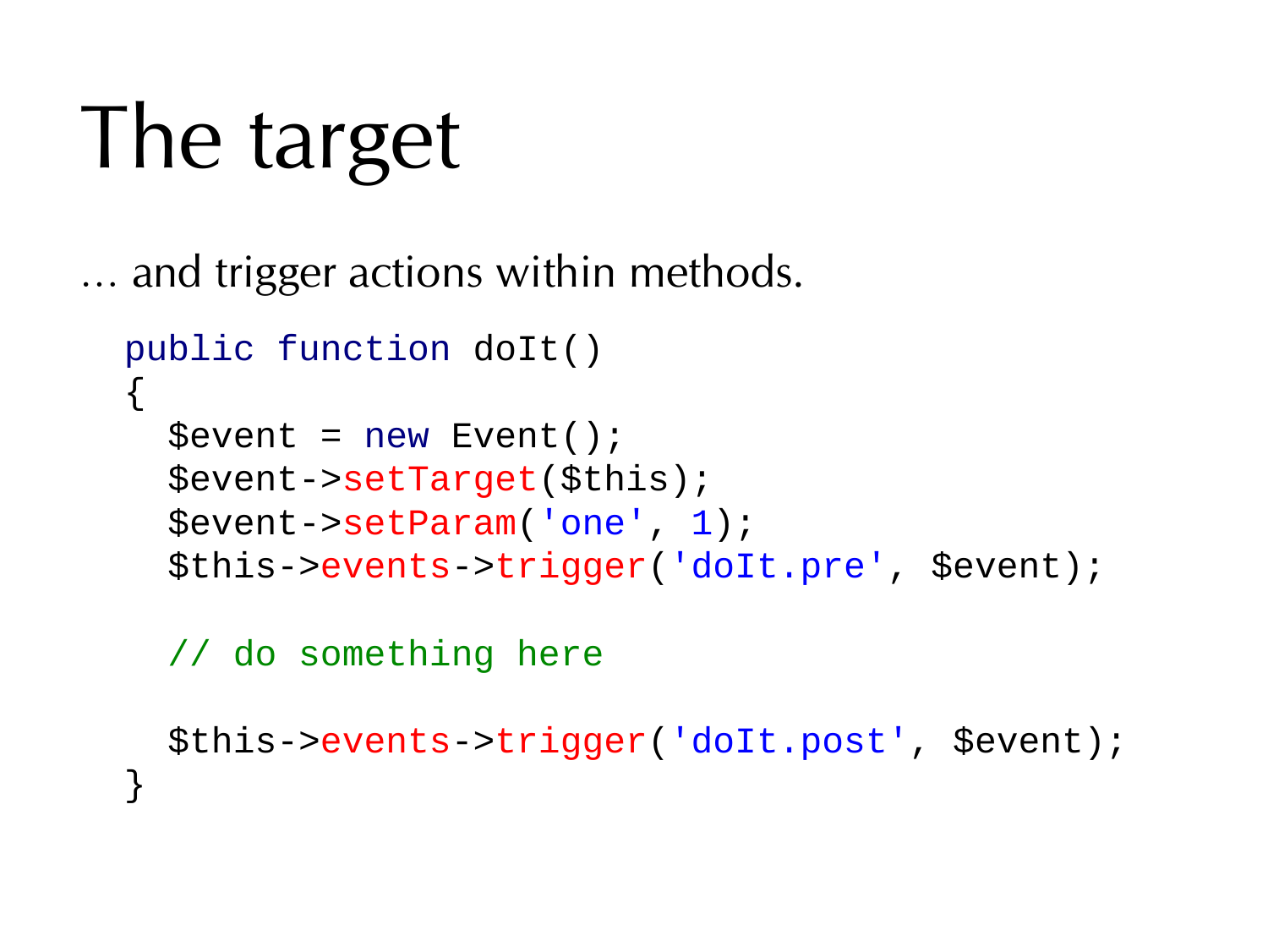# Typical usage

```
$callback = function ($event) {
    echo "Responding to doIt.pre!\n";
     var_dump(get_class($event->getTarget()));
    var dump($event->getName());
    var dump($event->getParams());
};
```

```
$target = new MyTarget();
$target->events->attach('doIt.pre', $callback);
$target->doIt();
```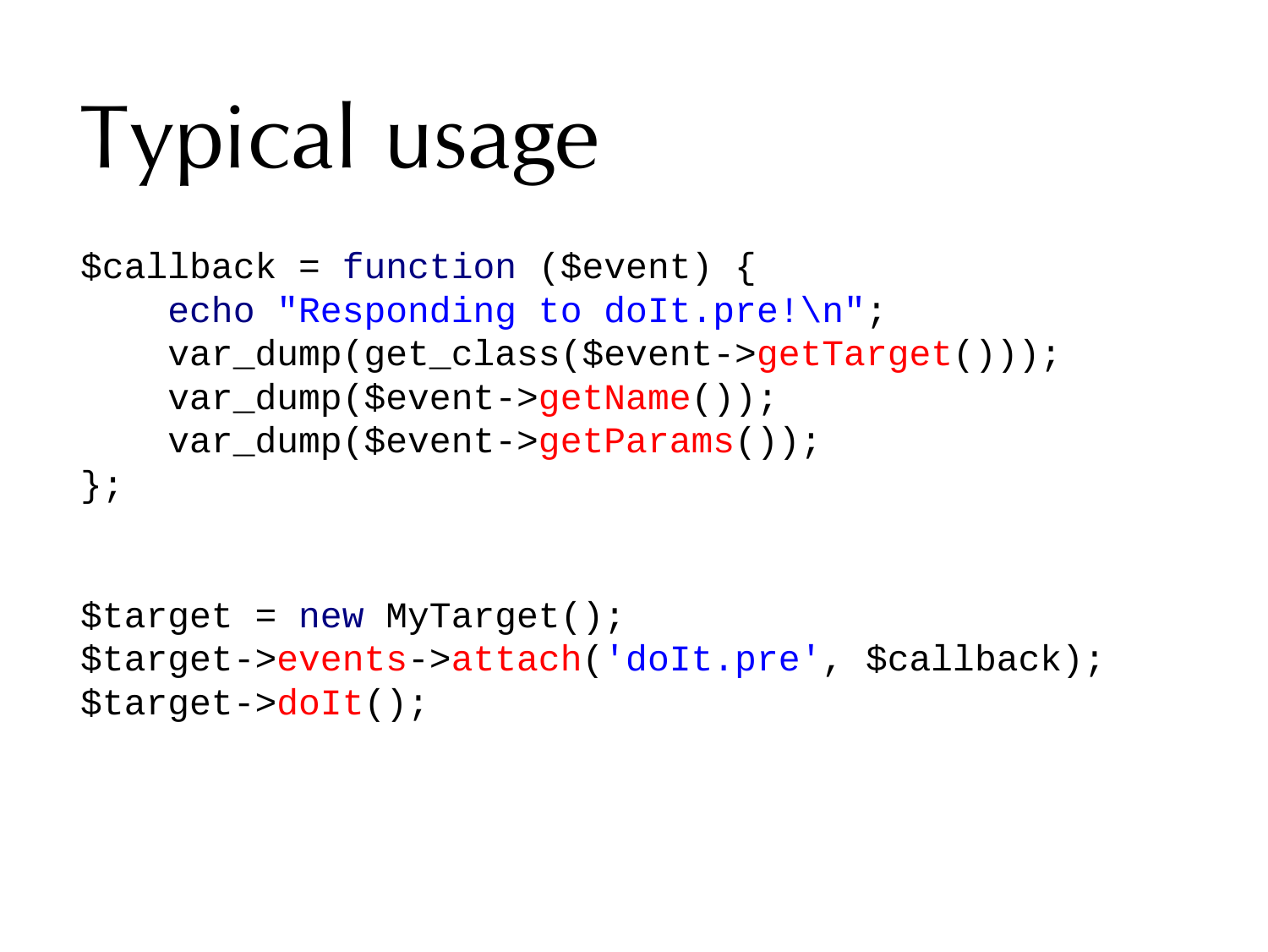# Attaching listeners globally

- Listeners are used for cross-cutting concerns
- You want to set up listeners before you instantiation of object with event manager
- For example: logging, caching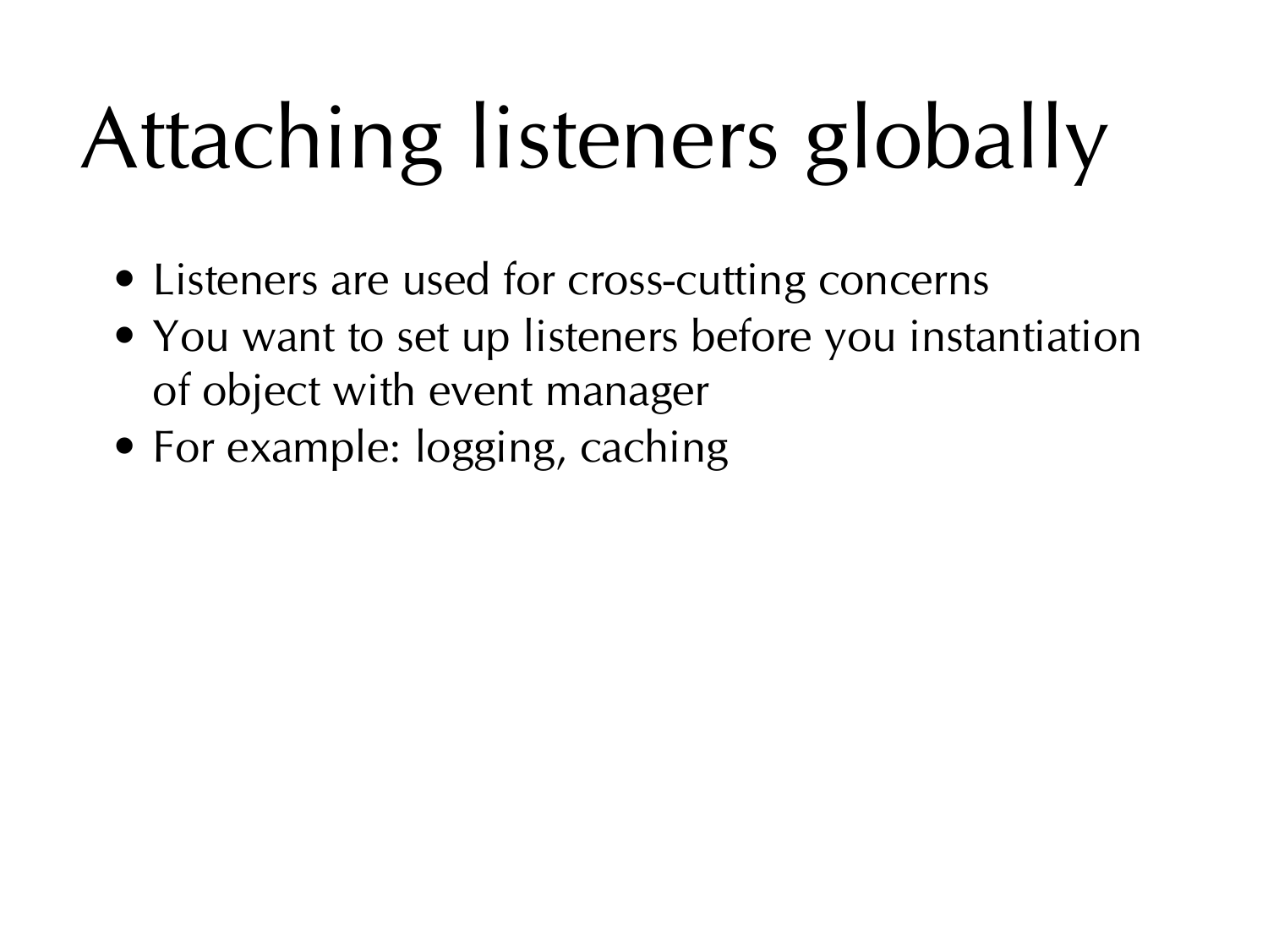## SharedEventManager

Attach a listener to another class' event manager

```
$shared = $events->getSharedManager();
// or
$shared = StaticEventManager::getInstance();
```

```
$shared->attach('Gallery\\Mapper\\Photo',
     'findById.pre', function(Event $e) {
        $id = $e->qetParam('id');
         $message = "Retrieving photo: $id";
         MyLogger::log($message);
});
```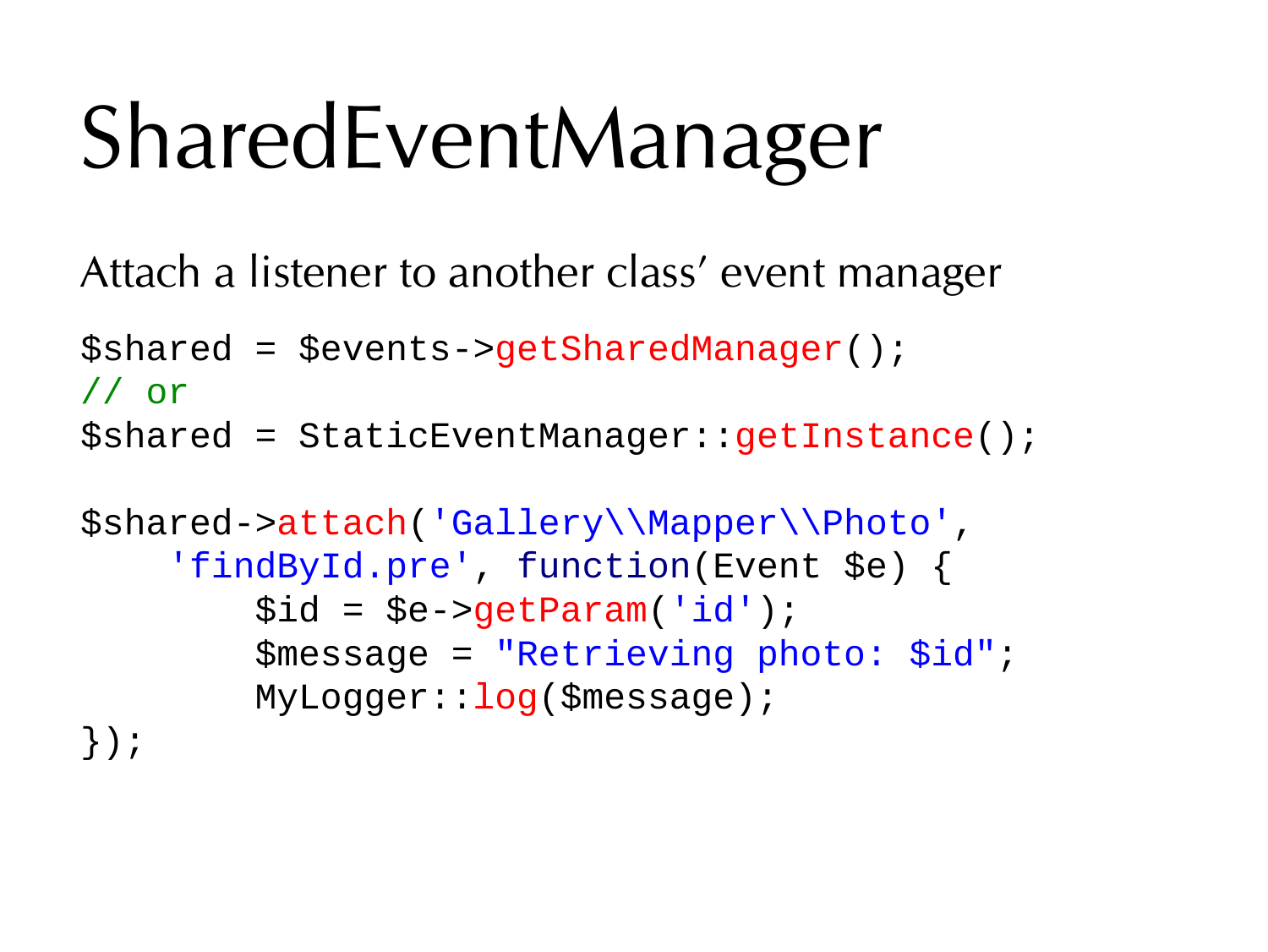## Returned values from listeners

```
public function doIt()
{
   $events = $this->events;
   $results = $events->trigger('doIt', $this);
   foreach ($results as $result) {
    var dump($result);
   }
}
```
\$results are in reverse order (most recently triggered event first)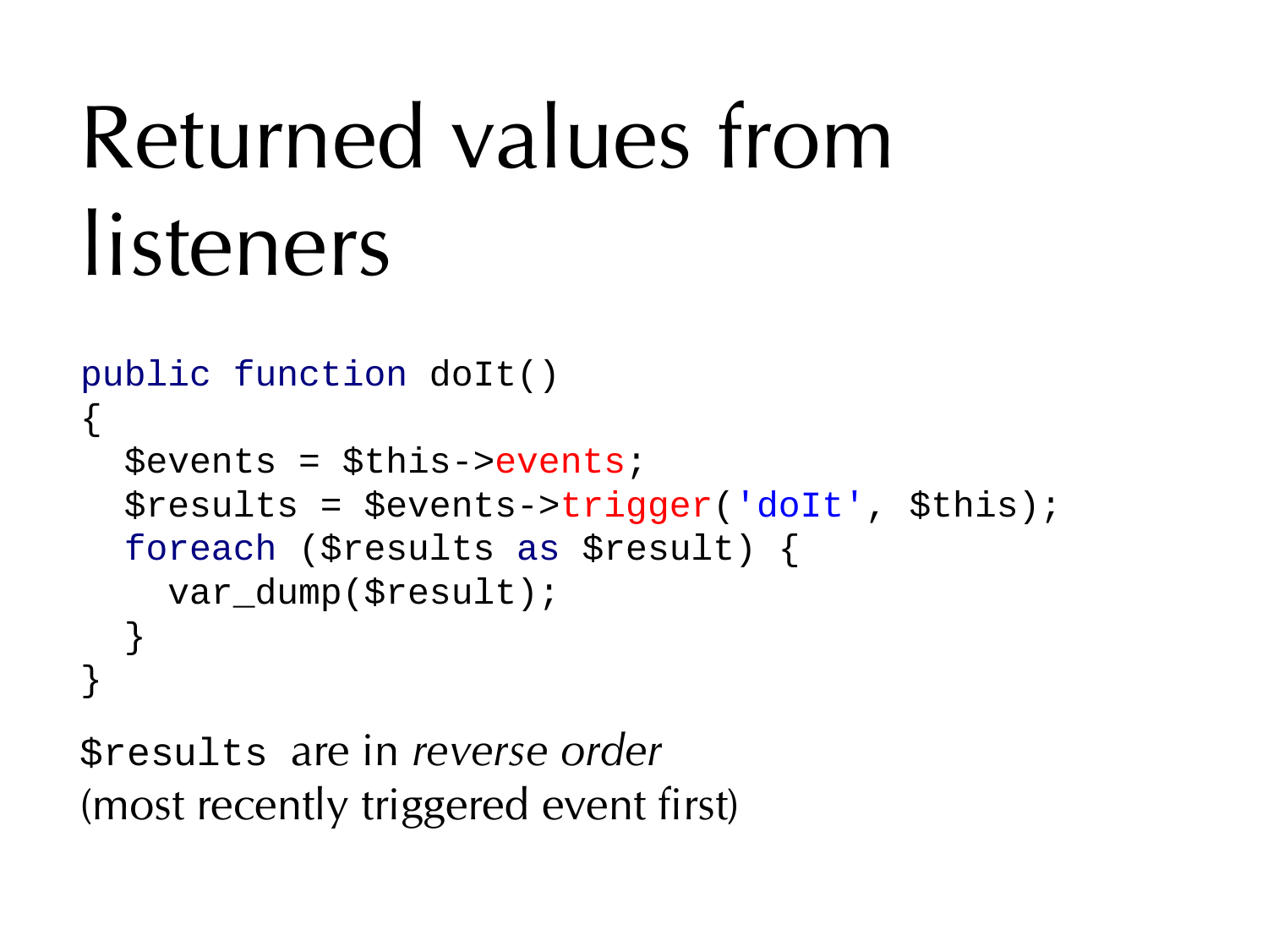## Short-circuiting

```
$params = array('id' = > 1);$results = $this->events->trigger('doIt.pre',
     $this, $params, function ($result) {
       if ($result instanceof ResultSet) {
         return true;
       }
       return false;
 }
 );
```
if (\$results- $\gt$ stopped()) { // We ended early }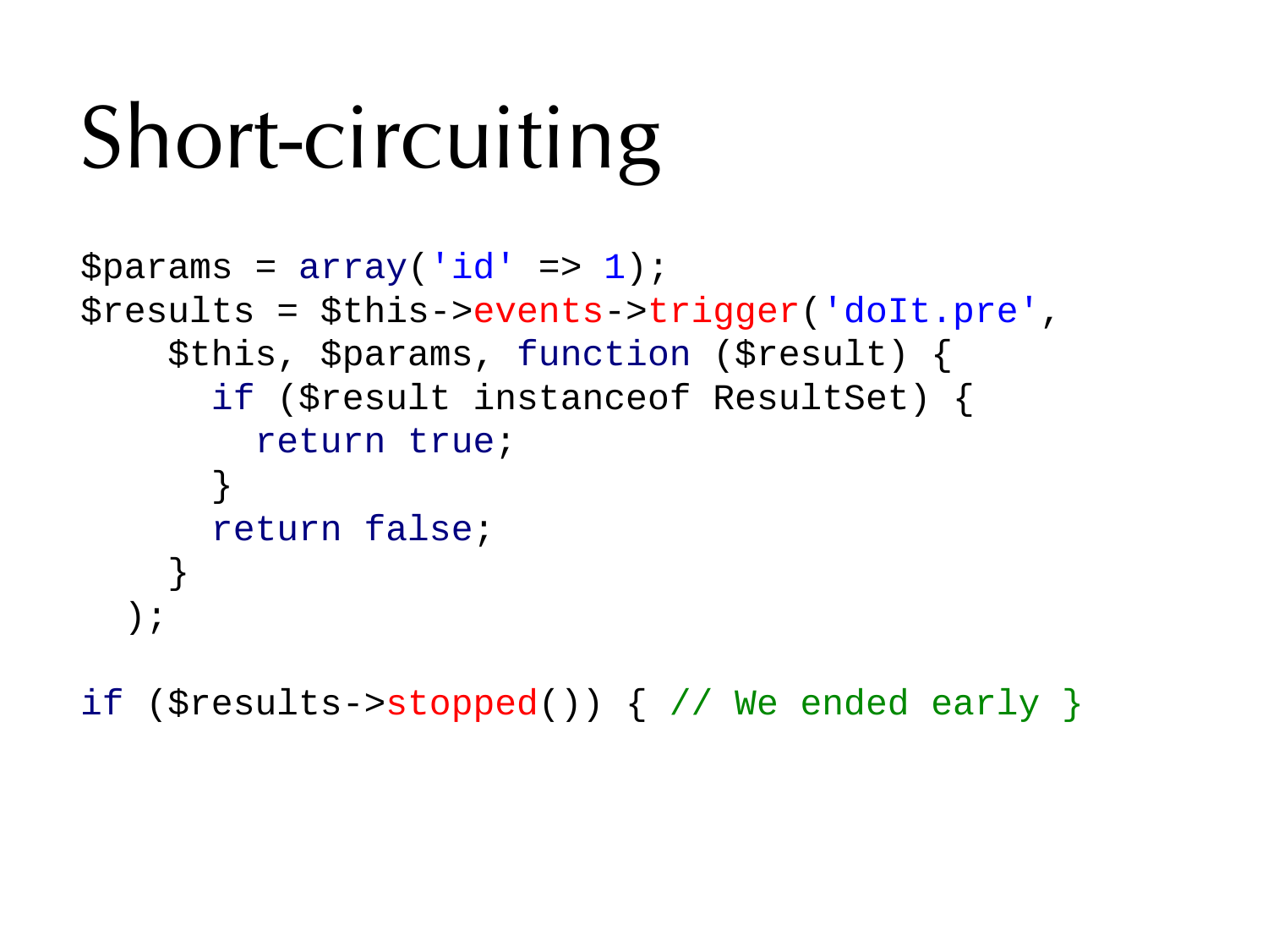# **Priority**

- Control the order of execution of listeners
- *\$priority* is last parameter to attach()

```
 $events->attach('doIt.pre', $cb, $priority);
```
- Default is 1
	- Larger number increases priority (e.g. 1000)
	- Smaller number decreases priority (e.g. -500)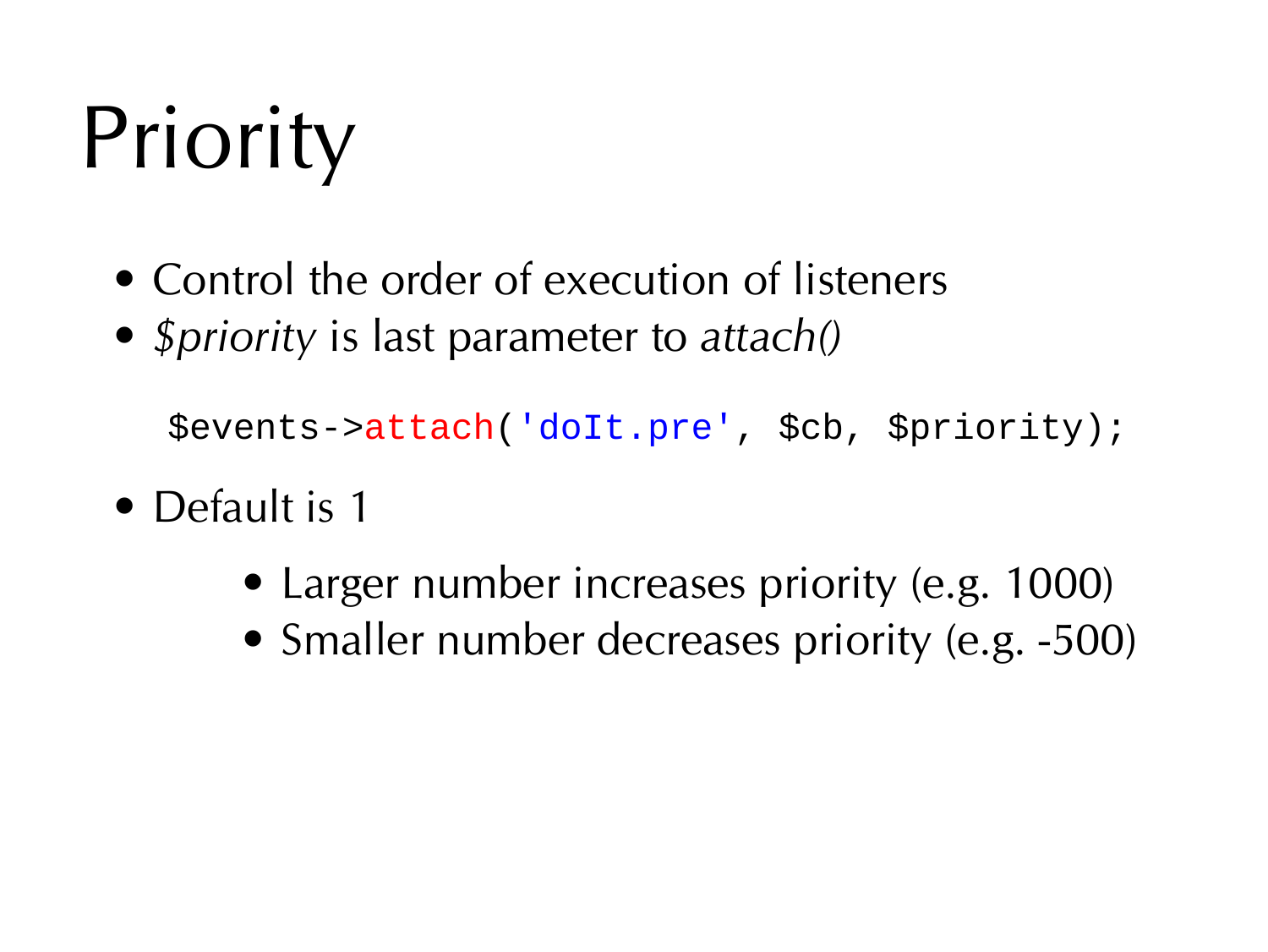#### Services

It (lazily) instantiates and holds objects.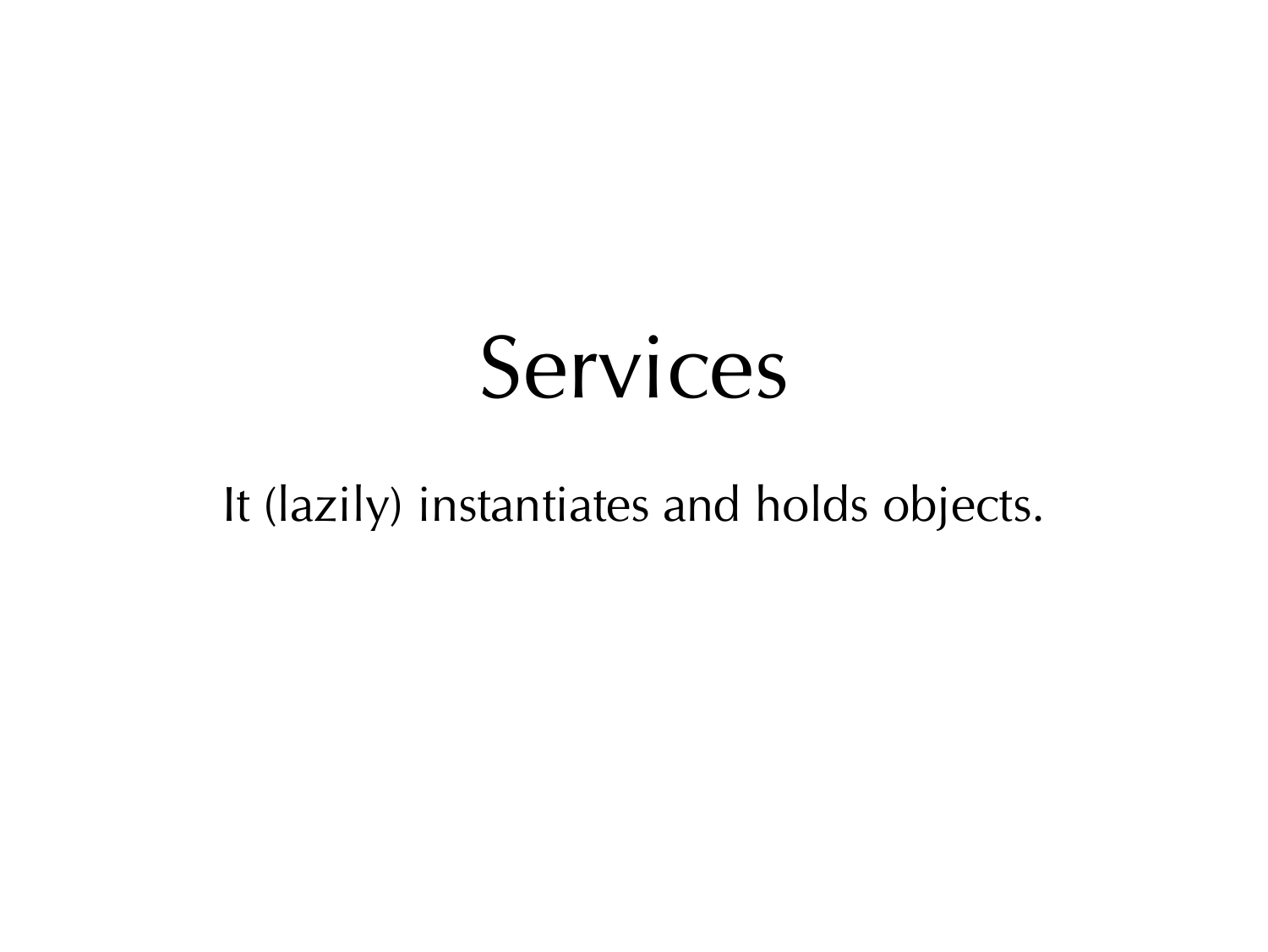#### Services

- Objects you work with (including Controllers).
- Easy to replace alternative implementations.
- Clean and simple way to configure dependencies.
- Explicit and easy to understand no magic!
- Inversion of Control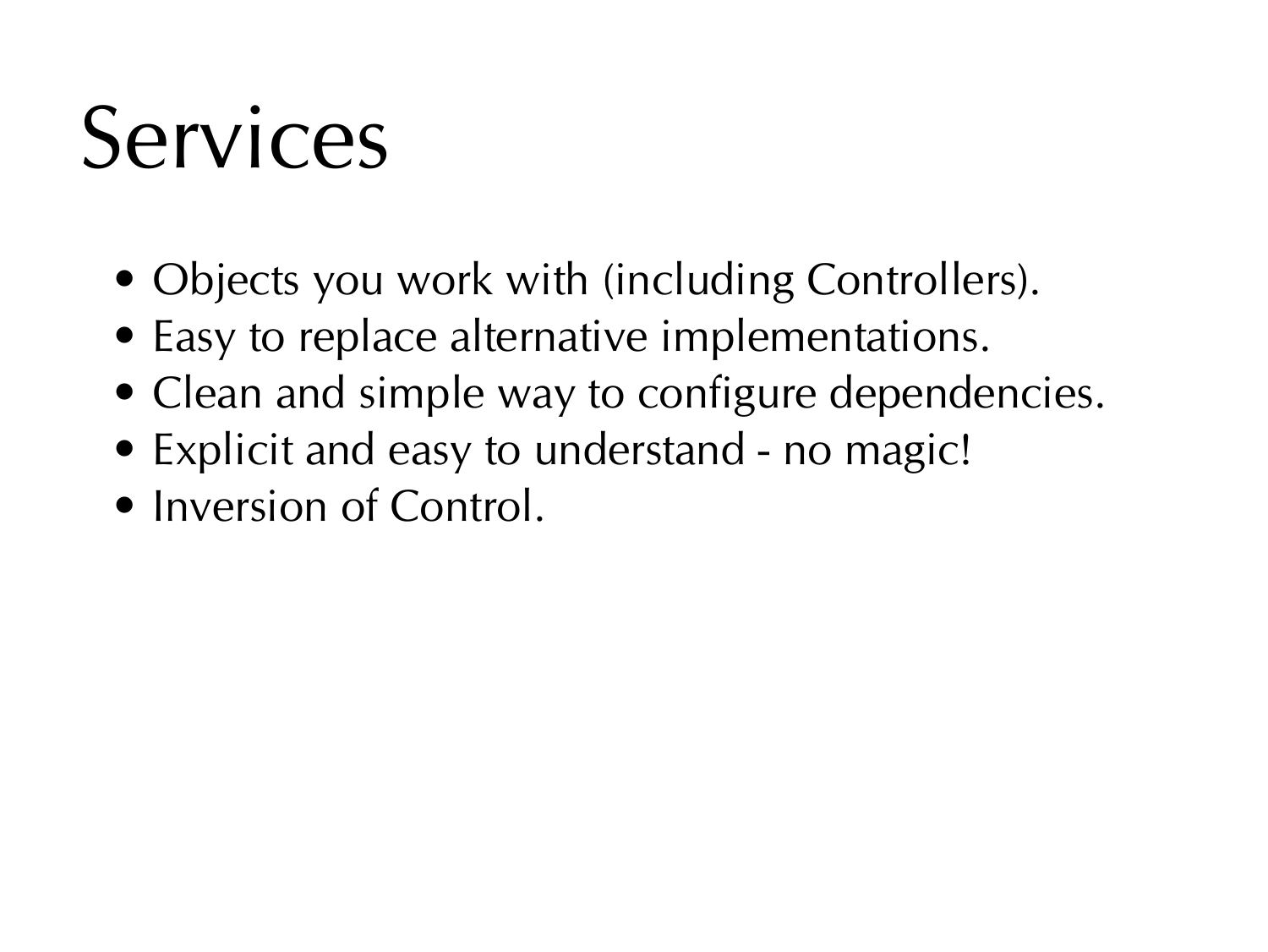#### Usage

\$controller = \$sm->get('Gallery\Mapper\Photo');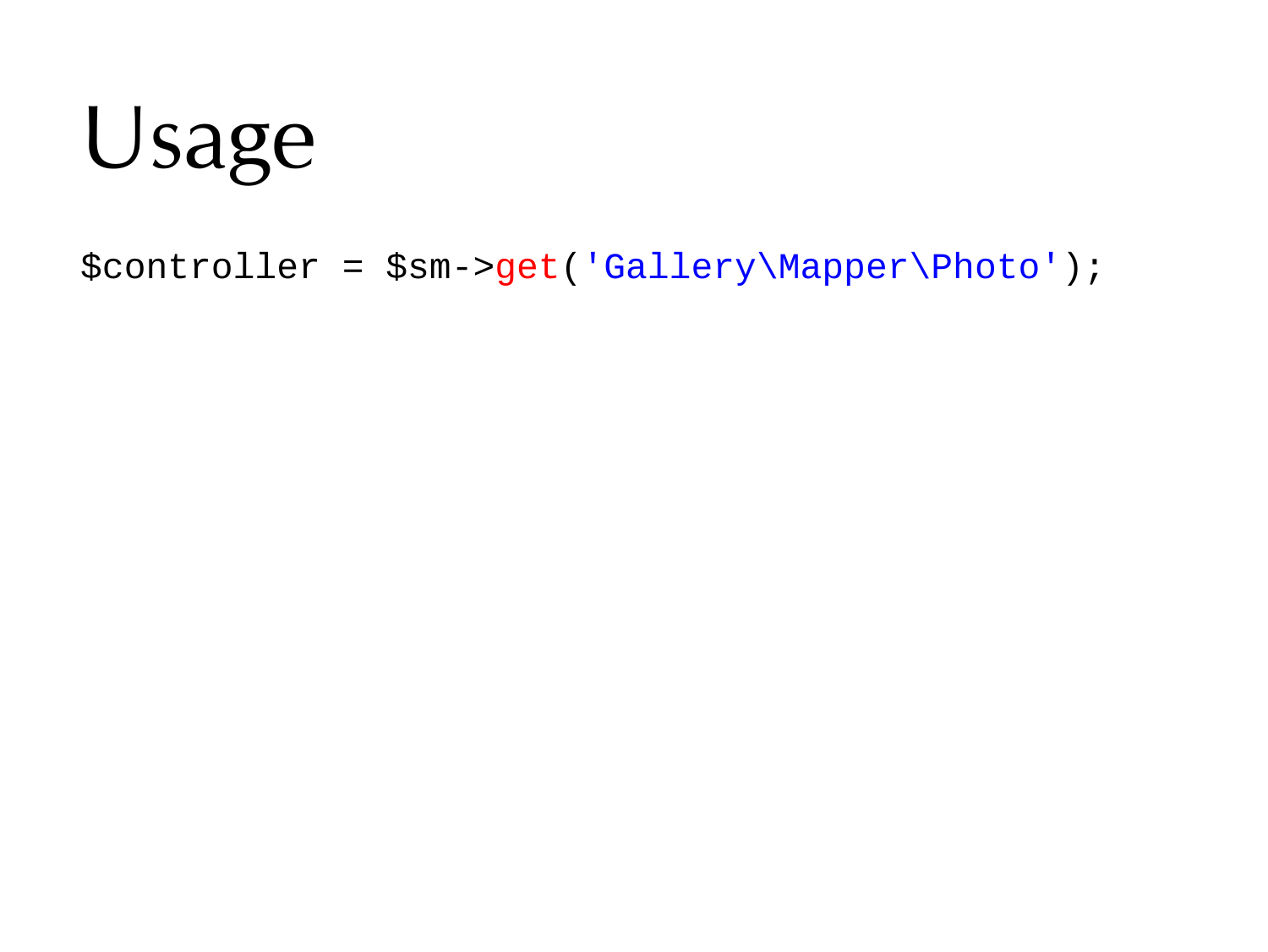# Types of services

- Instances (services)
- Constructor-less classes (invokables)
- Factories for objects with dependencies (factories)
- Aliased services (aliases)
- Automated initialization (initializers)
- Factories for multiple related objects (abstract\_factories)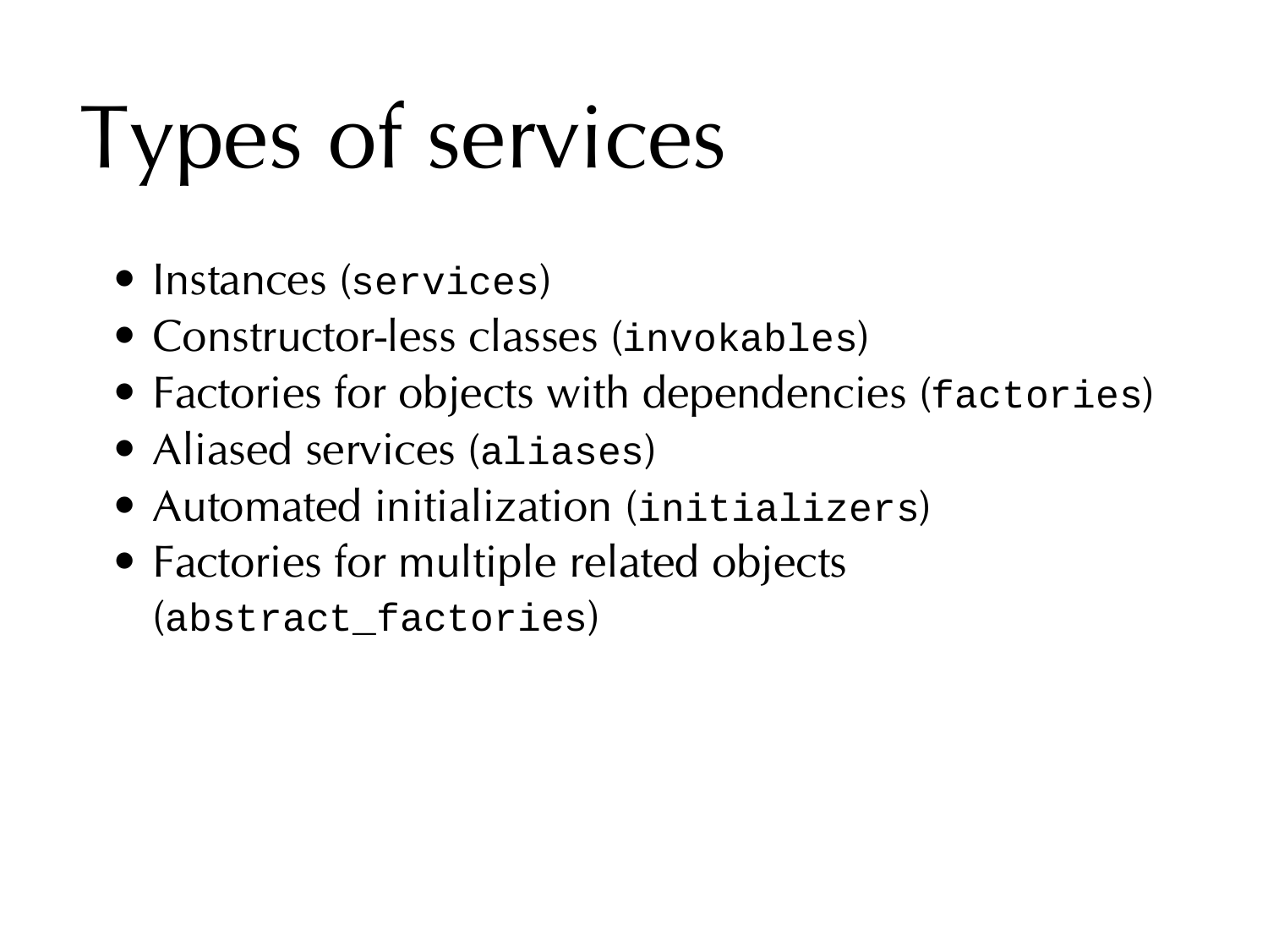#### Instances

```
// programatically
$sm->setService('foo', $fooInstance);
```

```
// configuration
array('services' => array(
    'foo' => new Foo(),
));
```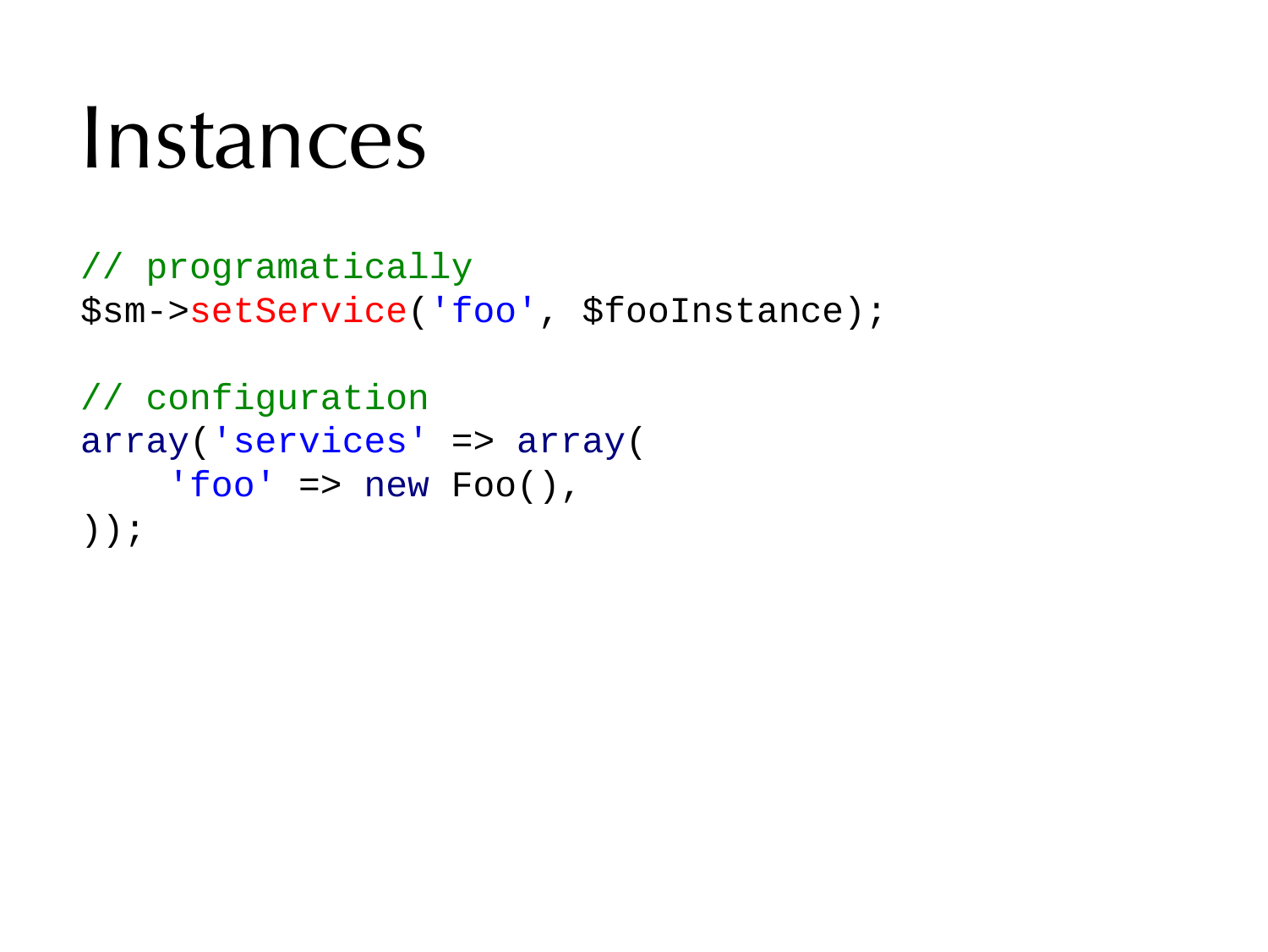## Invokables

```
// programatically
$sm->setInvokableClass('foo', 'Bar\Foo');
```

```
// configuration
array('invokables' => array(
    'foo' => 'Bar\F{00}',
));
```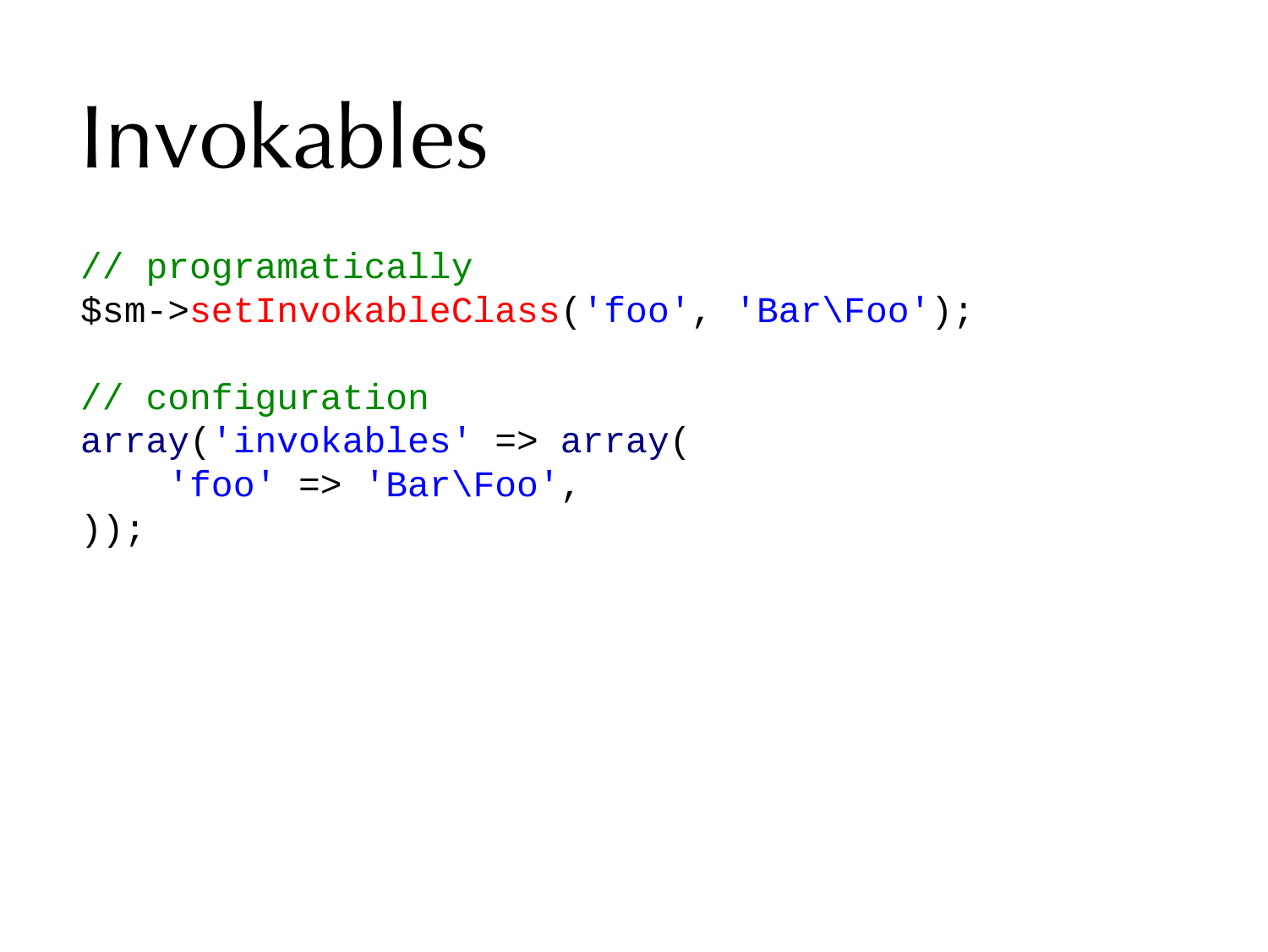#### Factories

```
// programatically
$sm->setFactory('foo', function($sm) {
         $dependency = $sm->get('Dependency')
         return new Foo($dependency);
     });
// configuration
array('factories' => array(
```

```
' foo' => function($sm) { //. },
```

```
 'bar' => 'Some\Static::method',
```

```
 'baz' => 'Class\Implementing\FactoryInterface',
```

```
 'bat' => 'Class\Implementing\Invoke',
```
));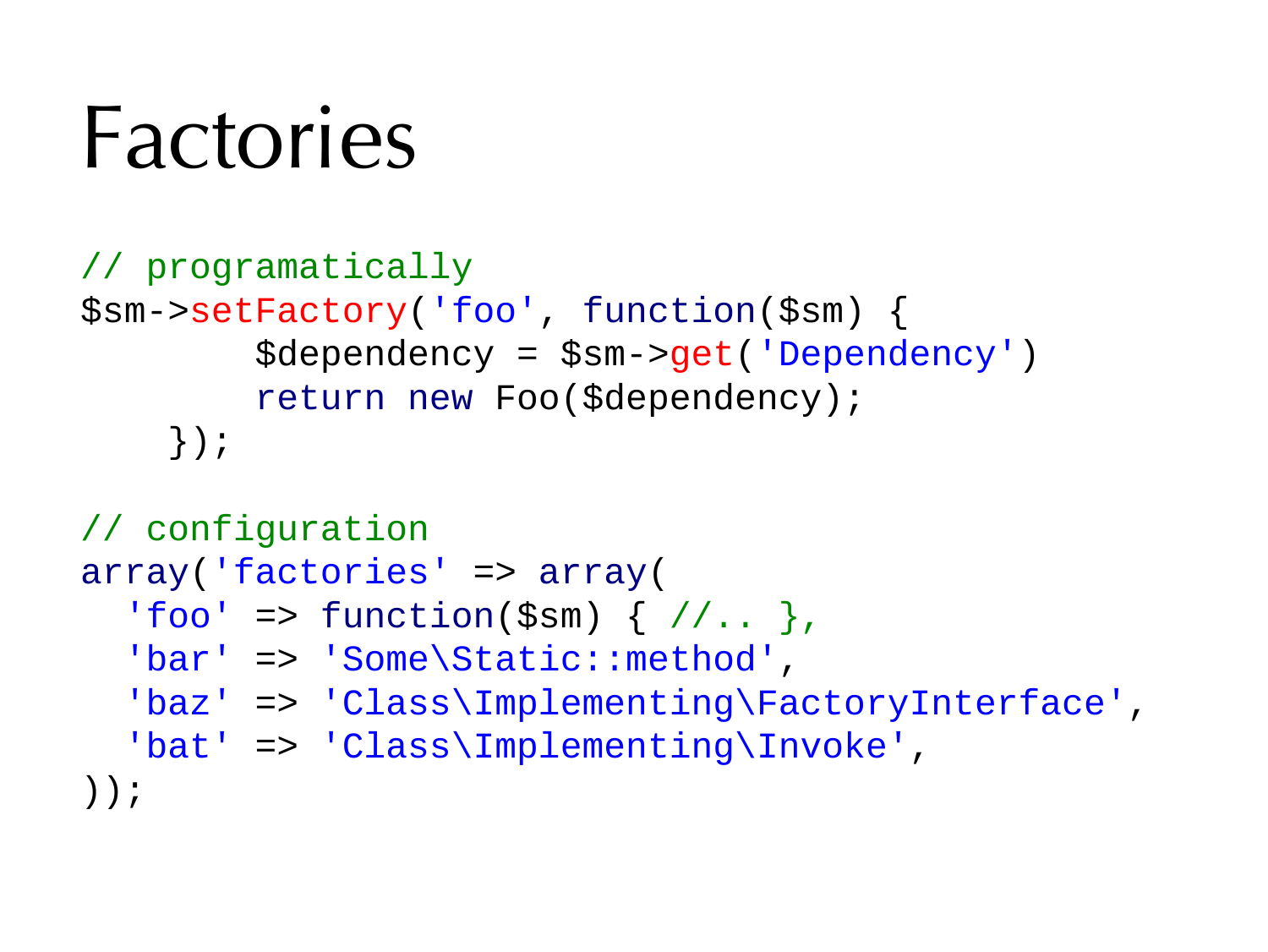#### Aliases

```
// programatically
$sm->setAlias('foo_db', 'db_adapter');
// configuration
array('factories' => array(
     'foo_db', 'db_adapter', // alias of a service
    'bar_db', 'foo_db', // alias of an alias
));
```

```
// All the same instance
$db = $sm - qet('db adapter');\delta db = \frac{\delta m}{\delta} = \frac{\delta m}{\delta}\delta db = \frac{\delta m}{\delta} = \frac{\delta m}{\delta} = \frac{\delta m}{\delta}
```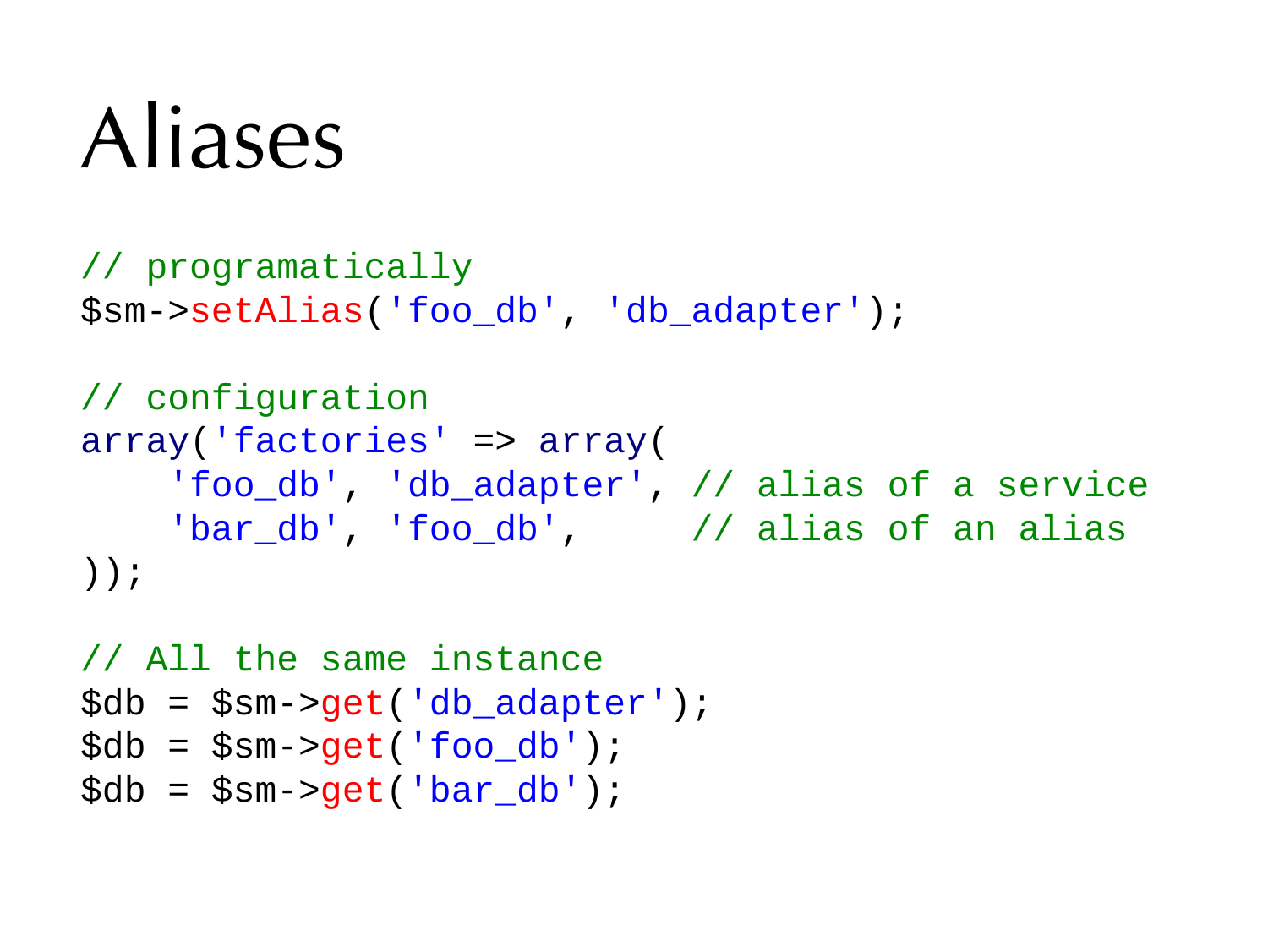#### Initializers

```
// programatically
$sm->addInitializer($callback);
```

```
// configuration
array('initializers' => array(
   $instance,
   $callback,
   'Class\Implementing\InitializerInterface',
   'Class\Implementing\Invoke',
));
```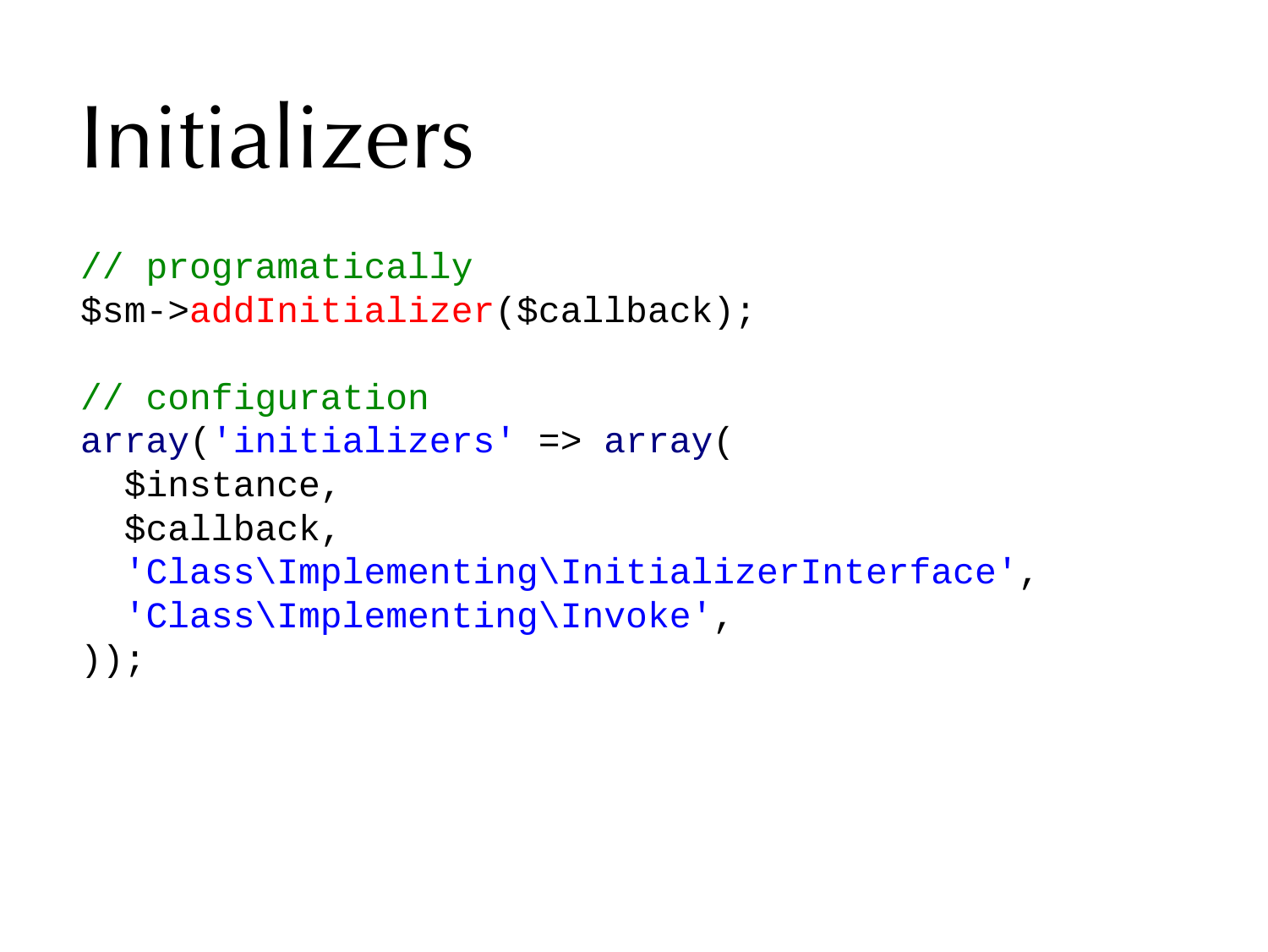## An initializer

#### function(\$instance, \$sm) { if (\$instance instanceof FooAwareInterface) { return; } \$instance->setFoo(\$sm->get('foo')); },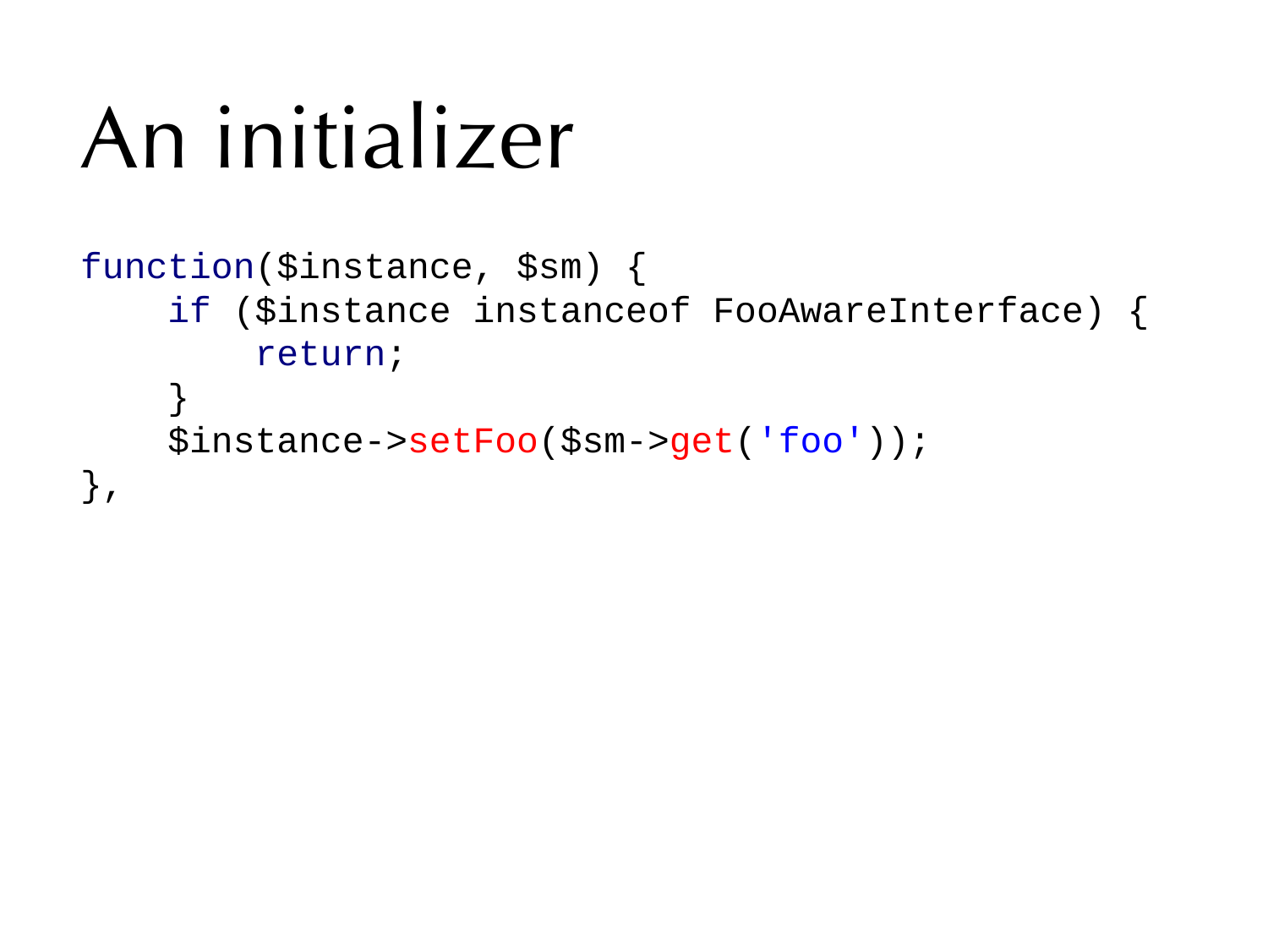## Abstract factories

Factory capable of handling multiple services

```
// programatically
$sm->addAbstractFactory($abstractFactoryInstance);
$sm->addAbstractFactory('FooFactory');
```

```
// configuration
array('abstract_factories' => array(
   'Class\Implementing\AbstractFactoryInterface',
     $someAbstractFactoryInstance,
);
```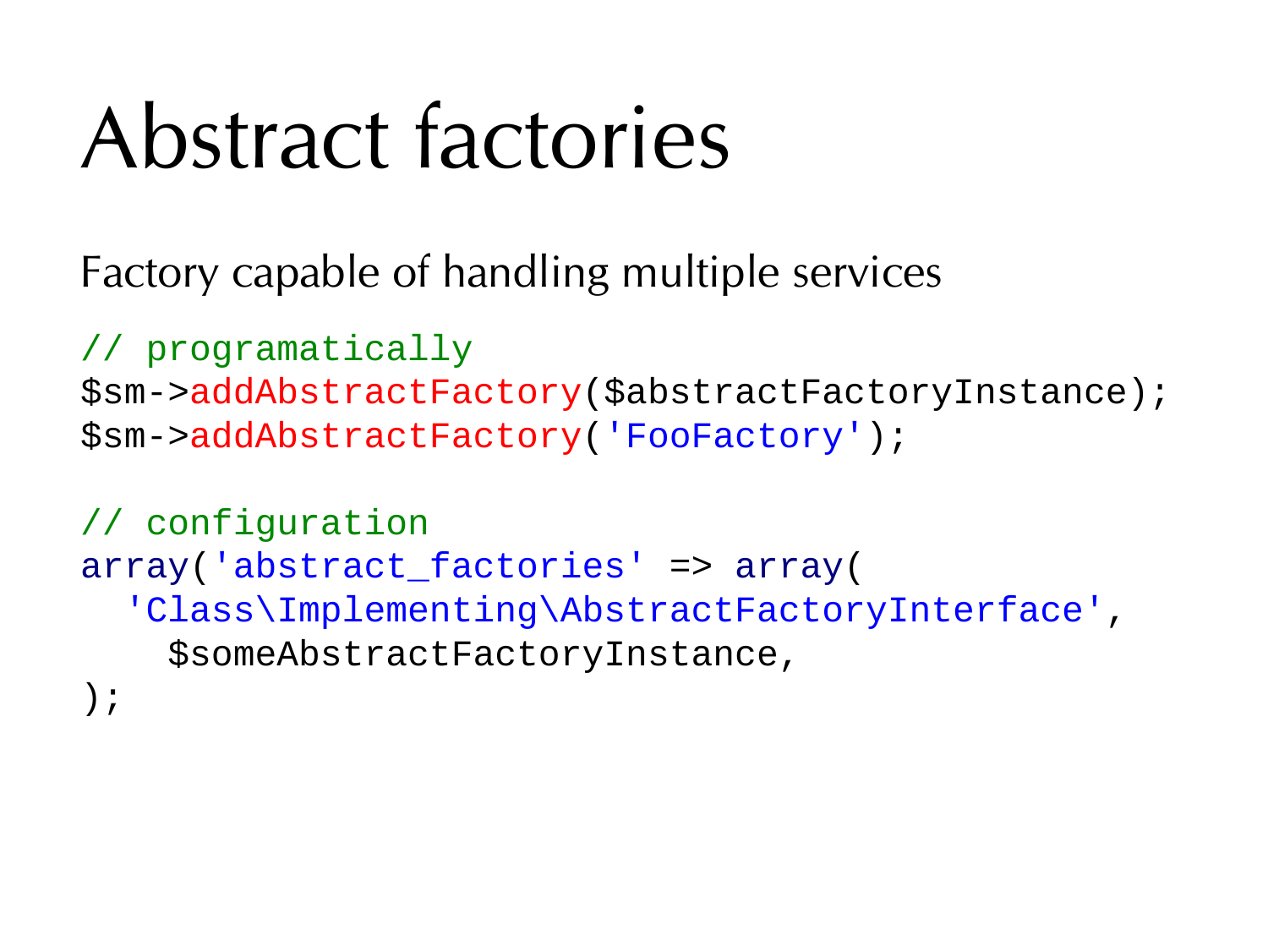## An abstract factory

```
class AFactory implements AbstractFactoryInterface
{
     public function canCreateServiceWithName(
         ServiceLocatorInterface $services,
         $name, $requestedName
     ) {
         return in_array($name, array('foo','bar');
     }
     public function createServiceWithName(/*sig*/)
     {
         return $name == 'foo' ? new Foo : new Bar;
     }
}
```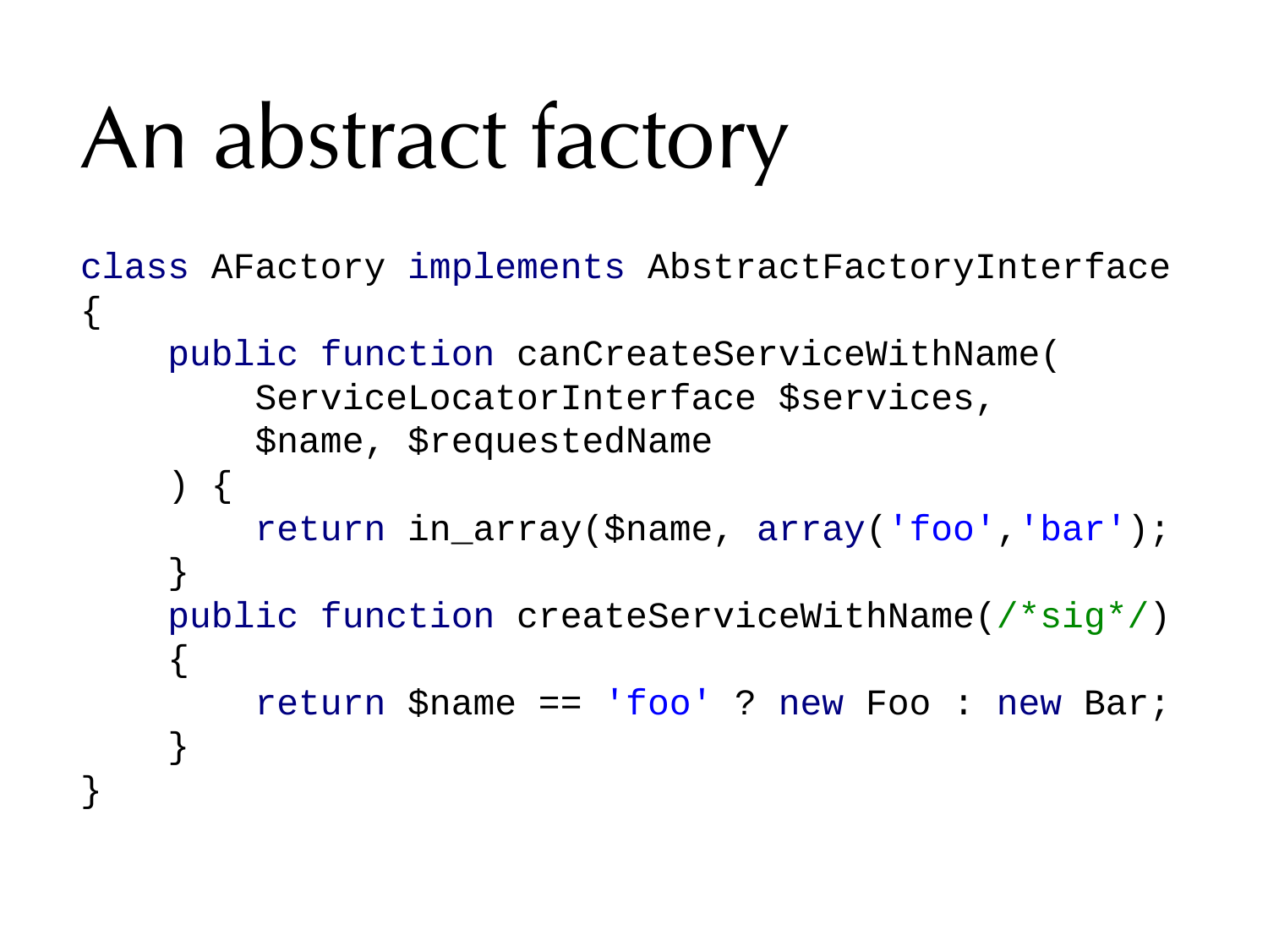## Other features

- All plugin managers are services managers.
- Services are shared can disable per service.
- Manager "peering" is available.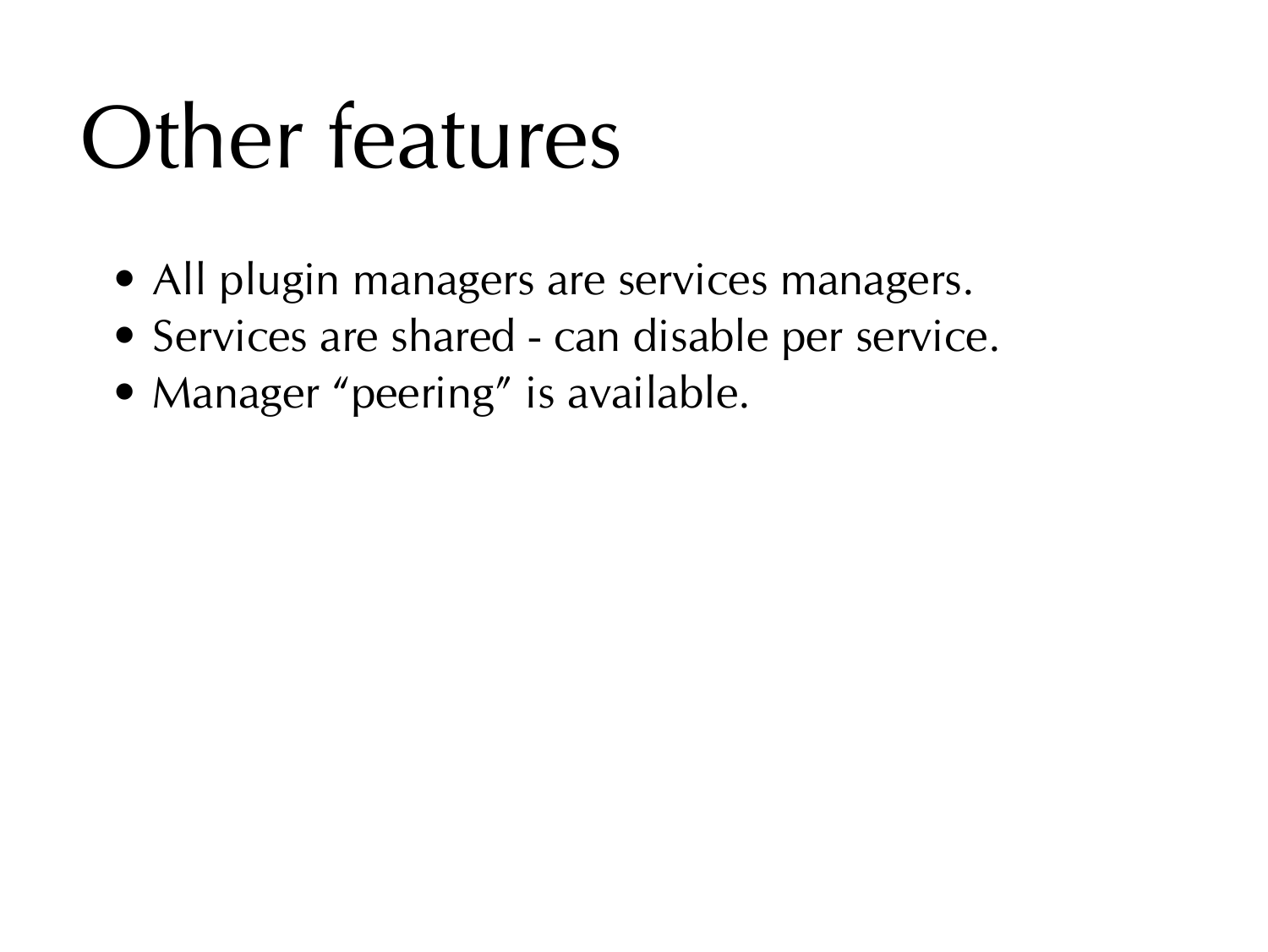## Configuration in practice

- A nested array in:
	- MyModuleModule::getServiceConfig()
	- 'service manager' array key in config
- sub-array keys : services, invokables, factories, aliases, initializers, abstract\_factories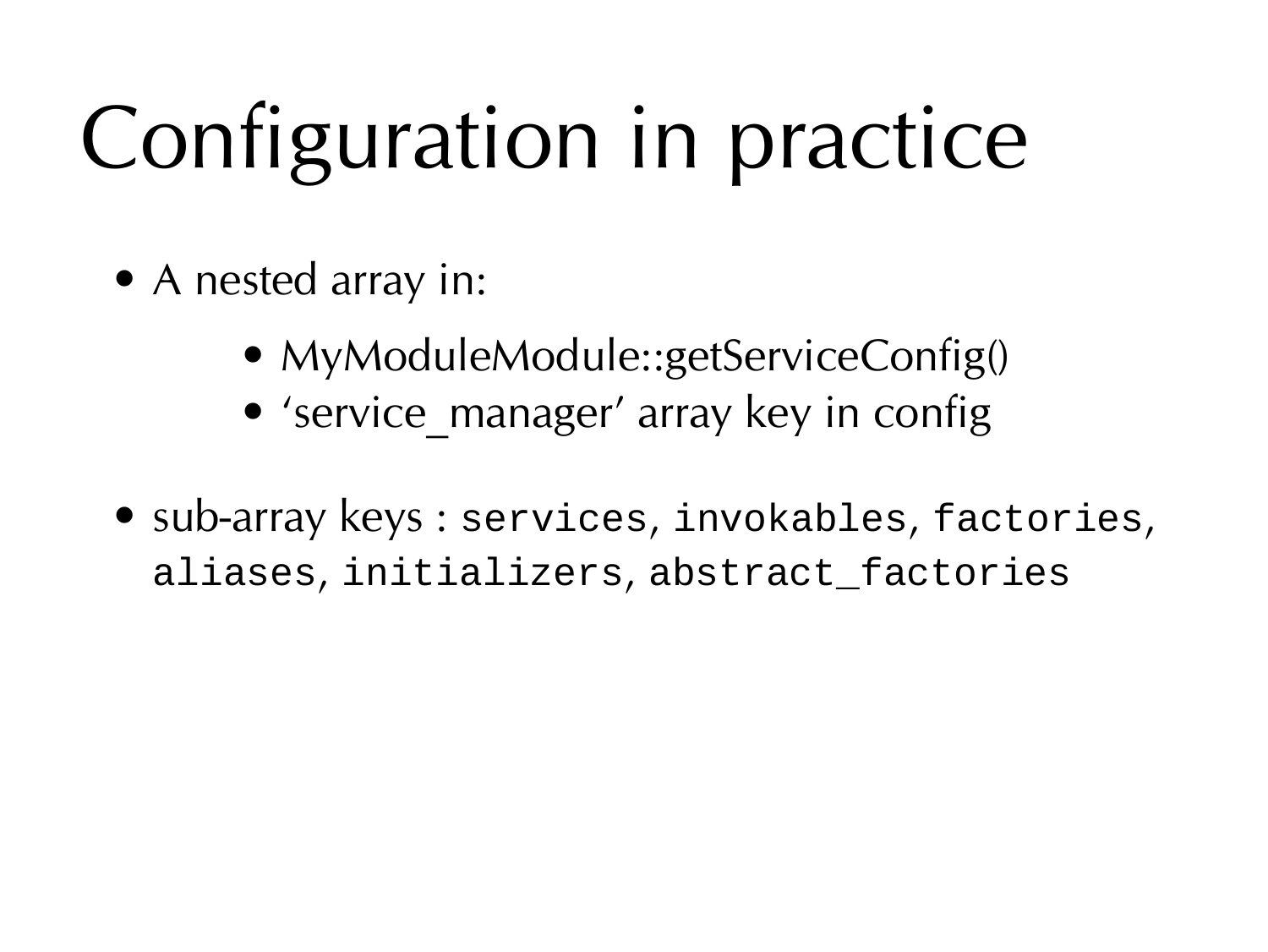#### Modules

**Re-usable** pieces of functionality for constructing a more complex application.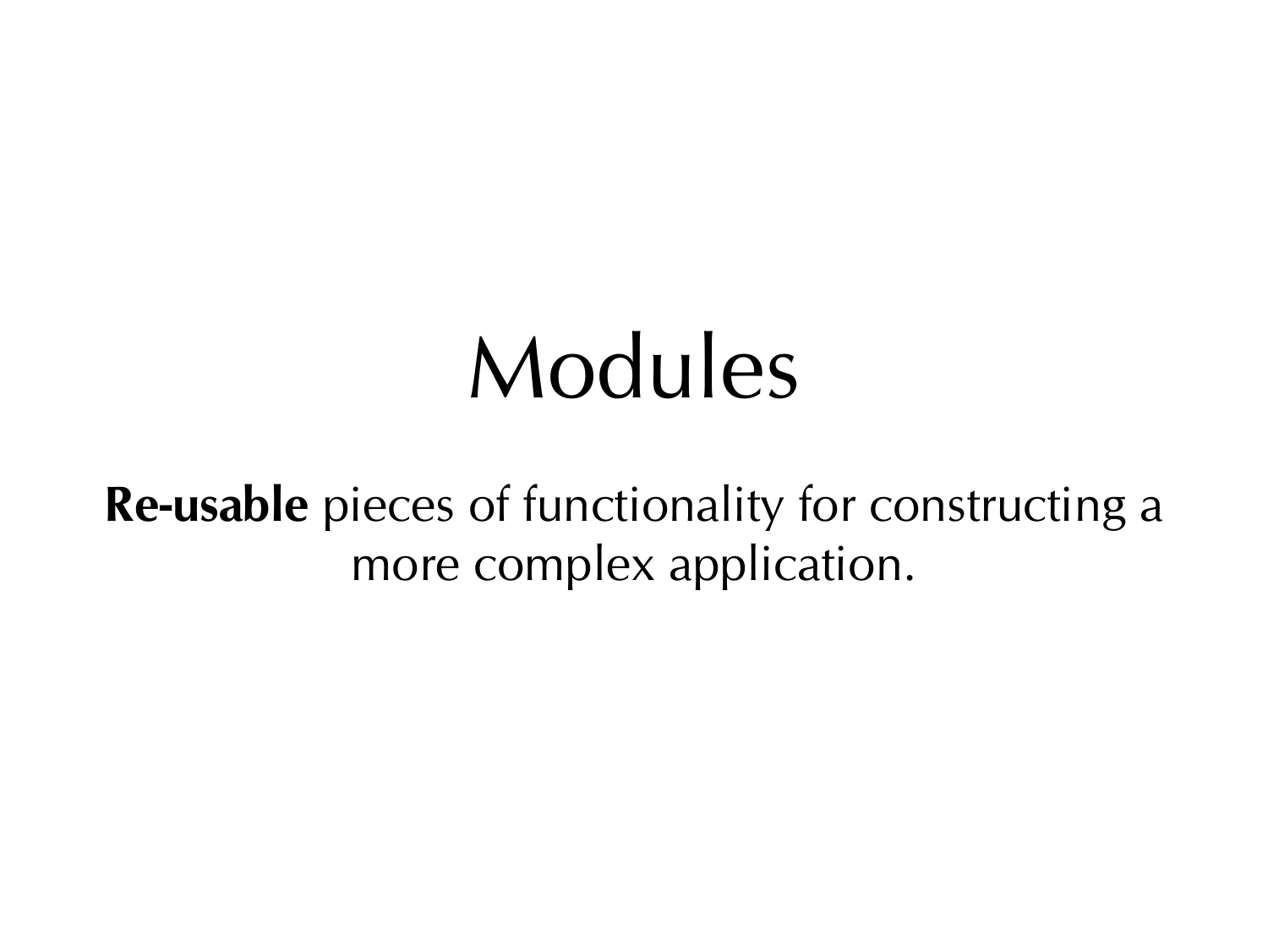## Modules

Provide your application with:

- autoloading
- configuration
- services (inc controllers, plugins, etc.)
- event listeners

Reusable between applications - "plug & play"!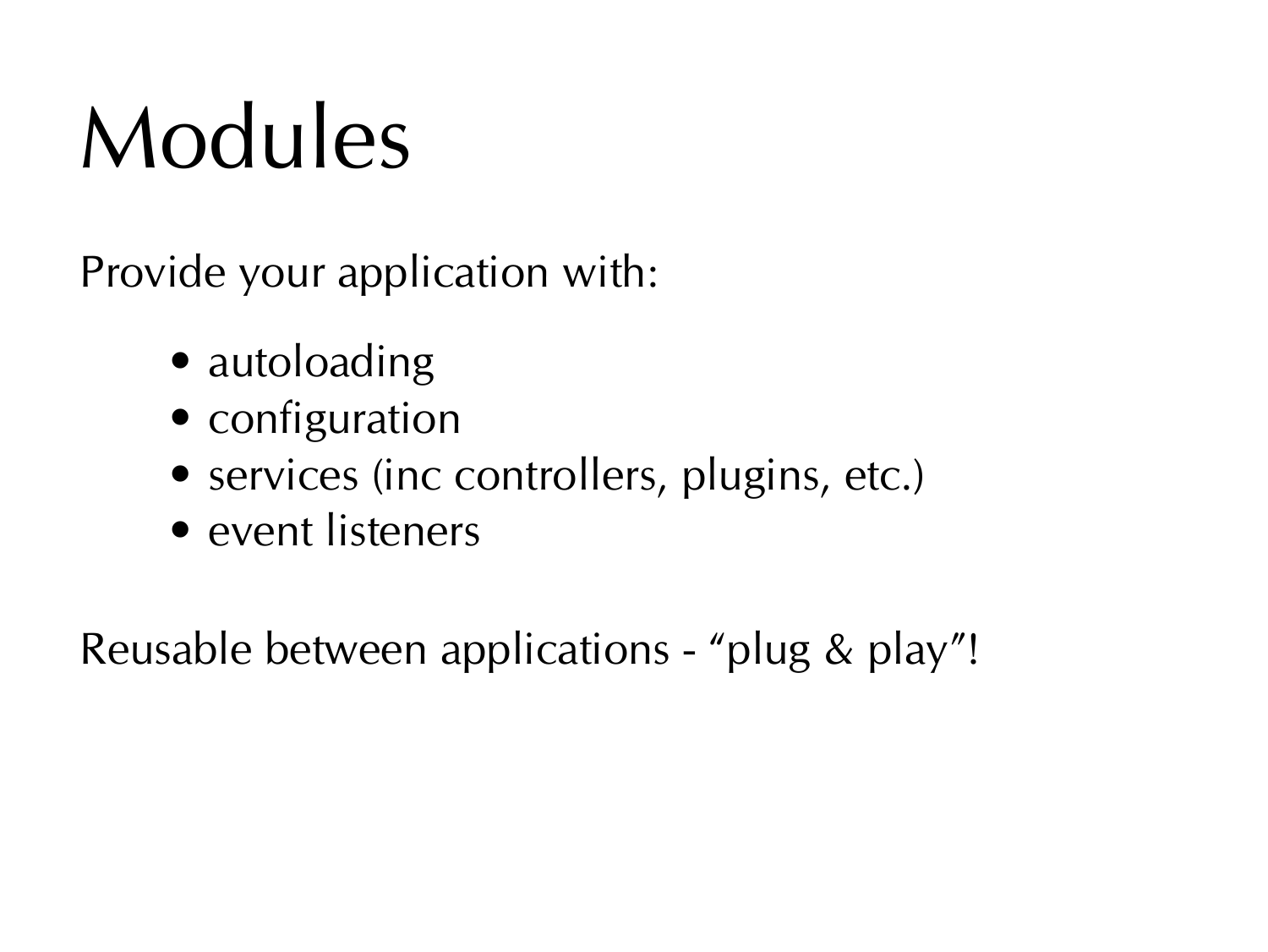# What can modules be?

#### **Anything!**

- *Plugins:* payment module for e-commerce
- View helpers: Markdown support
- Themes: CSS files, images, view scripts
- Libraries: Doctrine2 integration, RESTful support
- Applications: blog, e-commerce platform, CMS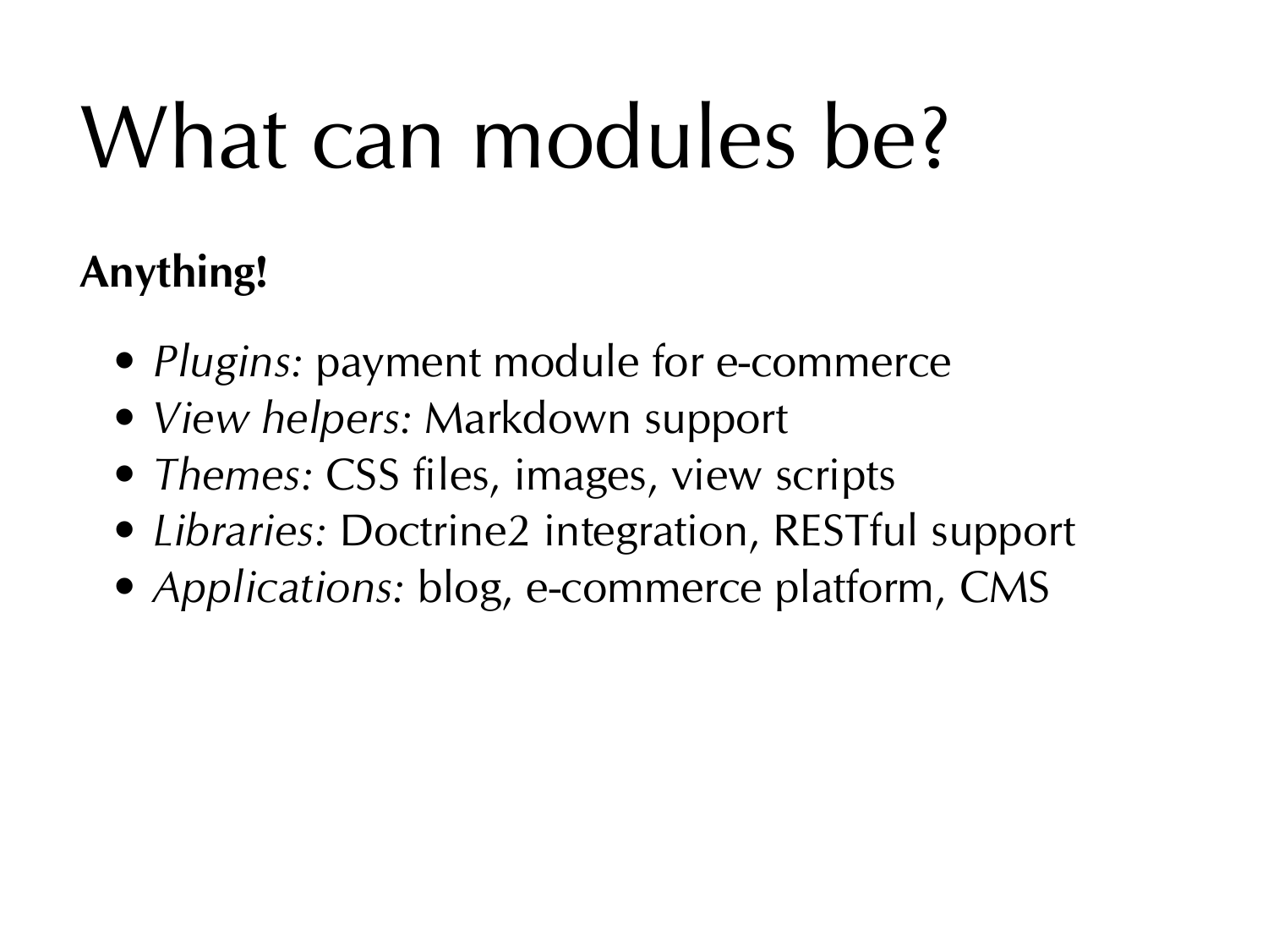## A module is…

- A PHP namespace
- A class called Module within that namespace
	- which provides features to the application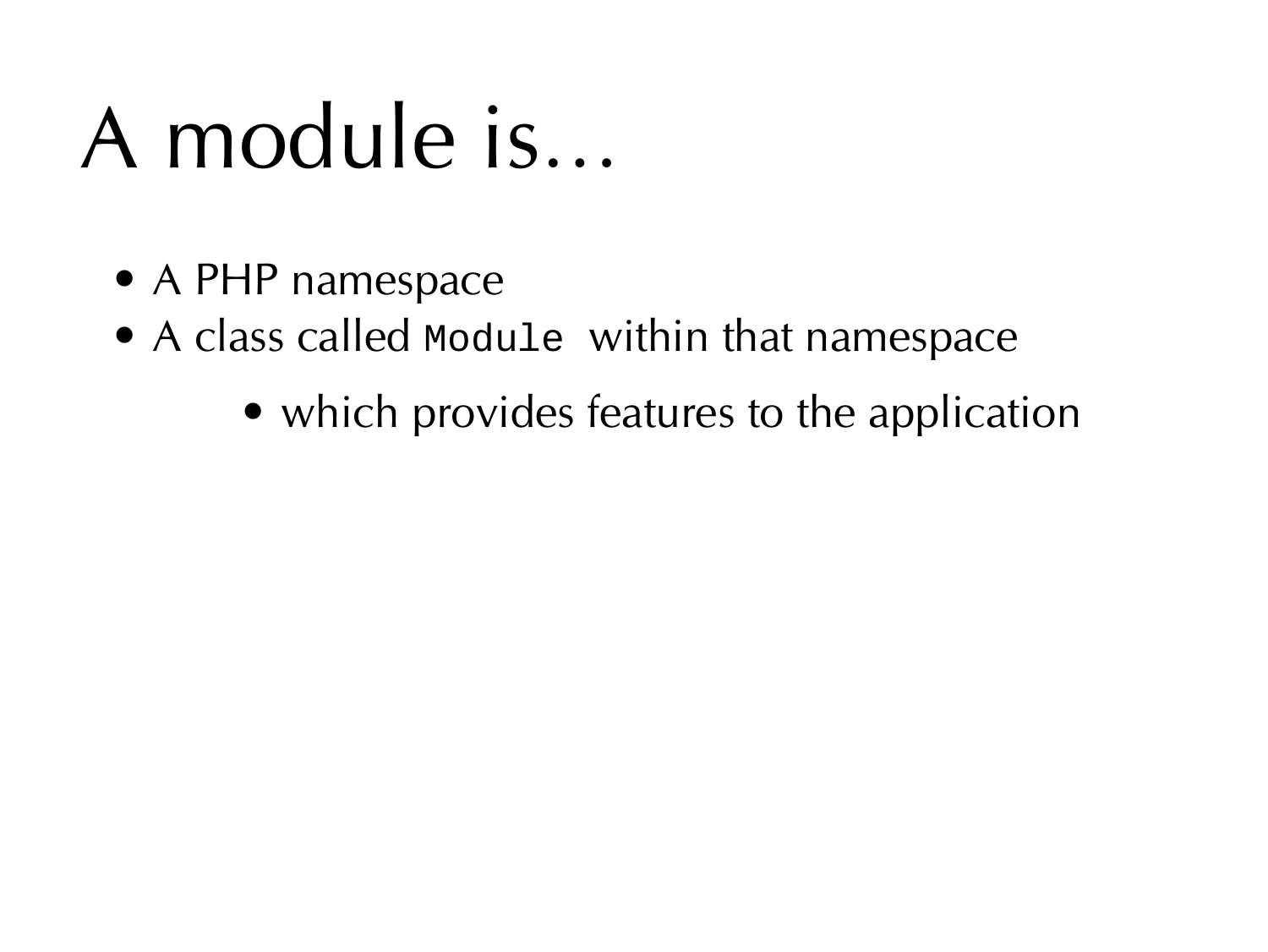## A ZF2 Module

 <?php namespace MyModule;

class Module {}

That's it.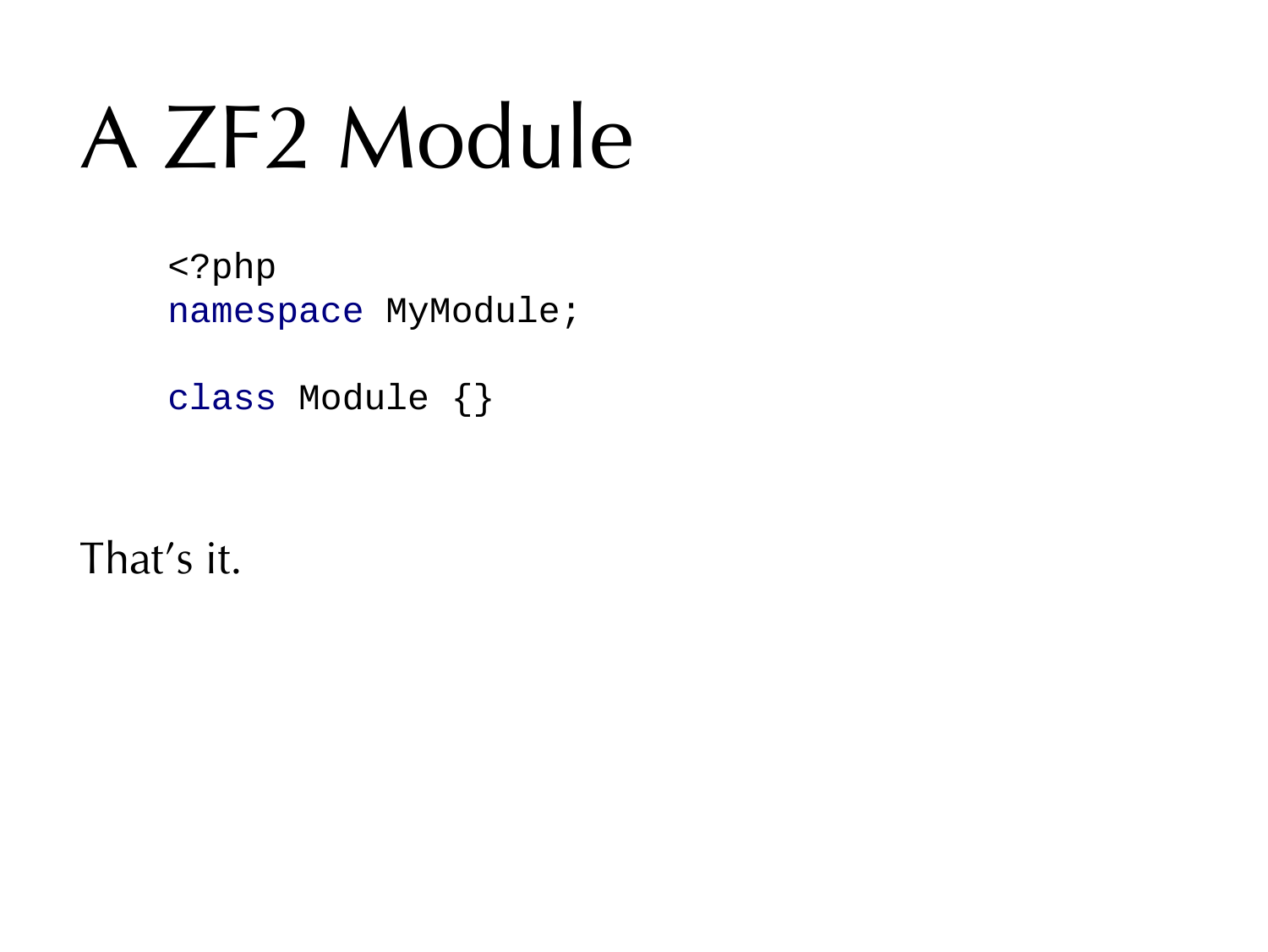## A complete ZF2 module

```
namespace EdpMarkdown;
class Module extends
     \Zend\View\Helper\AbstractHelper
{
     public function getViewHelperConfig() {
         return array('services' => array(
            'markdown' => $this);
     }
     public function __invoke($string = null) {
        require once DIR . 'markdown.php';
         return Markdown($string);
     }
}
```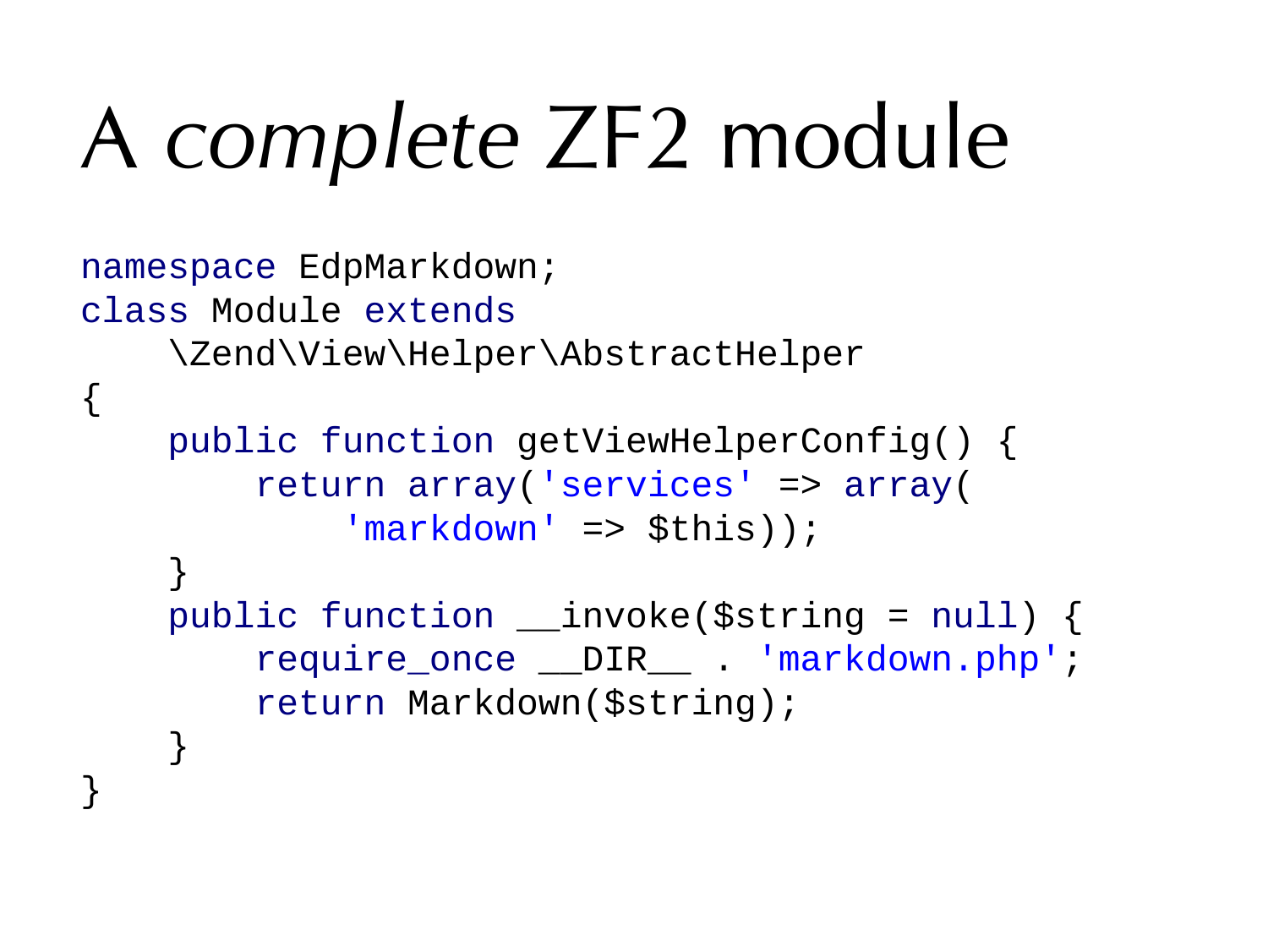# ModuleManager

- Loads all modules
- Triggers an event for each module
	- allowing **listeners** to act on Module classes
	- Results in calls specific methods within your Module class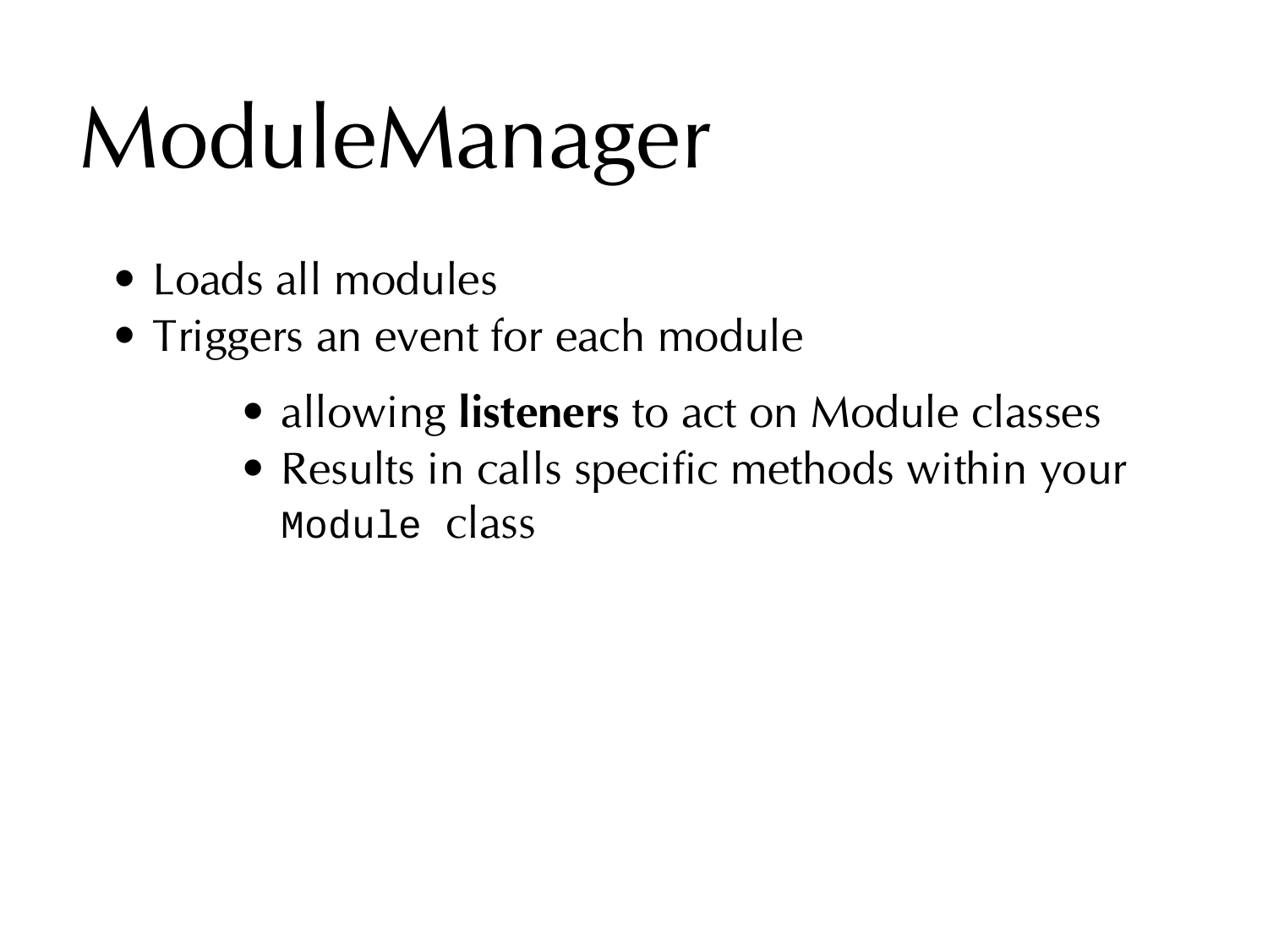# Module methods called

- getAutoloaderConfig()
- $\bullet$  init()
- onBootstrap()
- Service Manager methods:
	- getServiceConfig()
	- getControllerConfig()
	- getControllerPluginConfig()
	- getViewHelperConfig()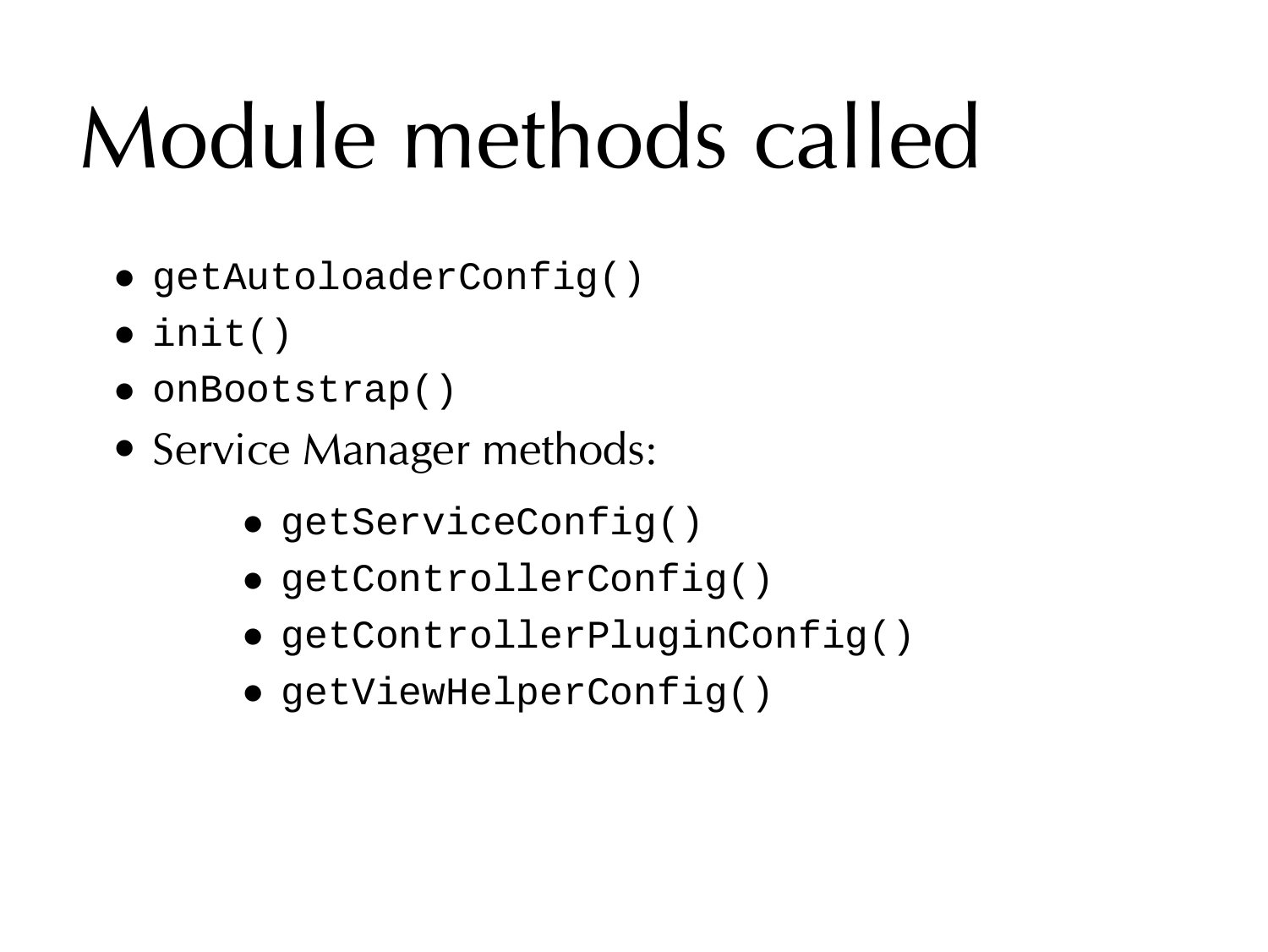## Other actions

- If LocatorRegisteredInterface is implemented, then register with the service manager.
- All configs are merged together:
	- 1. getConfig() results merged in the order modules are loaded.
	- 2. Config glob/static paths are merged.
	- 3. The getServiceConfig() (and friends) results are merged together then merged with the result of steps 1 and 2.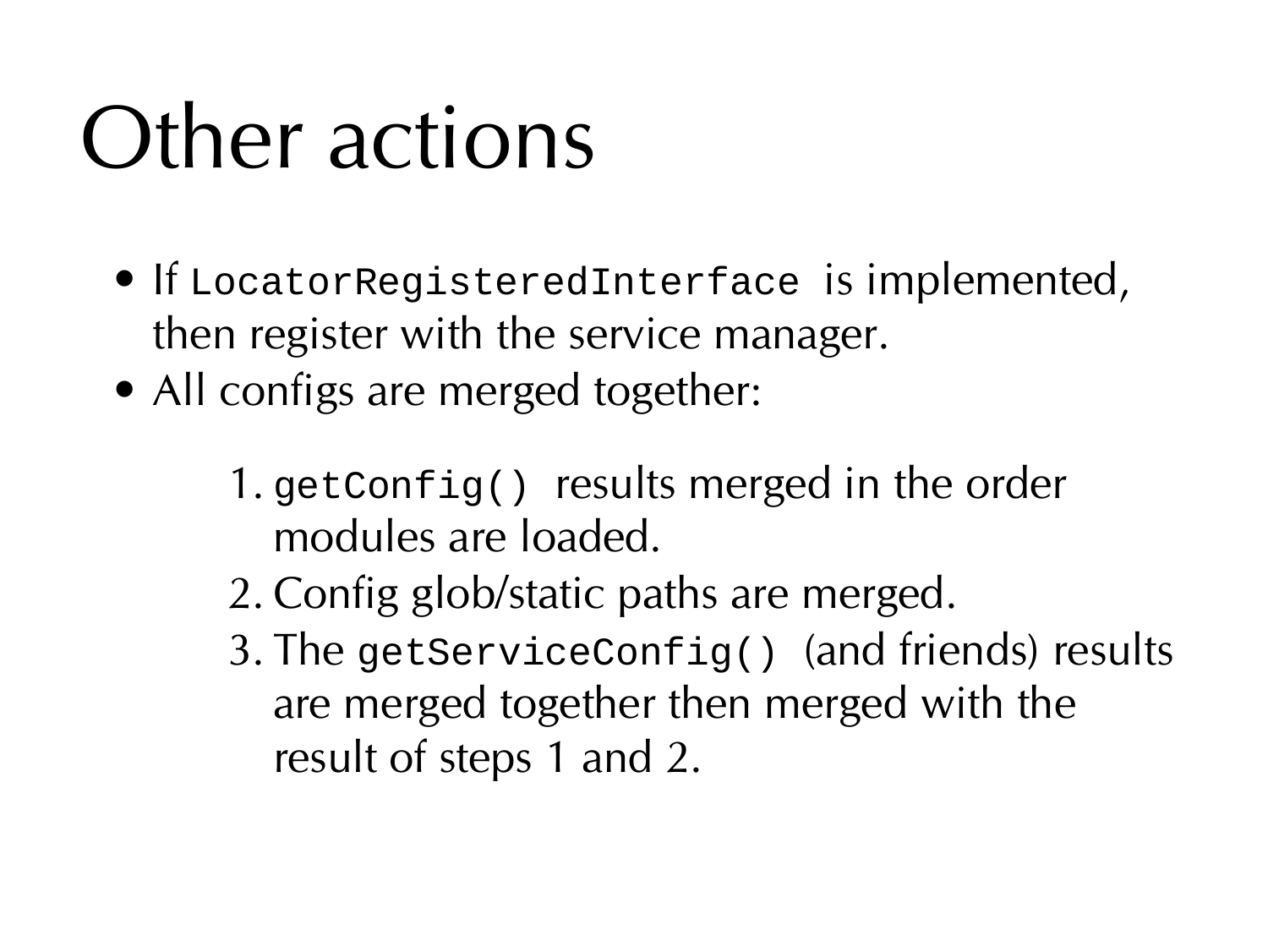# A typical Module class

```
namespace My;
class Module {
     public function getAutoloaderConfig() {
         // return config for autoloader factory
     }
     public function getConfig() {
         return include
                __DIR__ . '/config/module.config.php';
     }
     public function onBootstrap($e) {
         // do initialization
     }
}
```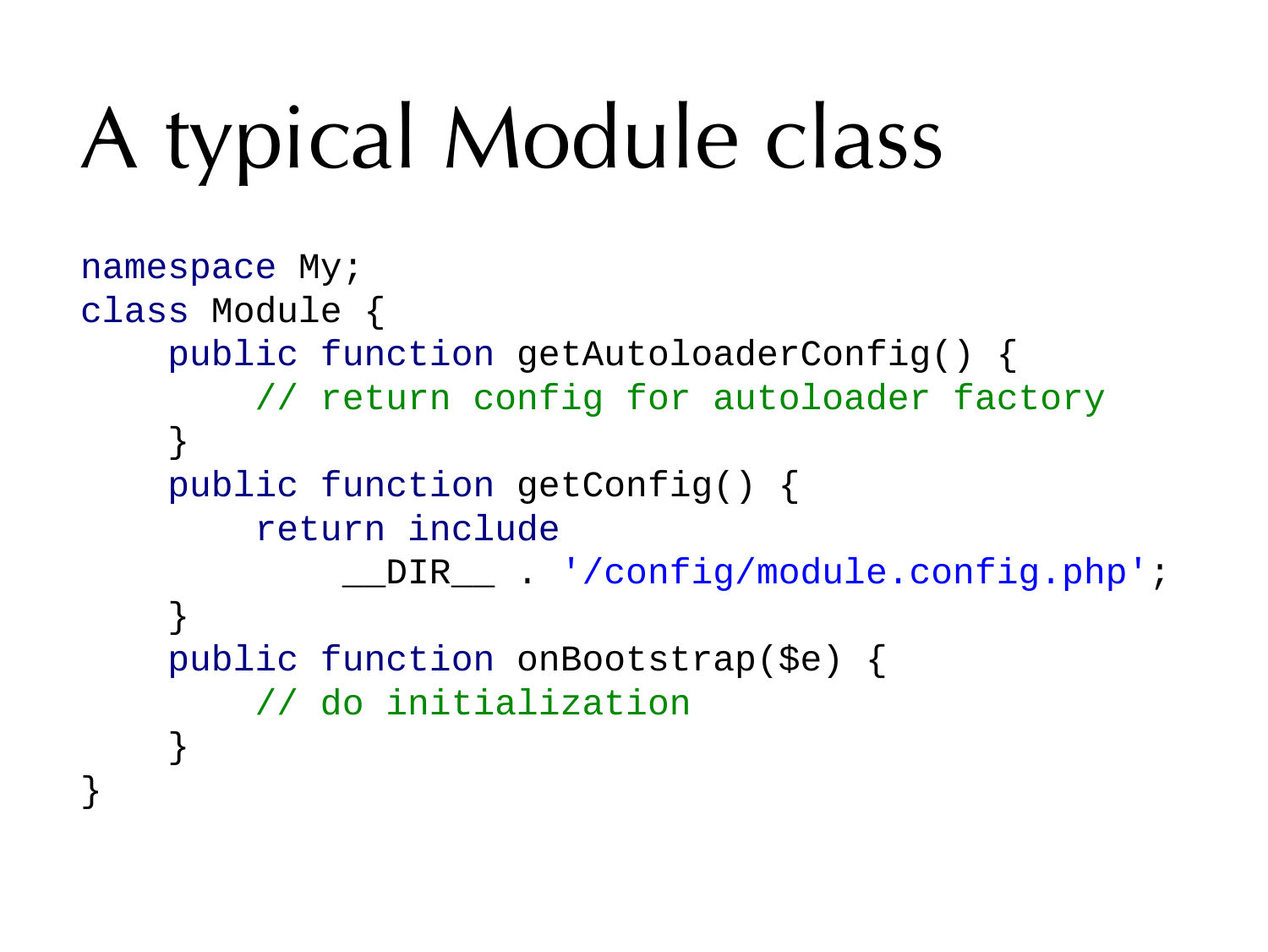# Module best practices

- Keep init() and onBootstrap() very lightweight.
- Read-only (do not perform writes within modules).
- Utilize a vendor prefix (e.g., EdpMarkdown, not Markdown).
- Do one thing, and do it well.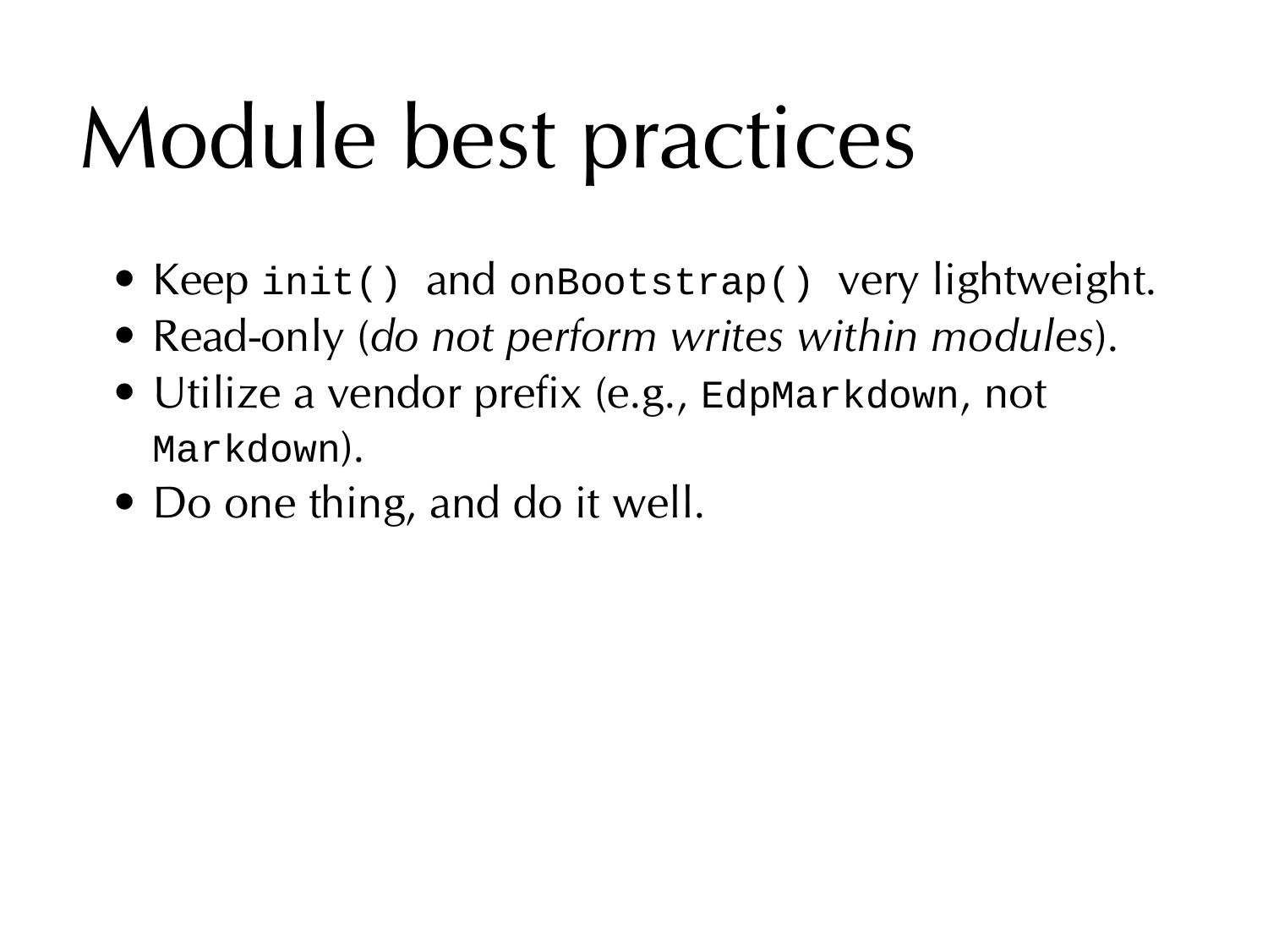#### RESTful ZF2

Putting REST & ZF2 together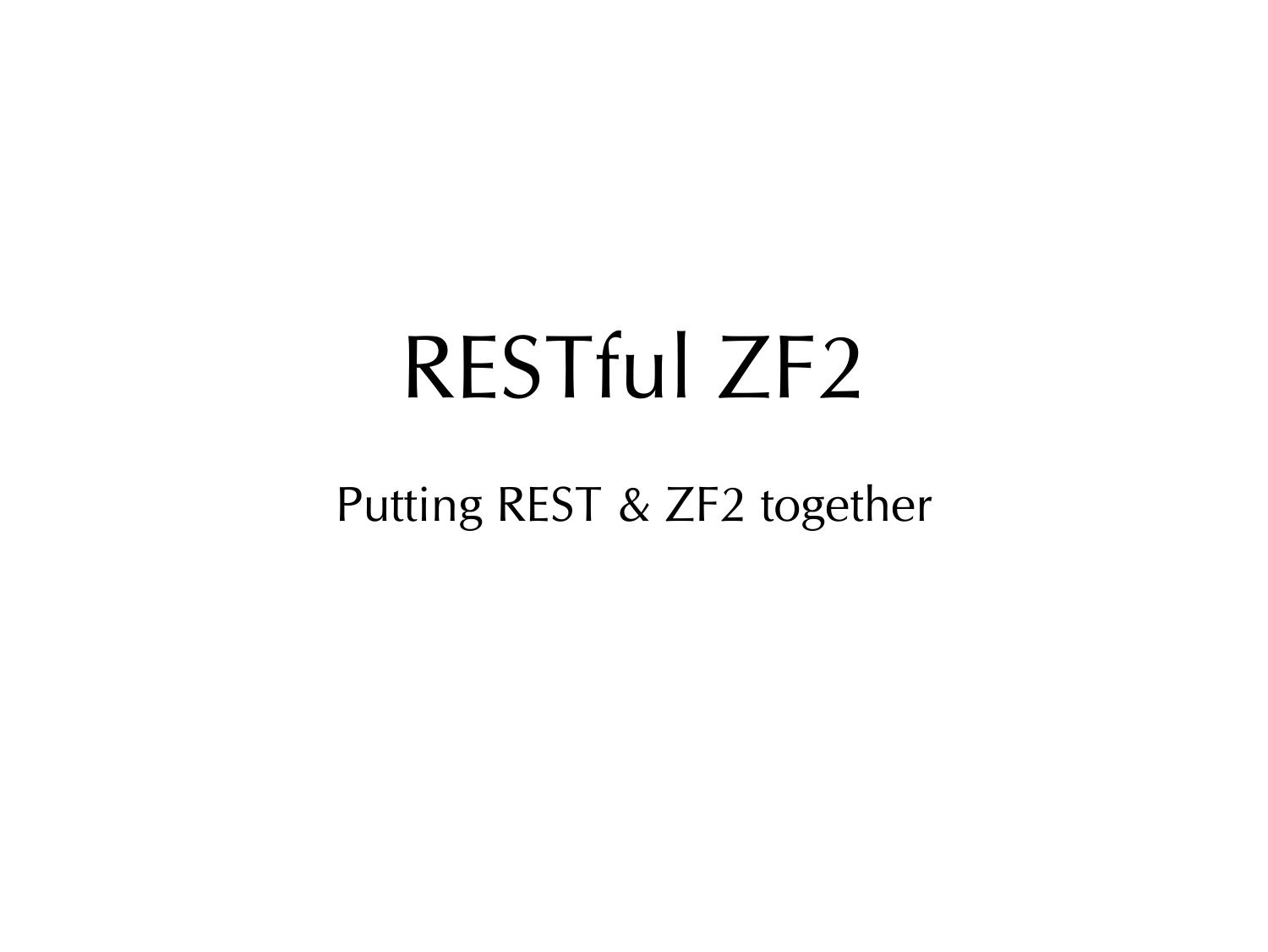## Foundations

- Routing
- AbstractRestfulController
- Reacting to request headers
- Creating hypermedia payloads
- Creating error payloads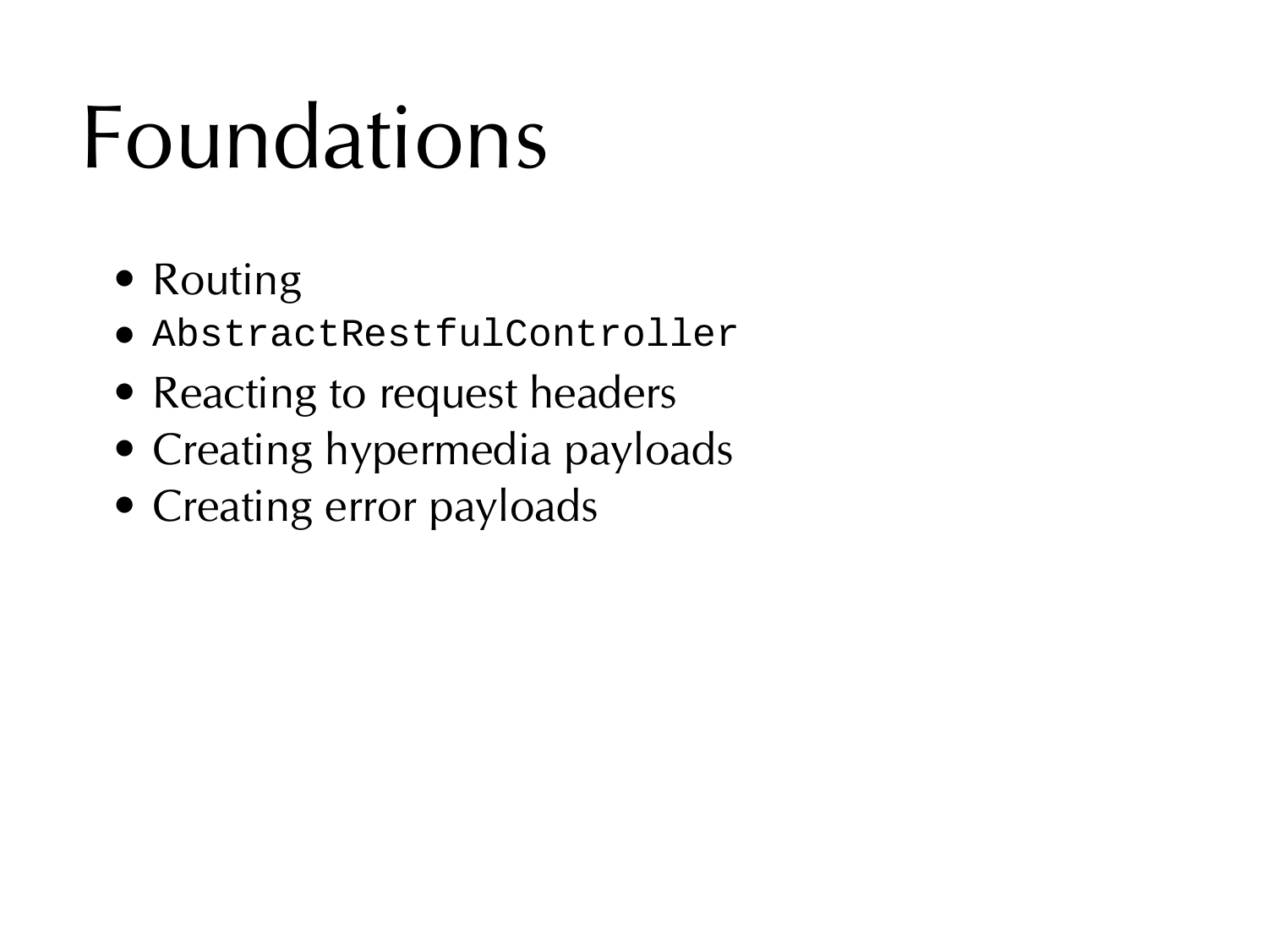# Routing

- Route to an AbstractRestfulController implementation
	- Allows a single route to manage all HTTP methods for a given resource
- Use a combination of Literal and/or Segment routes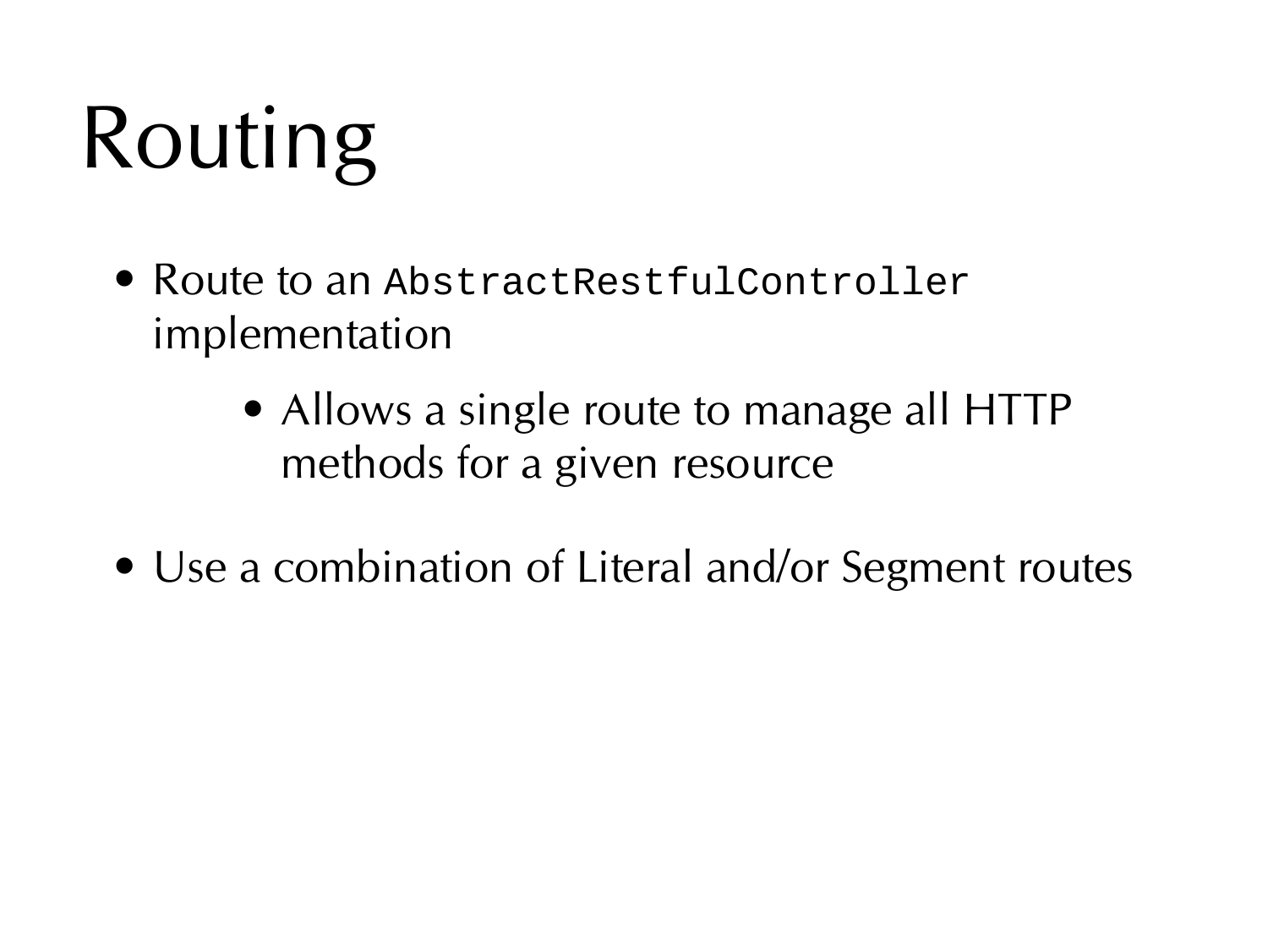## Sample Route

```
'status' => array(
      'type' => 'Segment',
      'options' => array(
          'route' => '/api/status\lceil/:id]',
           'defaults' => array(
                'controller' => 'StatusController',
           ),
           'constraints' => array(
               'id' => '\left[a - f0 - 9\right]\left\{40\right\},
           ),
     ),
),
```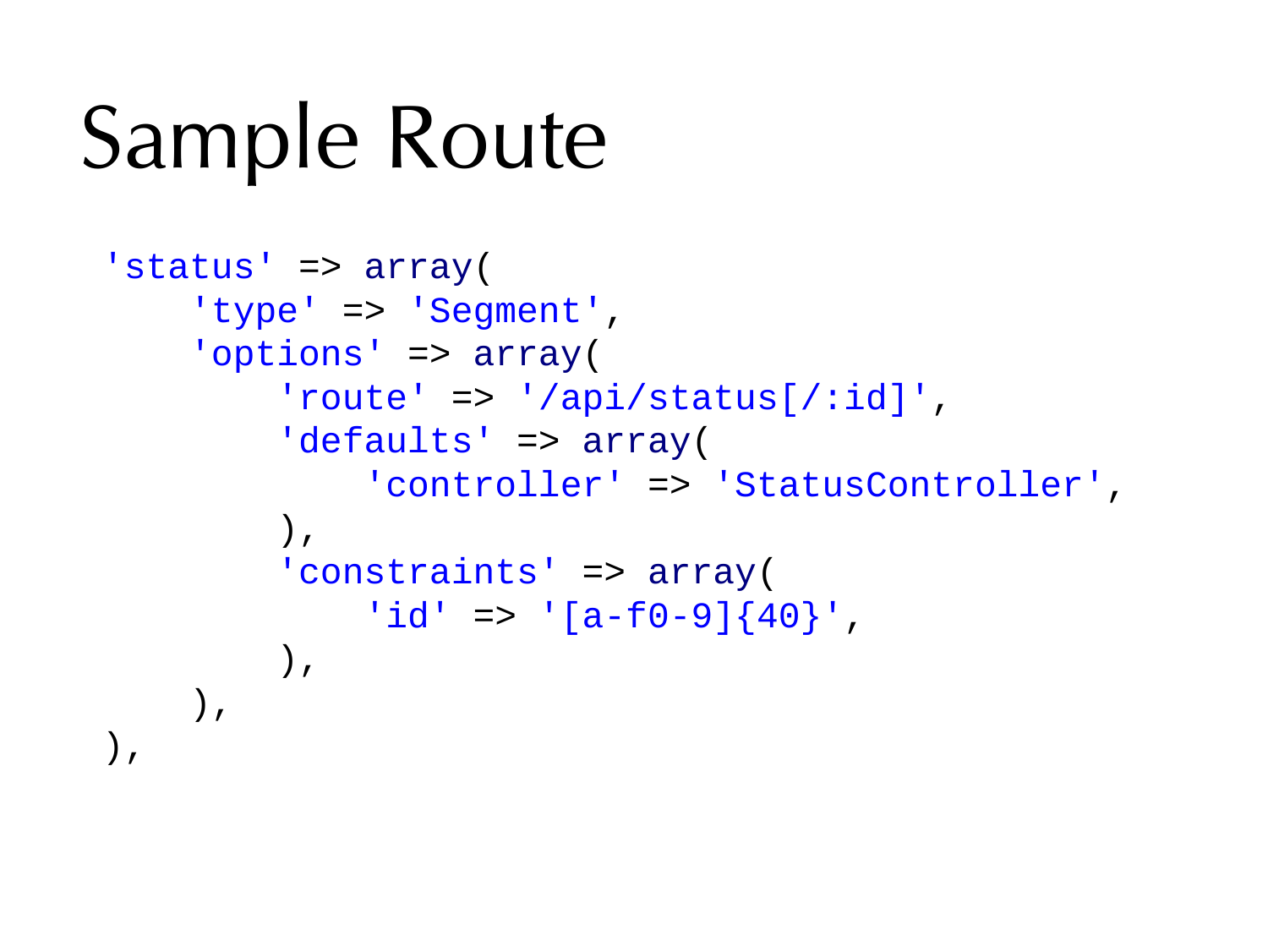### AbstractRestfulController

- Maps HTTP methods to individual class methods
- Performs basic content-negotiation (application/www-form-urlencoded and JSON bodies will be parsed and provided as \$data)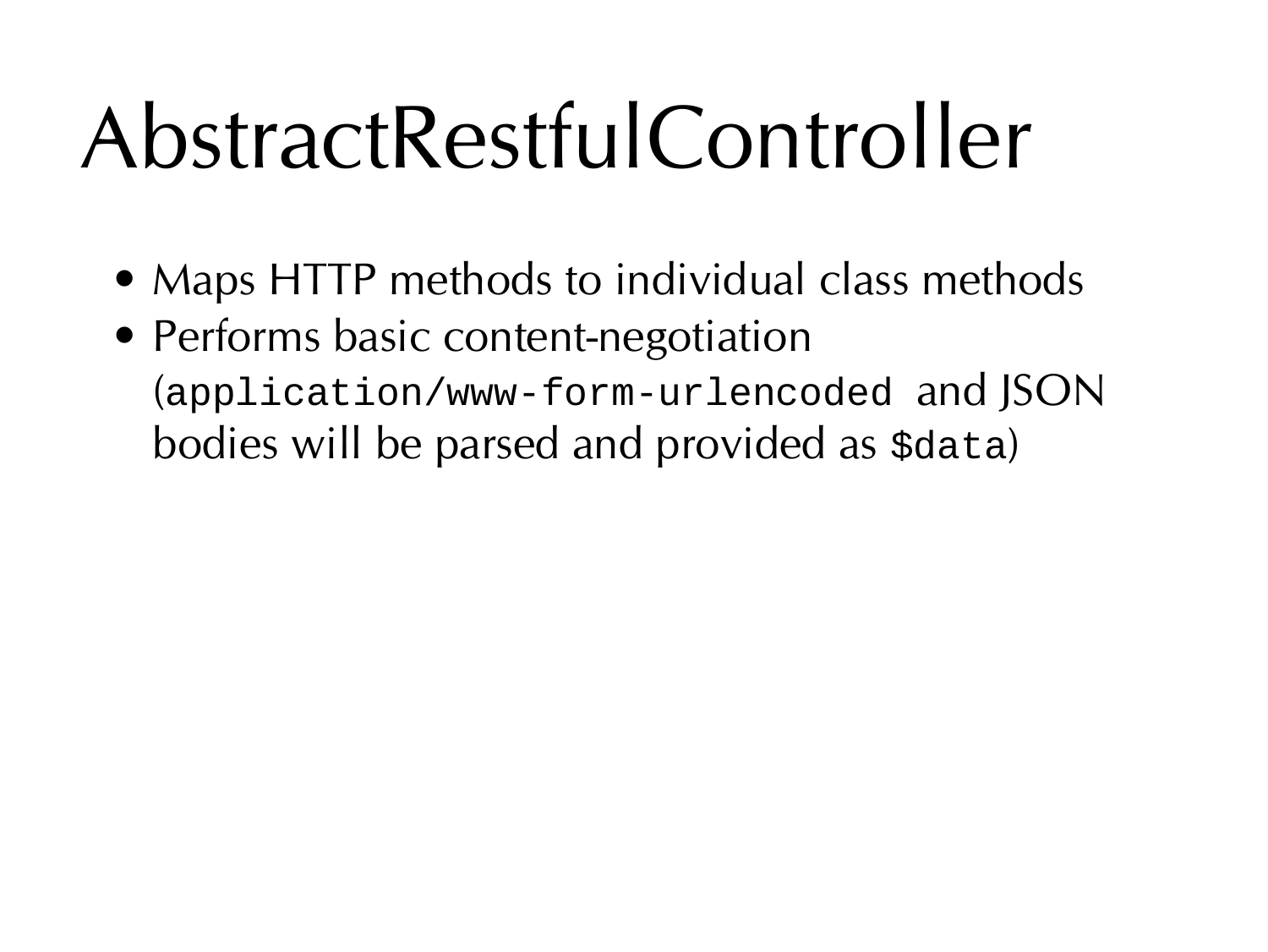## Mapping methods

- GET :: getList() or get(\$id)
- POST :: create(\$data)
- PUT :: replaceList(), update(\$id, \$data)
- PATCH :: patch(\$id, \$data)
- DELETE :: deleteList(), delete(\$id)
- $\bullet$  HEAD :: head(\$id = null)
- OPTIONS :: options()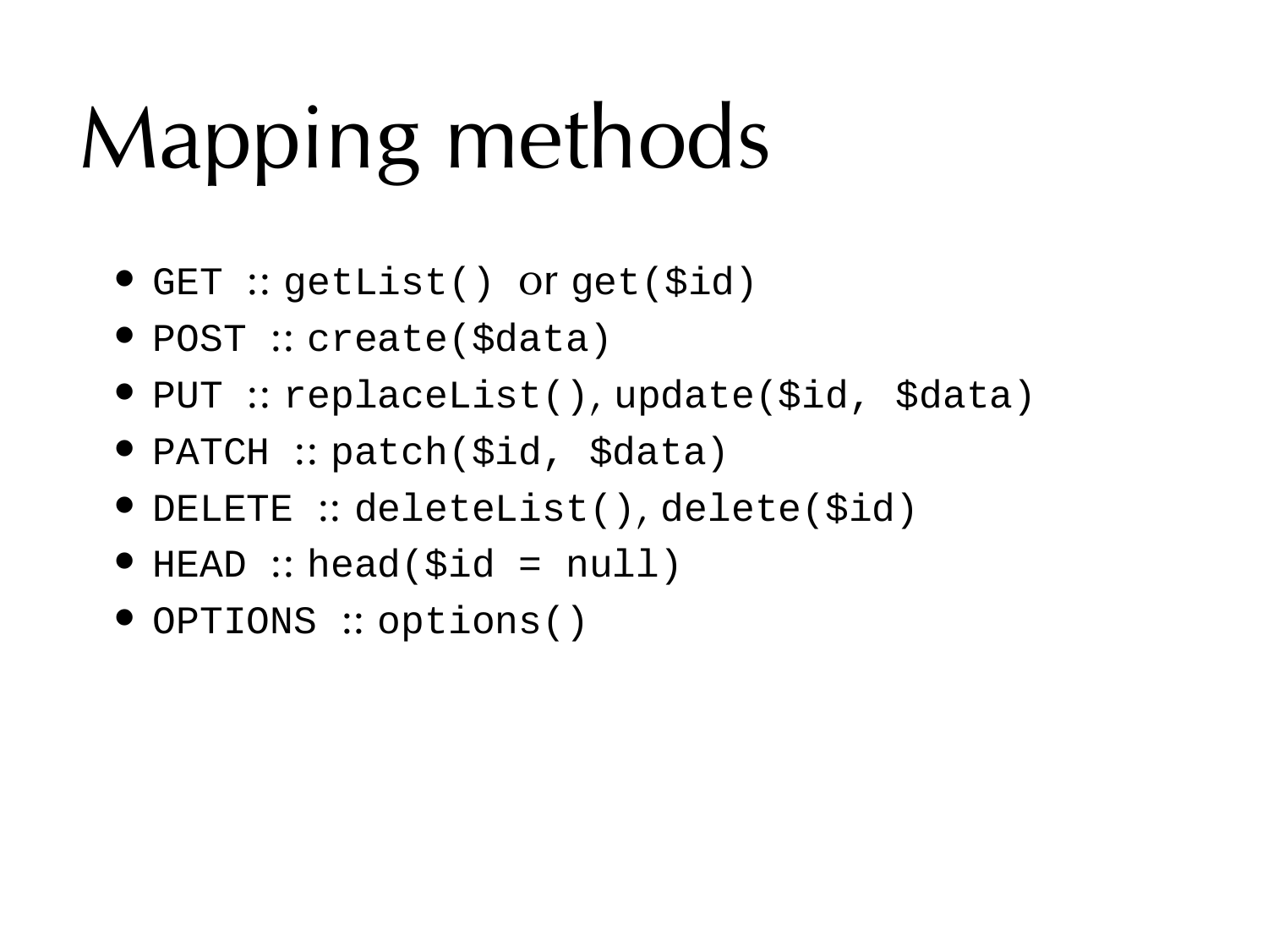## Selecting an acceptable view model

- Select a view model based on Accept
- Attach a view strategy based on view model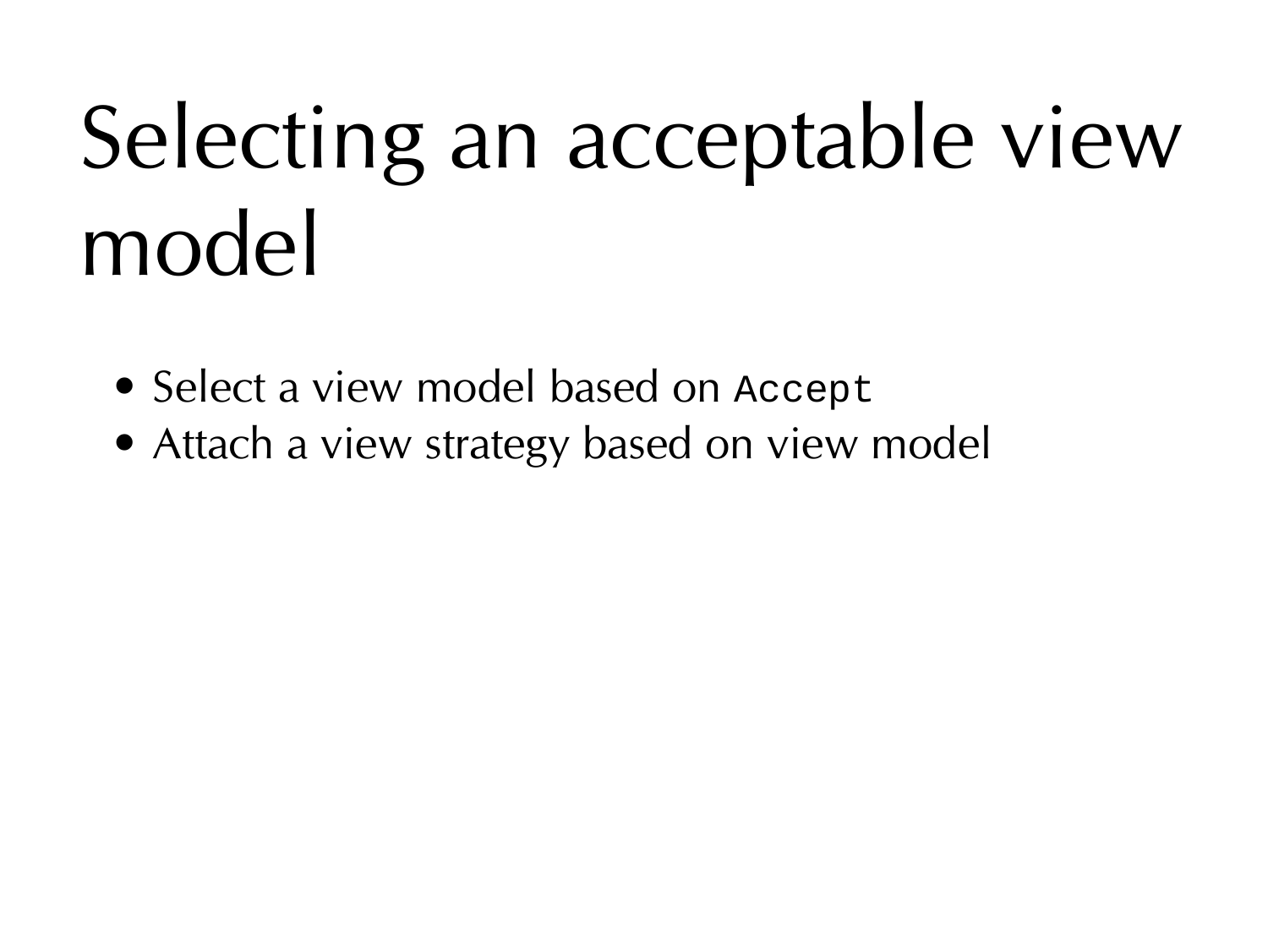#### AcceptableViewModelSelector

• Controller plugin

```
$criteria = array(
     'Zend\View\Model\JsonModel' => array(
          '\*/json',
     ),
);
$model = $this->acceptableViewModel($criteria);
```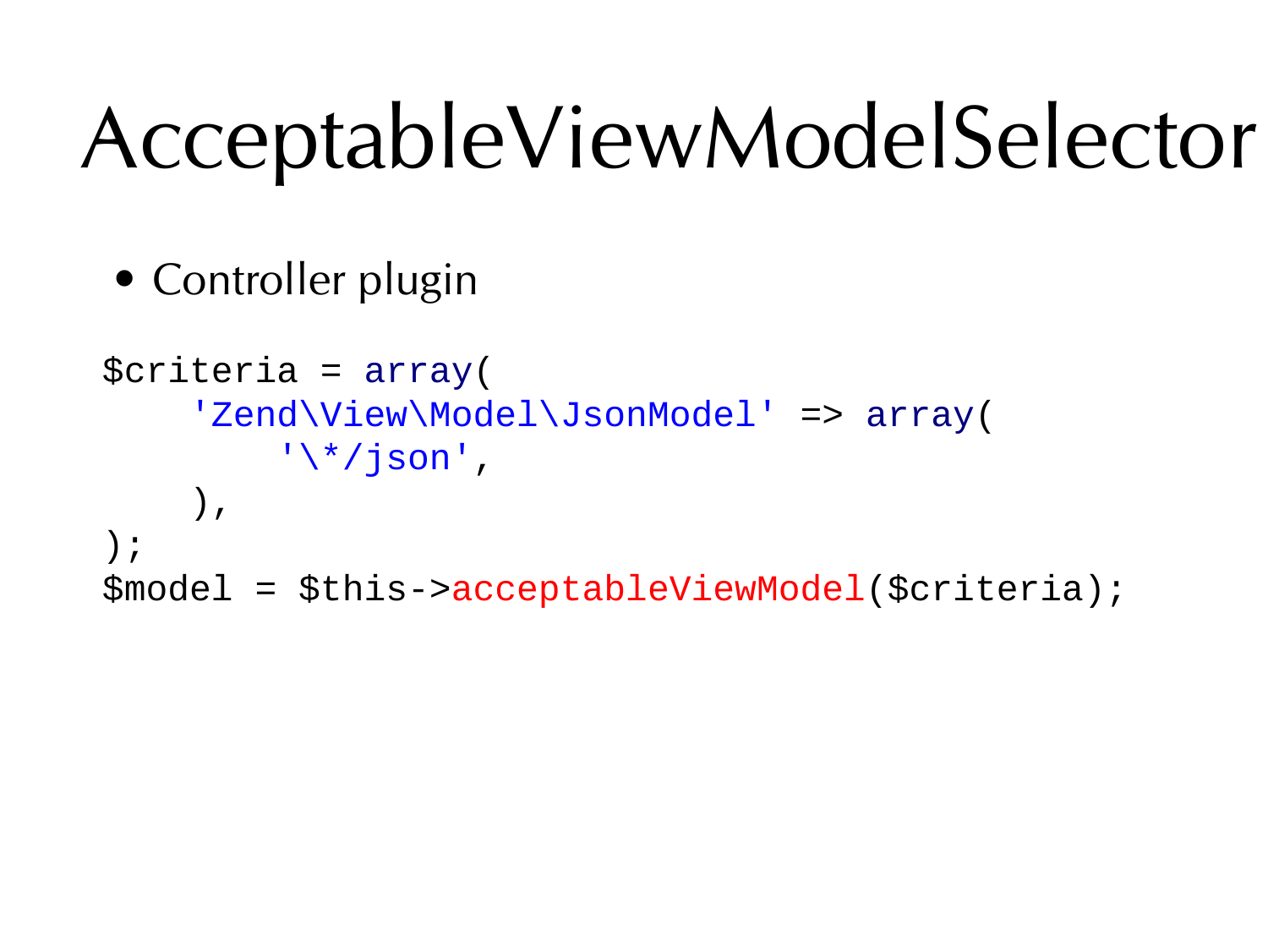#### Changing view strategy based on model

• Listen on the controller's dispatch event

```
$sharedEvents->attach(
'Zend\Mvc\Controller\AbstractRestfulController',
'dispatch',
$listener
-10);
```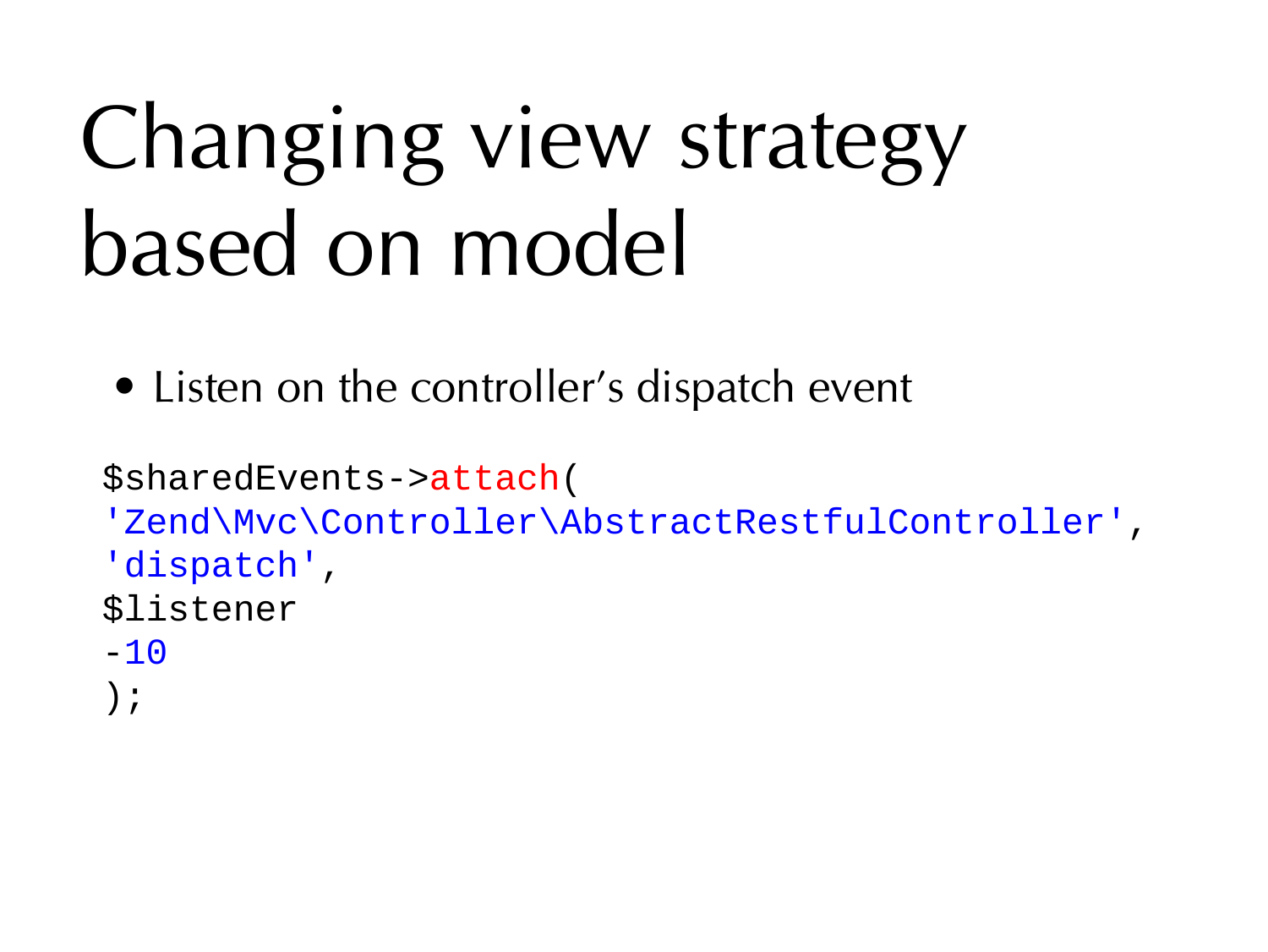## Sample listener

```
function (MvcEvent $e) {
  $result = $e - $qetResult();
   if (!$result instanceof JsonModel) {
       return;
   }
  \text{supp} = $e->getApplication();
   $services = $app->getServiceManager();
   $strategy = $services->get('ViewJsonStrategy');
   $view = $services->get('View');
   $view->attach($strategy, 100);
},
```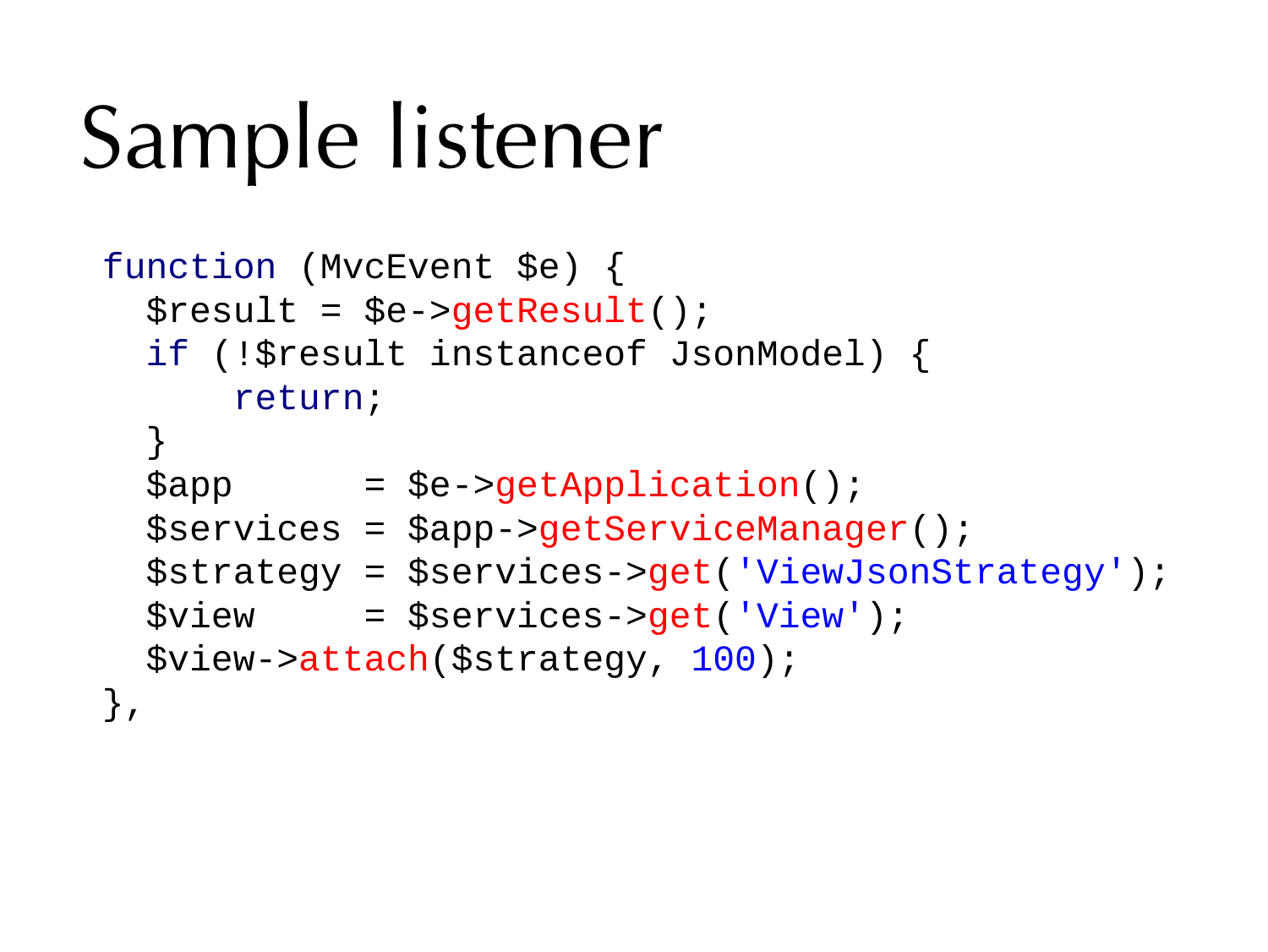#### Directly examining the Accept header

```
\theta)$headers = $request->getHeaders();
if (!$headers->has('Accept')) {
     // no Accept header; do default
     return;
}
$accept = $headers->get('Accept');
if ($accept->match($mediaType)) {
     // we have a match!
     return;
}
```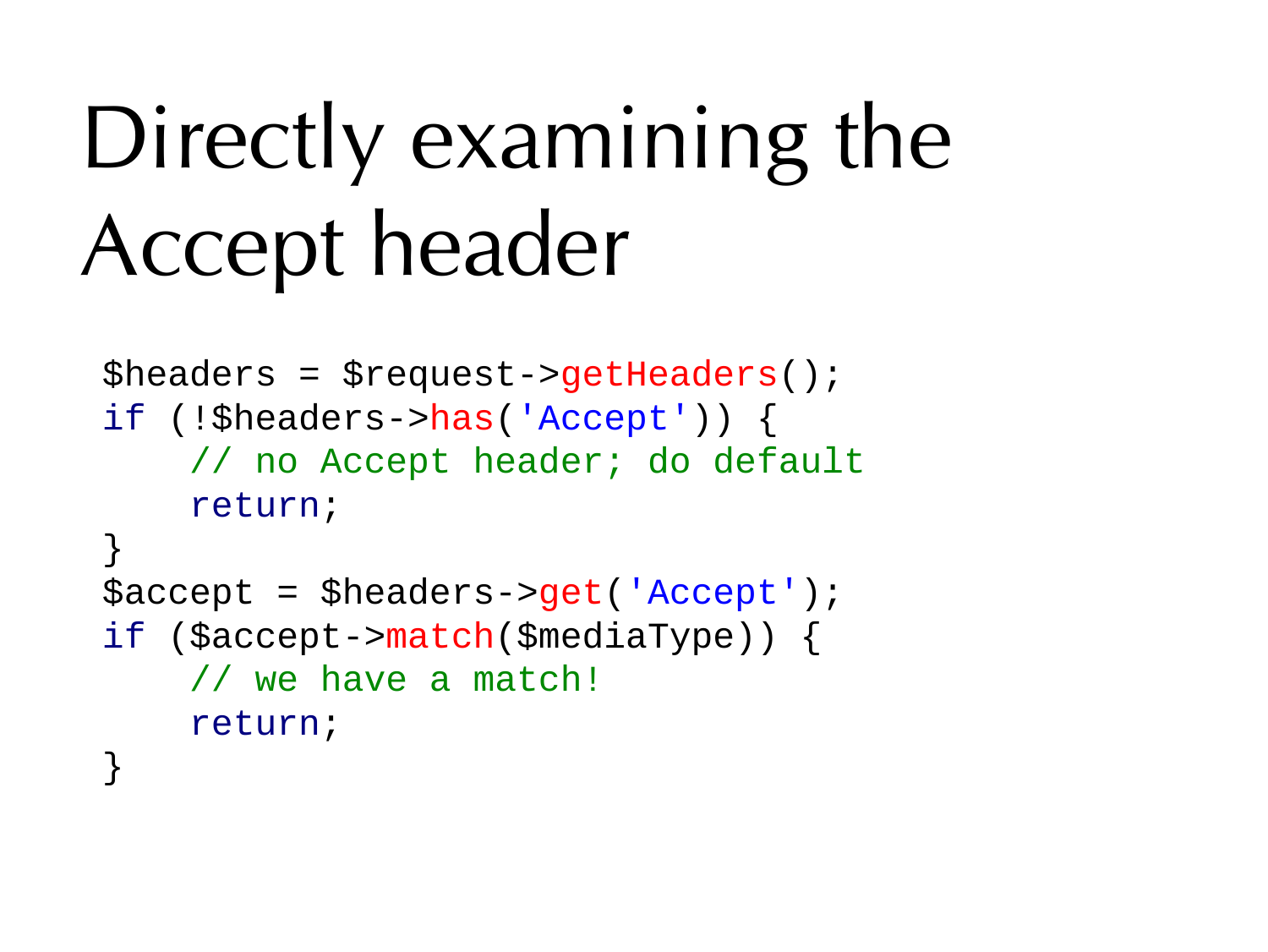## Hypermedia payloads

- Links should be fully qualified: include, scheme, server, and port if necessary
- A self relation is recommended
- With paginated sets, include first, last, next, and prev relations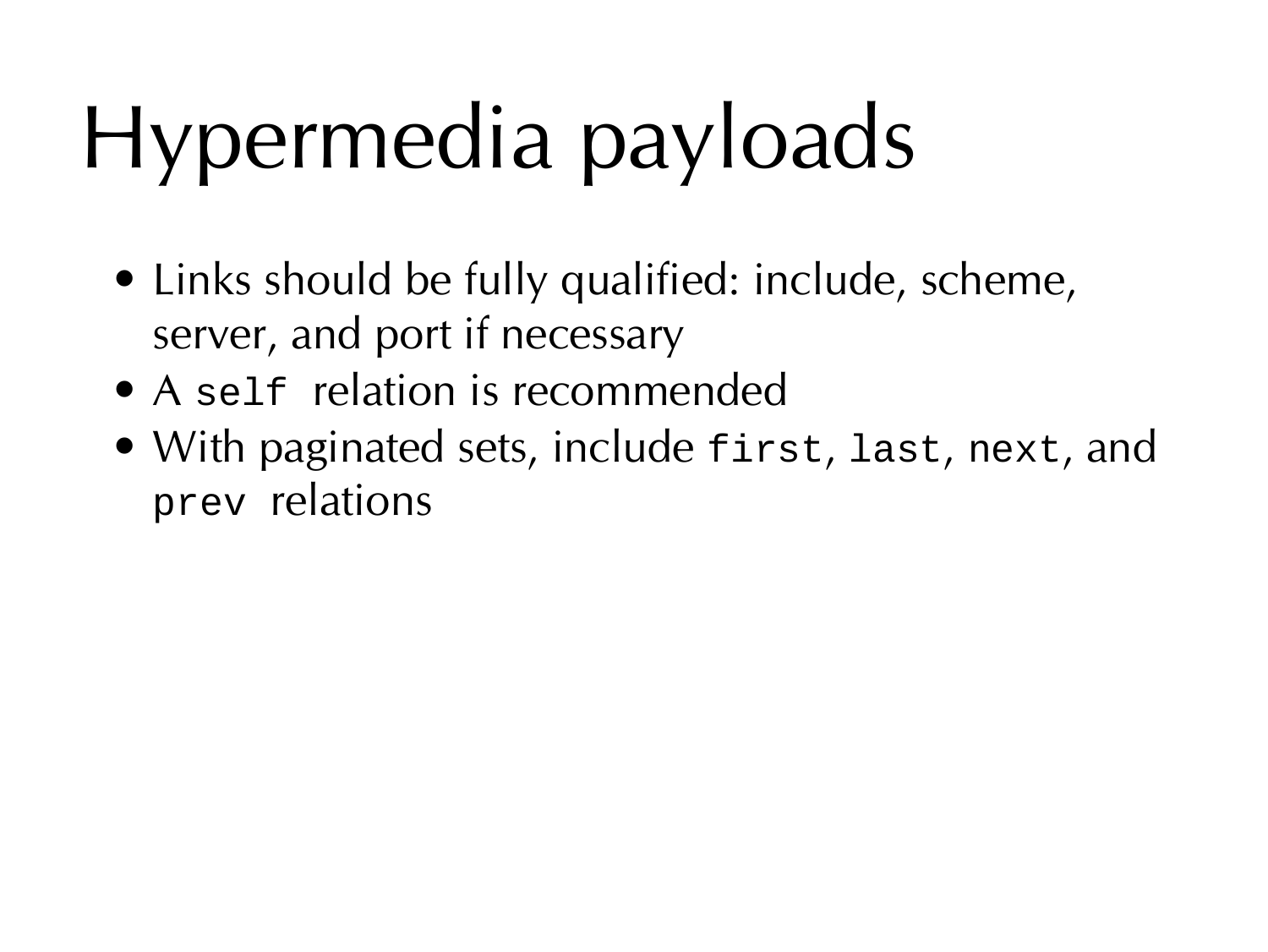## Tools for creating links

- The url controller plugin and/or view helper can generate the path if a route is known.
- The serverUr1 view helper can generate the scheme/server/port combination
- Paginators can be inspected and used to generate pagination relations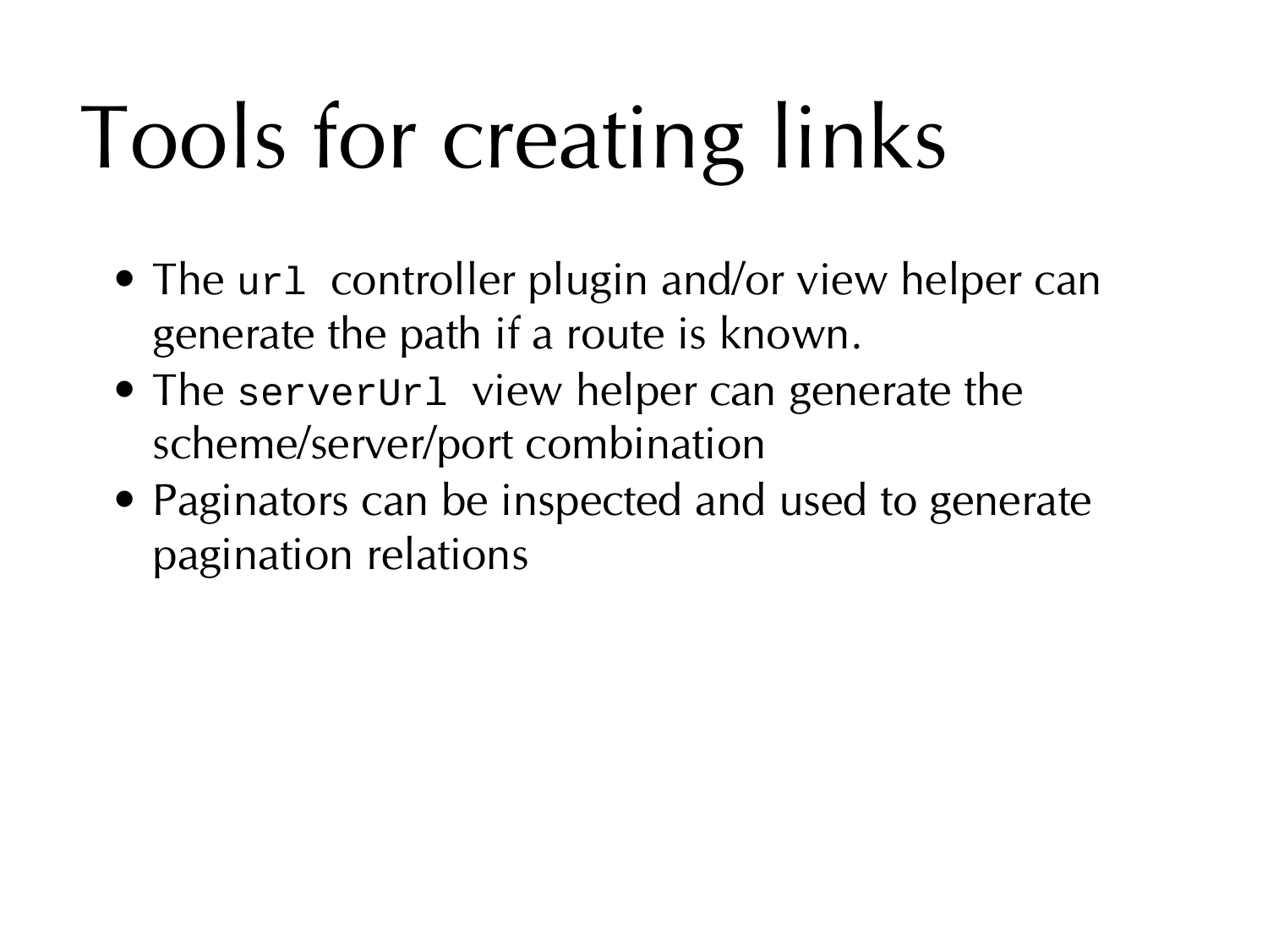## Generating individual links

\$path = \$urlHelper->fromRoute(\$route, array(  $'id'$  => \$id, )); \$url = \$serverUrlHelper->\_\_invoke(\$path);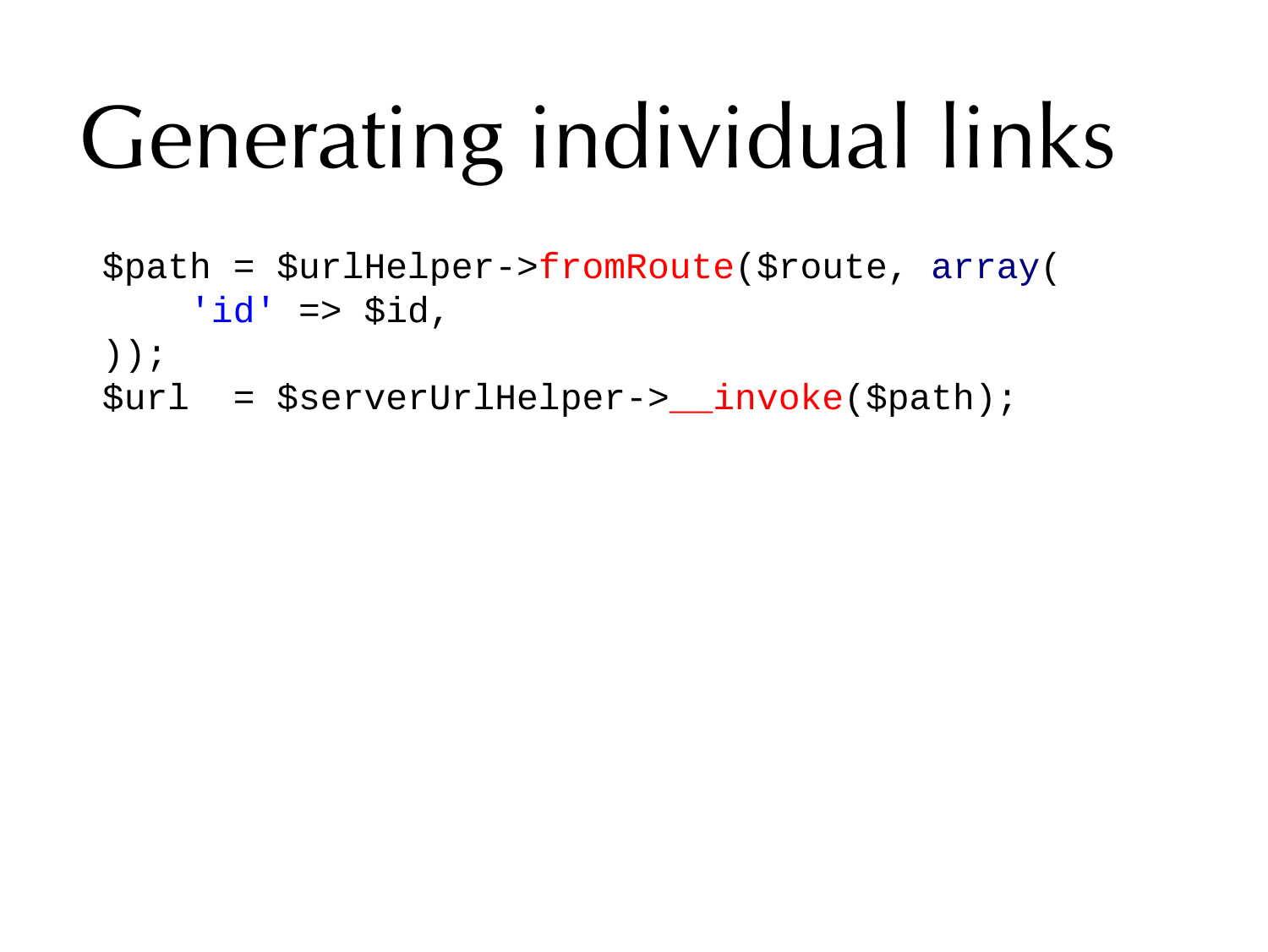## Generating paginated links

```
// $page is the current page
// $count is the total number of pages
// $base is the base URL to the resource
$next = ($page == $count) ? false : $page + 1;
$prev = (\text{Space} == 1) ? false : $page - 1;
$links = array( 'self' => $base
        (1 == \text{Space } ?''': '?\text{p} = ' \text{Space}),);
if ($page != 1) {
    $links['first'] = $base;}
```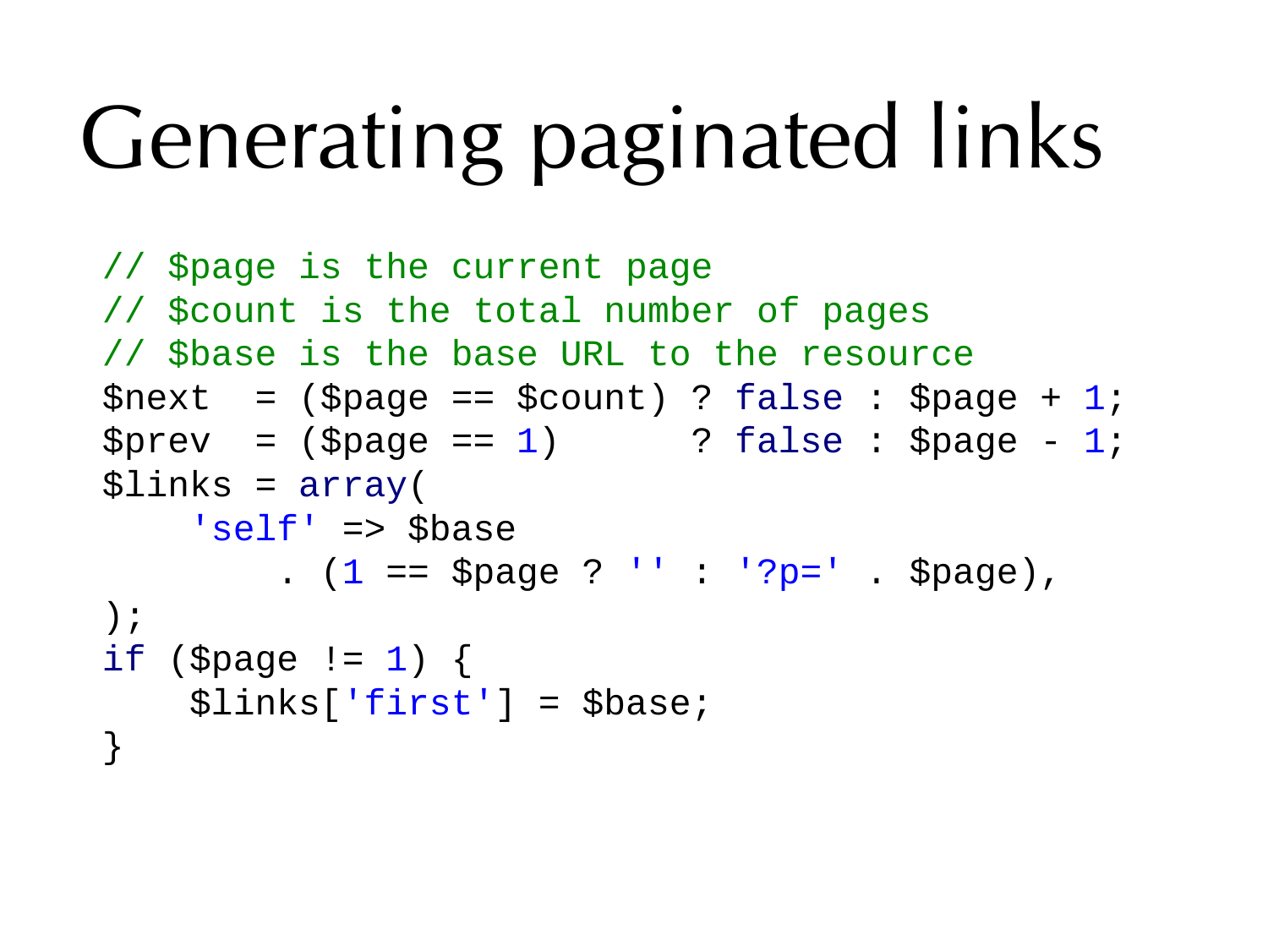#### cont…

```
if ($count != 1) {
    \text{5links}['last'] = \text{6base} . '?p=' . \text{6count};
}
if ($prev) {
    $links['prev'] = $base. ((1 == $prev) ? ' : '?p=' . $prev;
}
if ($next) {
    \text{5links}['next'] = \text{6base}. ?p='. \text{6next};}
```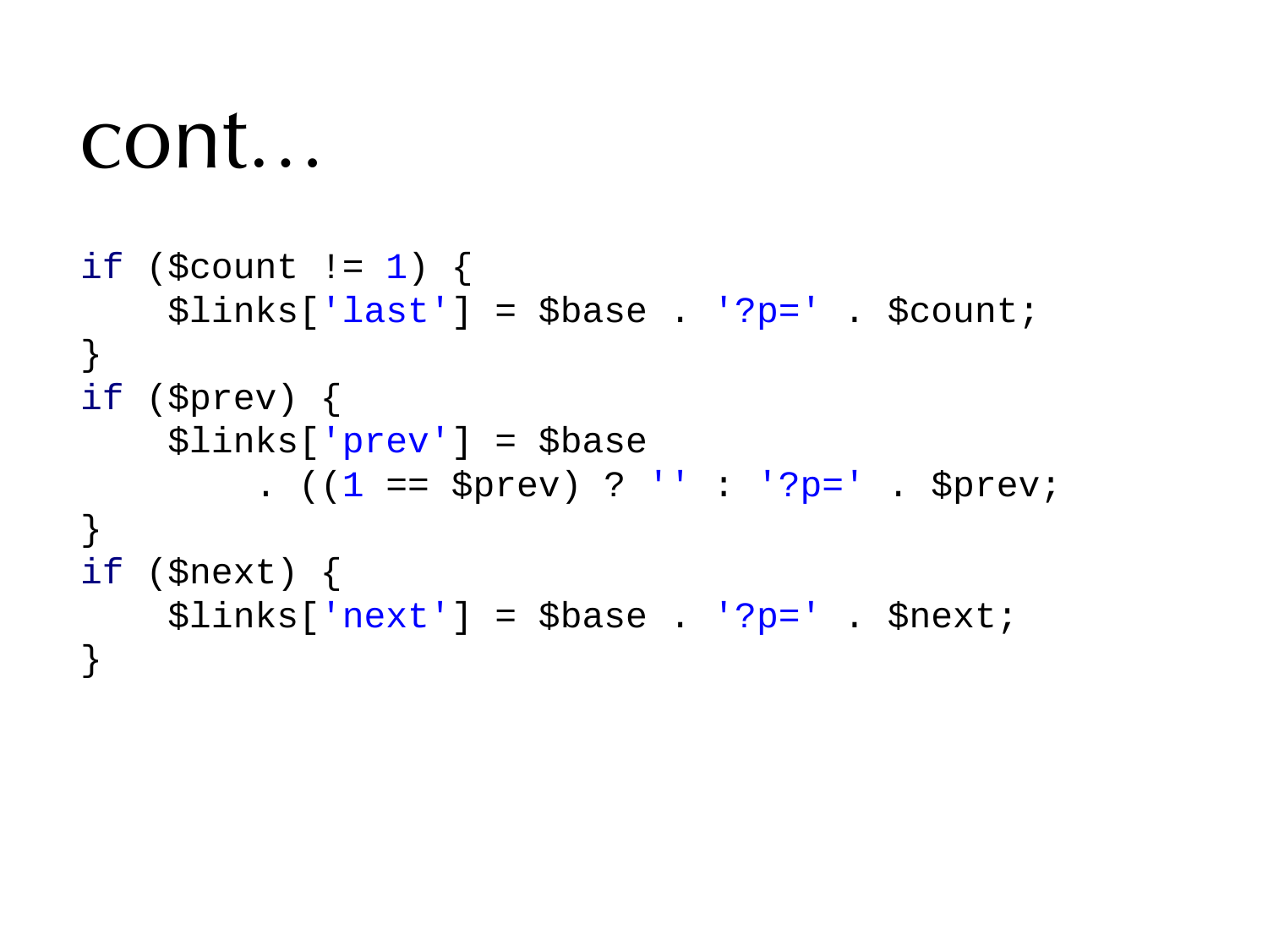# Where to generate links

- Controller is easiest, but may not be semantically correct
- View model makes sense, but is hard to inject with helpers
- Renderer makes sense, but likely requires specialized payloads in the view model
- A event listener could process the view model and inject them; similar issues to the renderer, though.
- Choose your poison.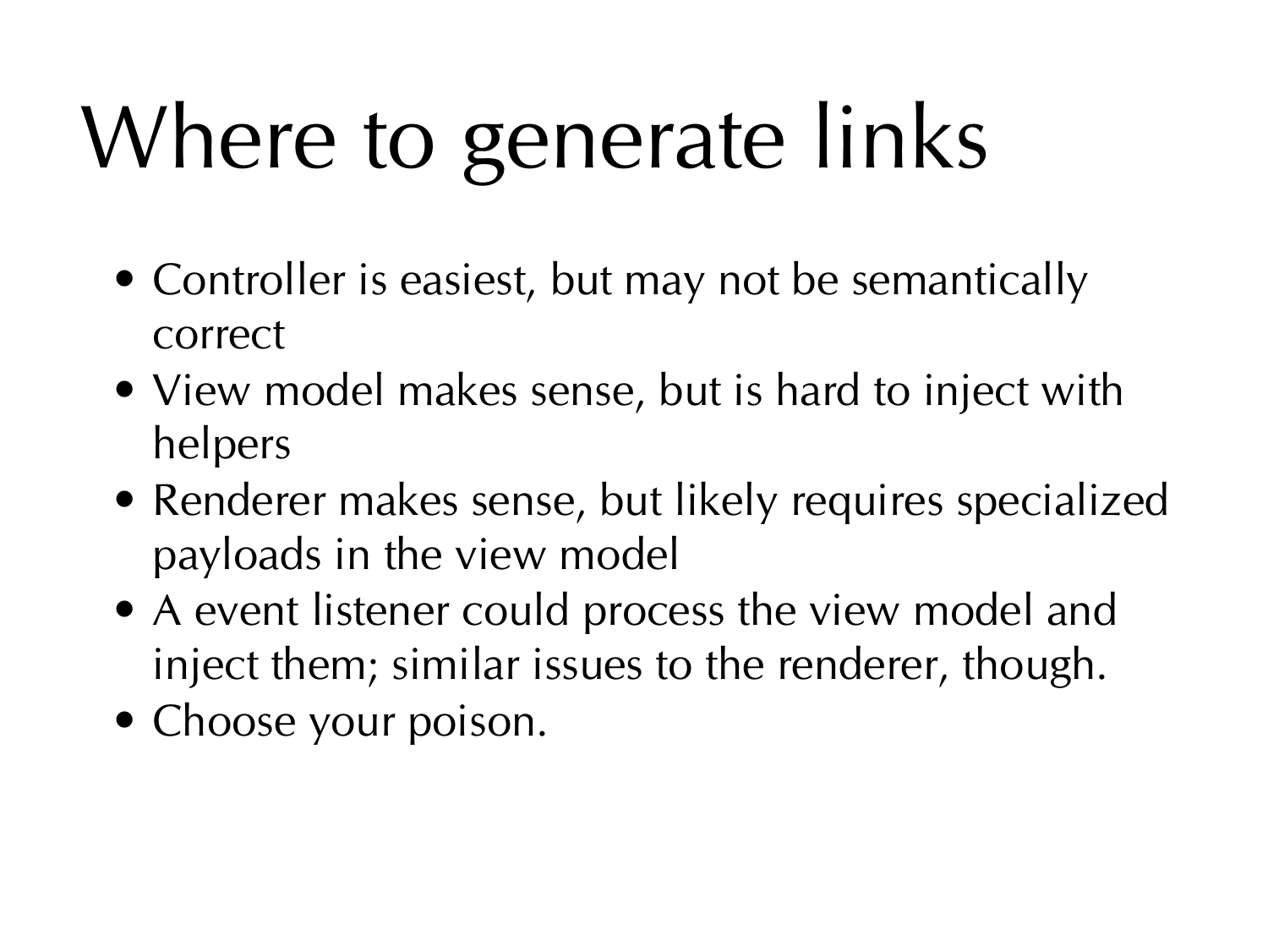## Error payloads

- Be consistent
- Provide detail
- application/api-problem+json is a nice standard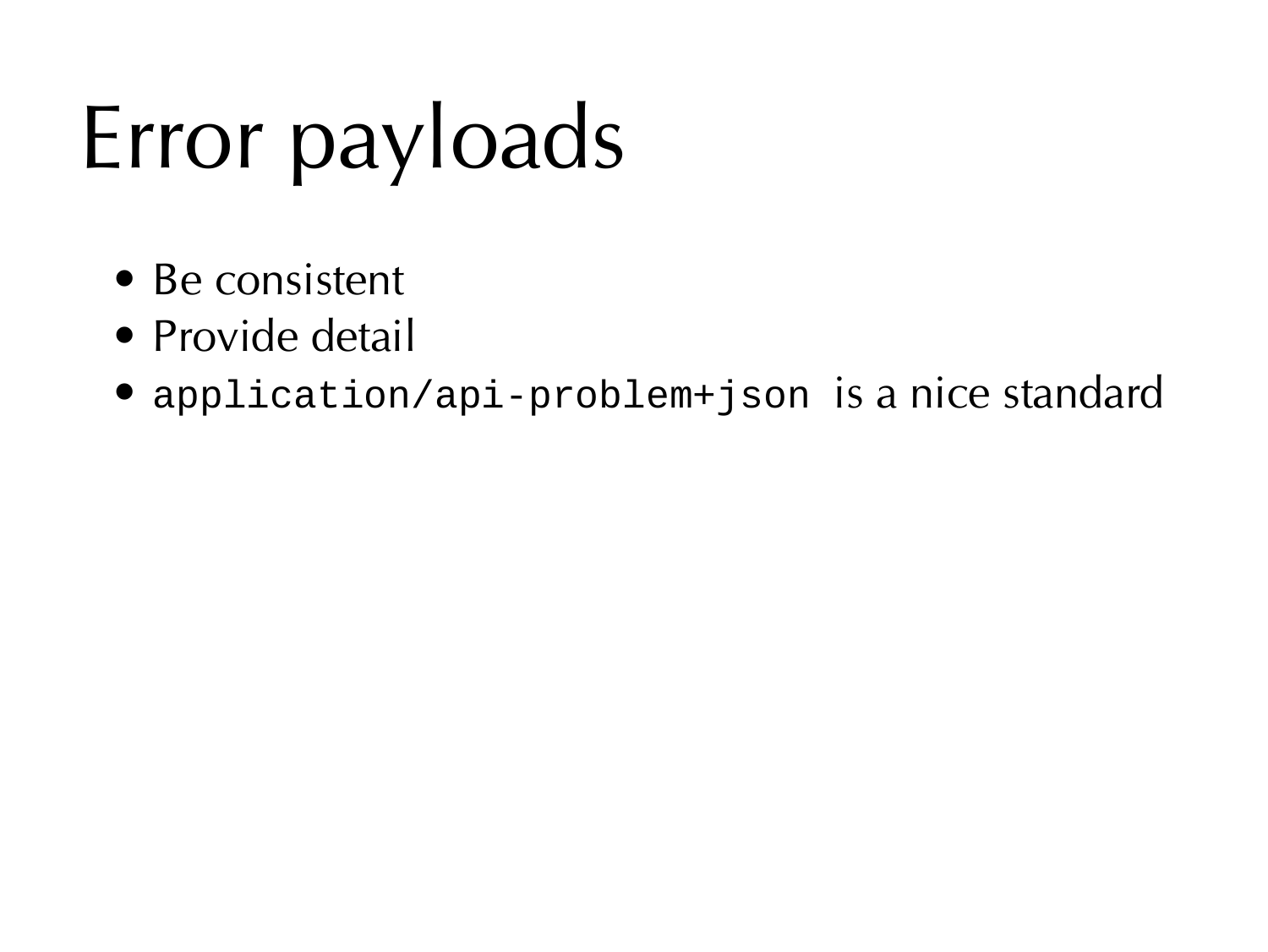## API-Problem payloads

• describedby is required. If corresponding to HTTP status,

<http://www.w3.org/Protocols/rfc2616/rfc2616-sec10.html> describing HTTP status codes is a nice default.

- title is also required; again, if corresponding to HTTP status, use established status descriptions.
- httpStatus is not required, but recommended.
- detail is your place to provide any additional information.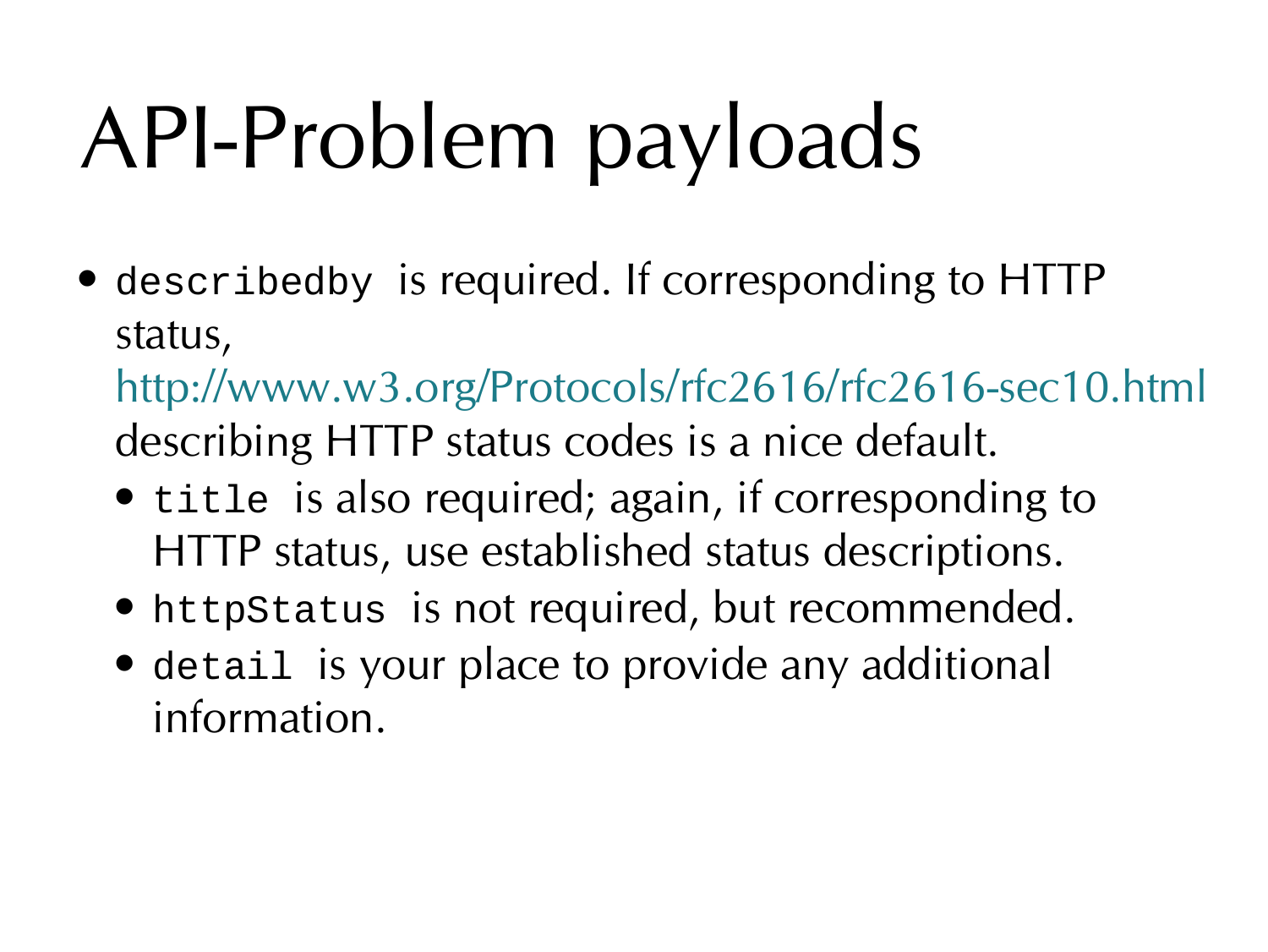## Where to generate API-Problem payloads

- Typically, within the controller; this is where the errors happen.
- You may also want listeners on dispatch.error so you can generate 404 responses in this format.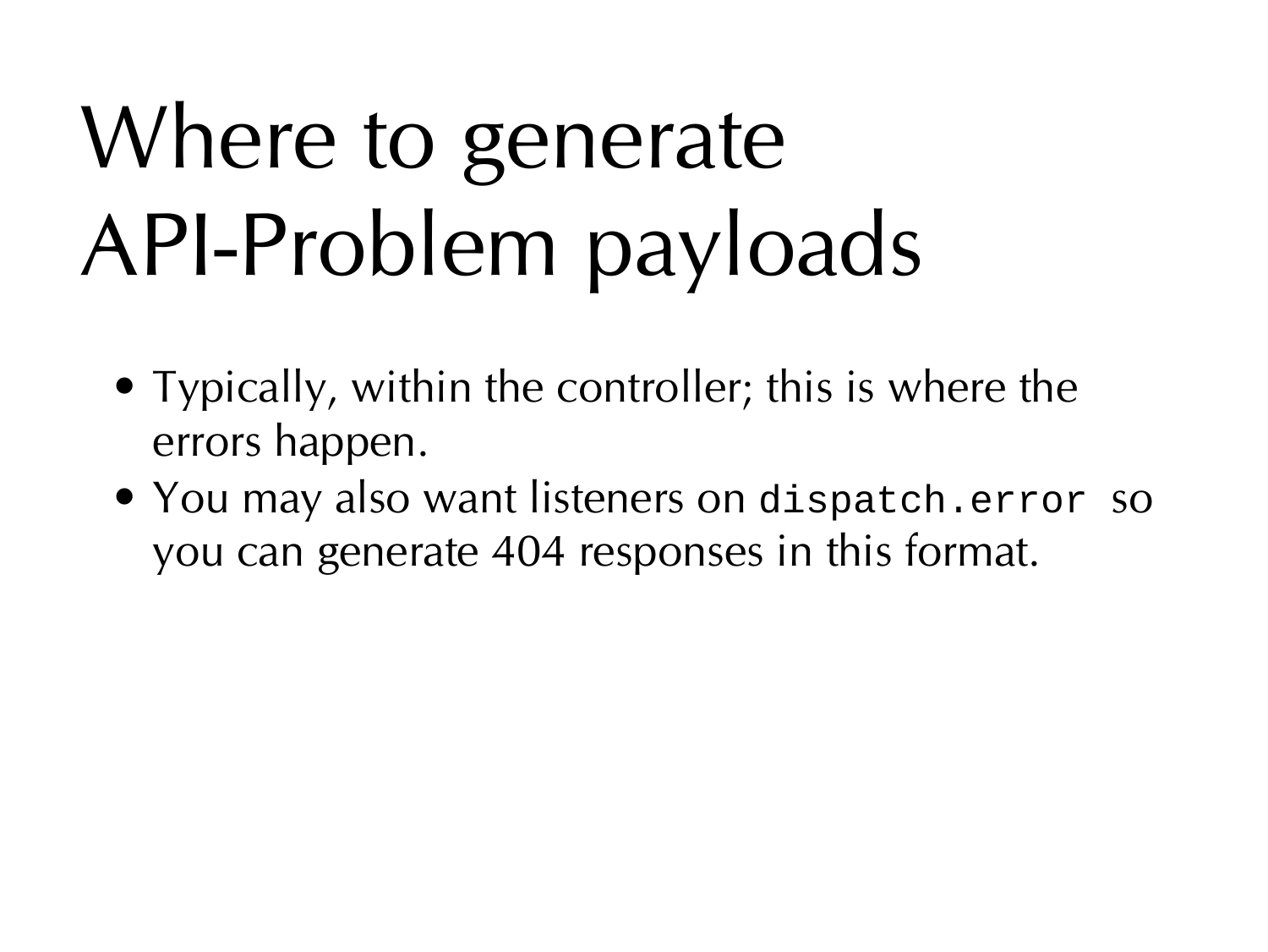## Practical application

- **YOU** will build a simple "status" API for posting social status
	- "text" representing the status
	- "user" representing the user posting the status
	- "timestamp" when the status was created
	- Collection of statuses by user, in reverse chronological order
		- User is present in the URI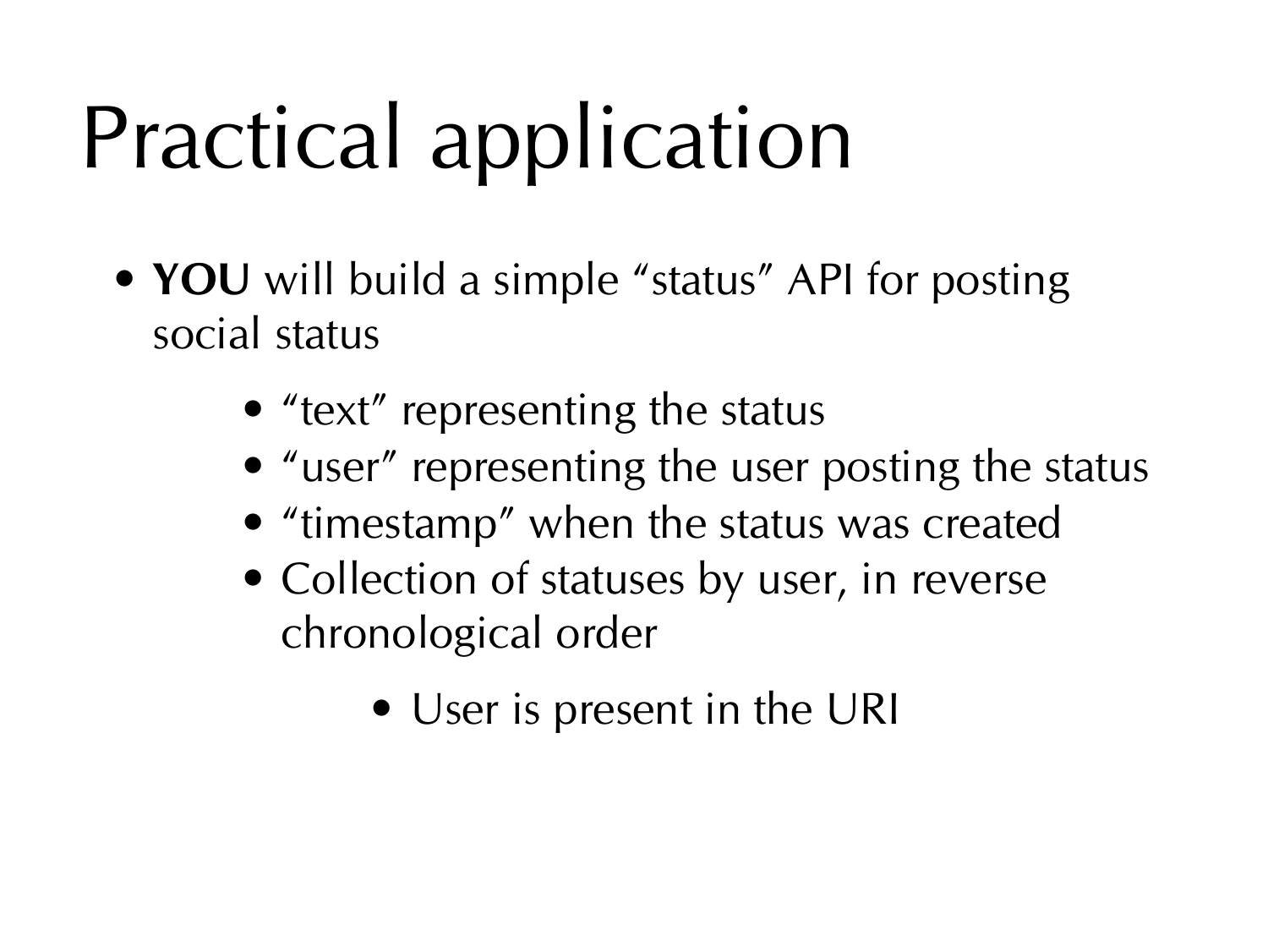#### **Steps**

- Create the domain logic (this is the hard part)
- Create a route
- Create a controller that:
	- calls on the domain logic
	- varies the view model based on the Accept header
	- creates API-Problem payloads for errors
- Create a listener for injecting hypermedia links in the view model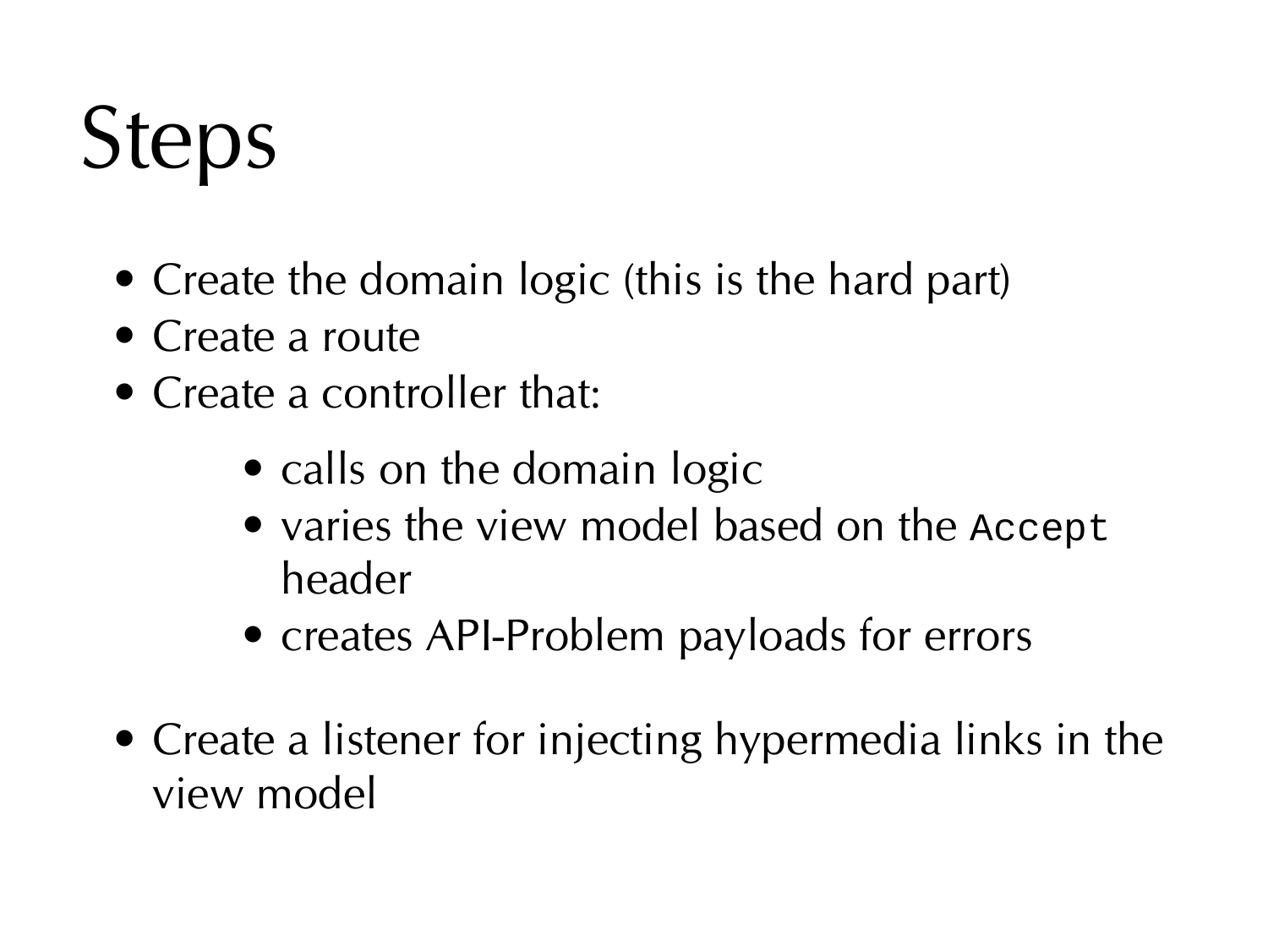#### Route

• /status/:user[/:id]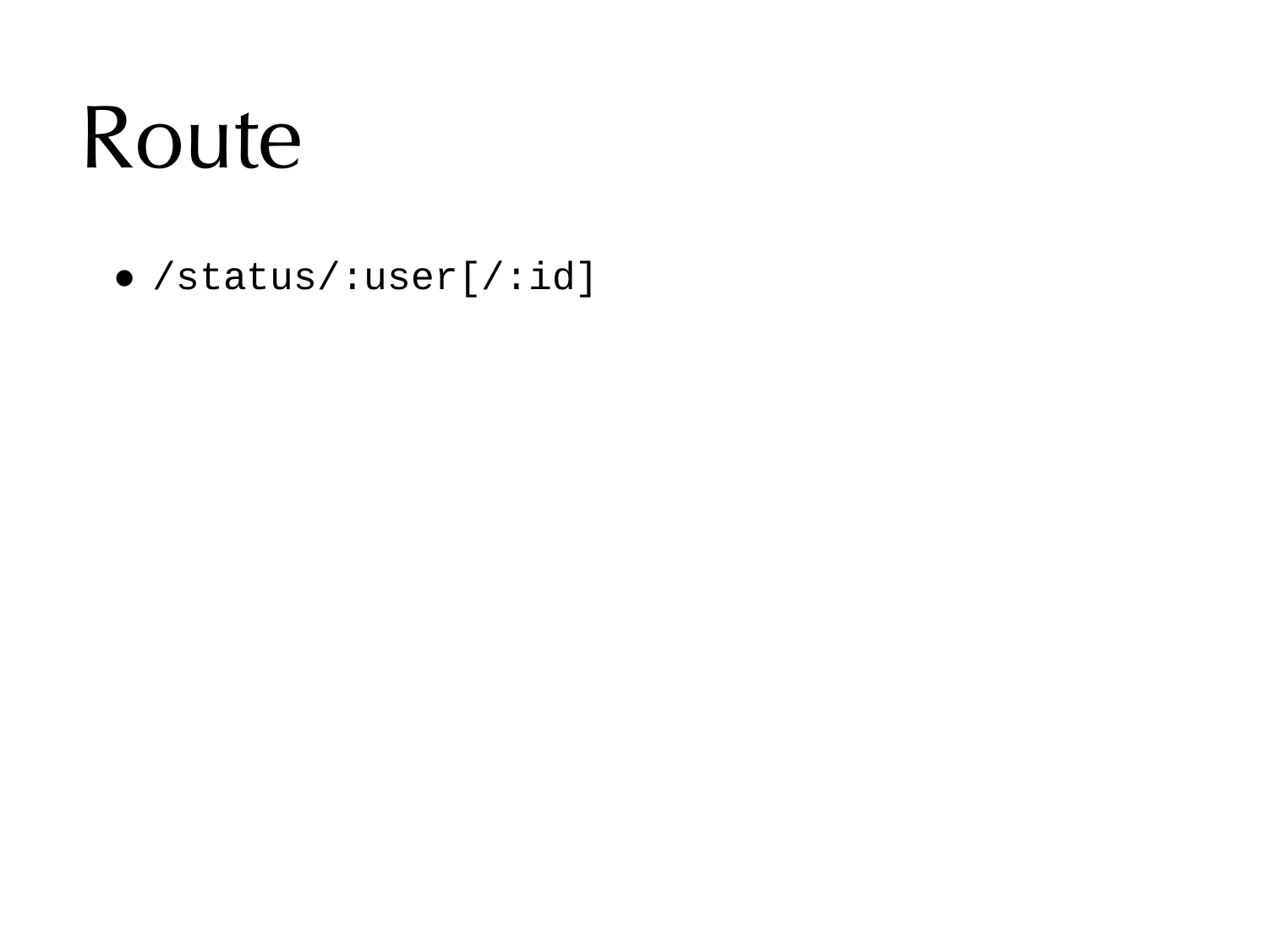#### Controller

- Extend AbstractRestfulController
	- use AcceptableViewModelSelector to pull a relevant view model based on Accept header; create a special view model type that we can listen for later.
	- set specific variables in the view that we can query later
	- use a special object for indicating errors
	- set appropriate HTTP status codes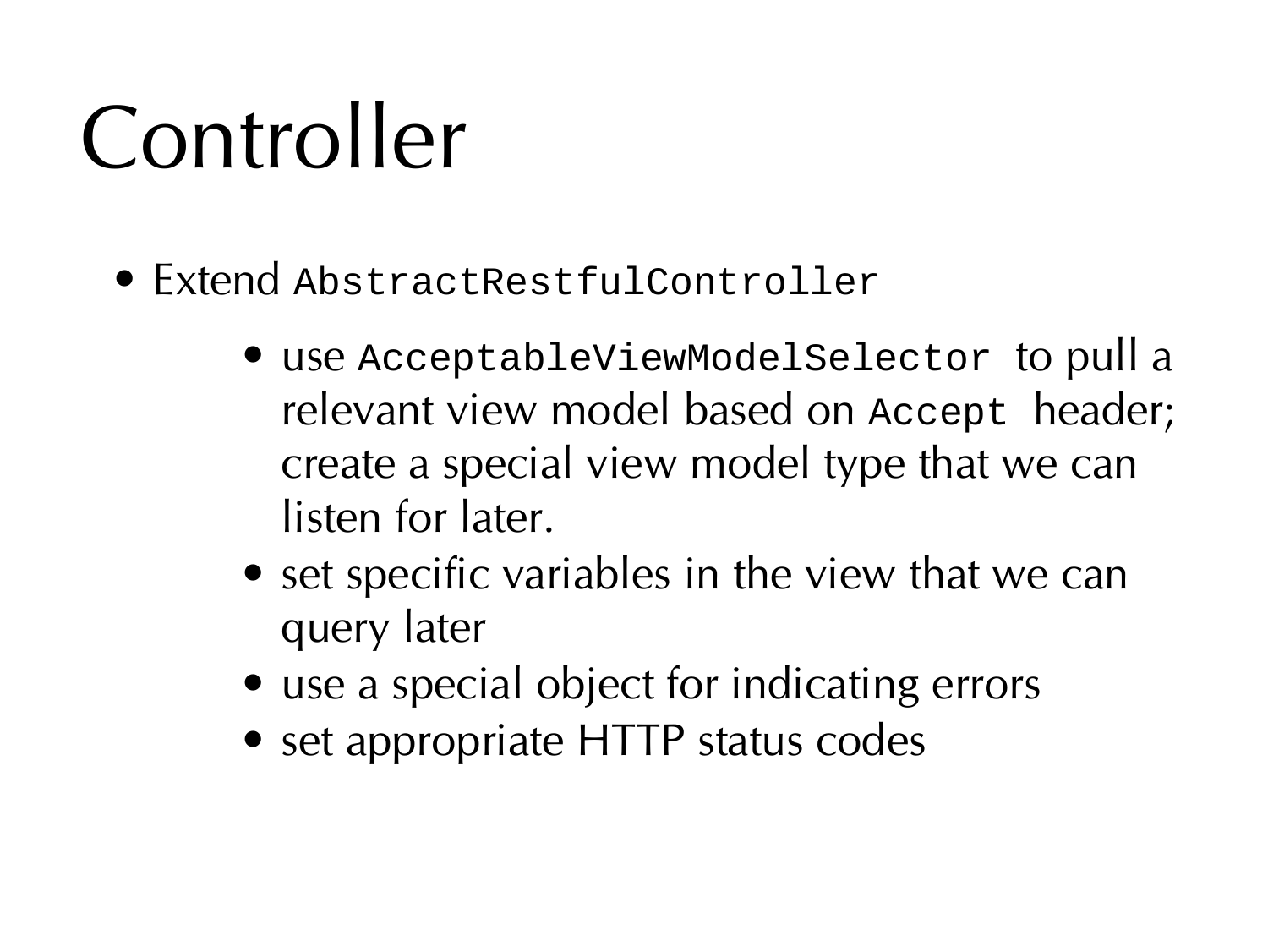#### Listener

- Listen for our special view model type
- If an error is detected:
	- Create an API-Problem payload
	- Set the response status code
- Generate hyperlinks based on whether we have a collection or an individual item.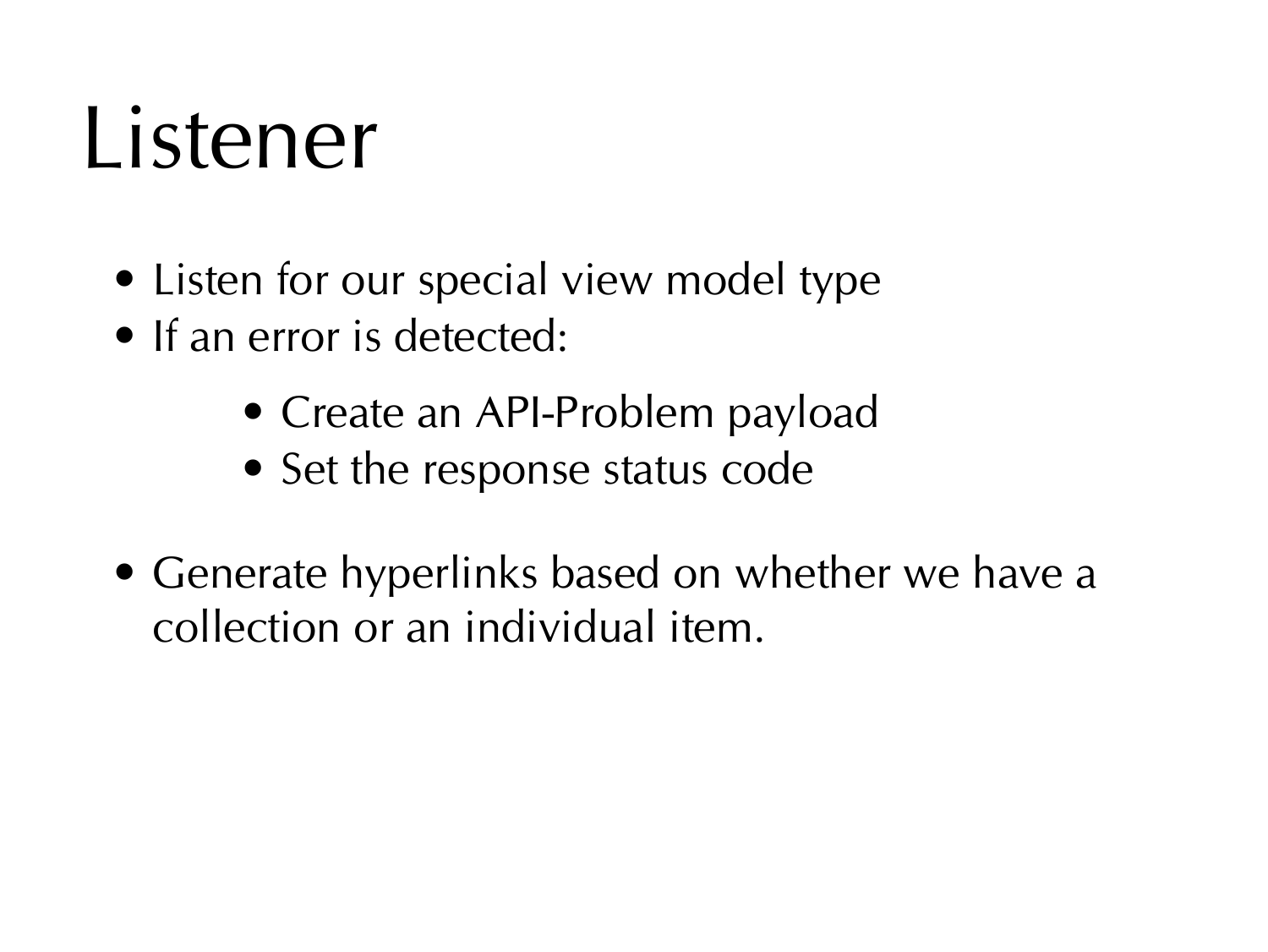#### Demonstration

This is meant to be alive demo of the finished API, and maybe some code samples.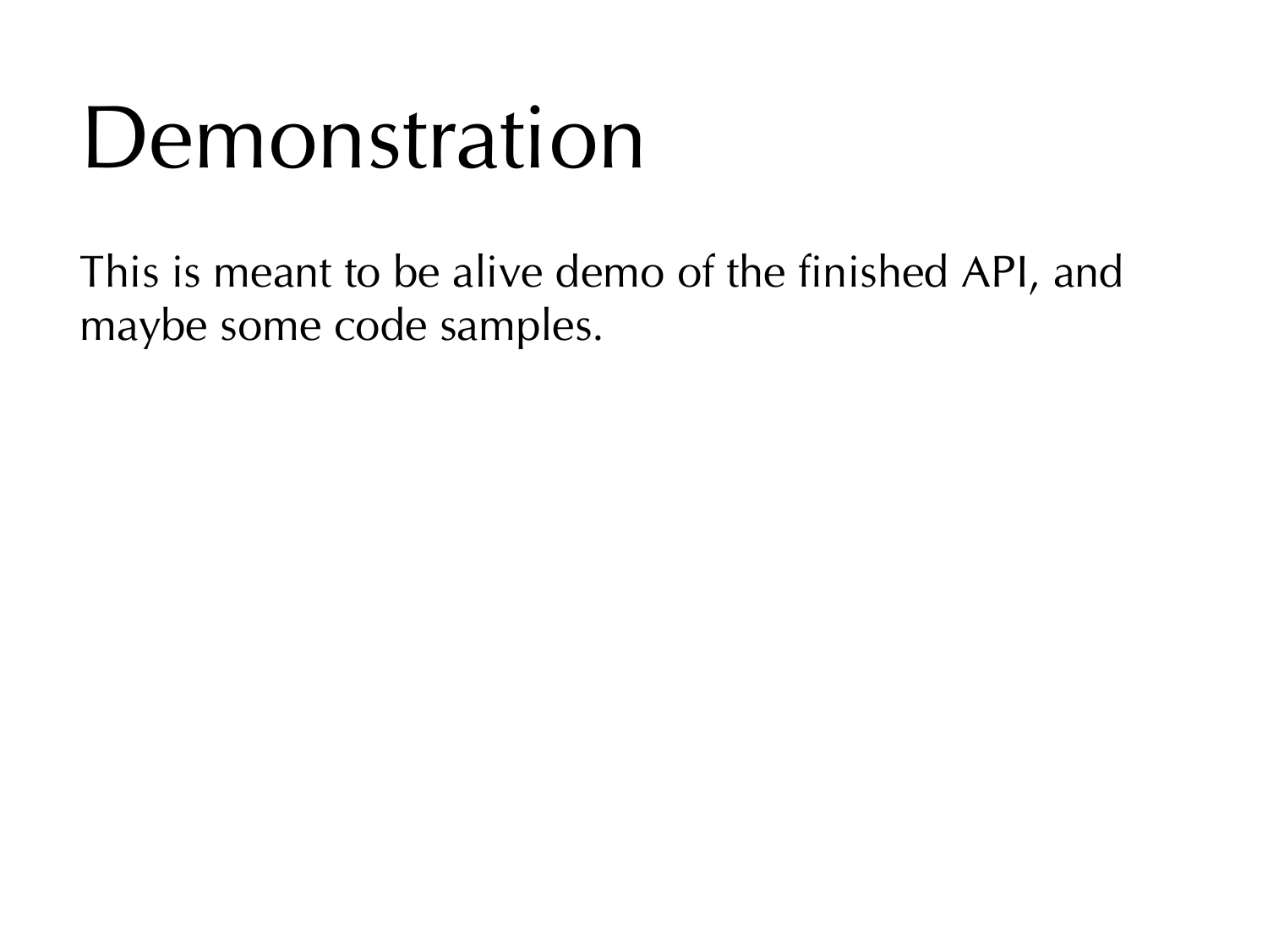## **PhlyRestfully**

- Module that does these bits for you
- Add it to composer
	- "phly/phly-restfully": "[dev-master@dev"](mailto:dev-master@dev)
- Provide a resource listener that does the various persistence related operations and a route, and go.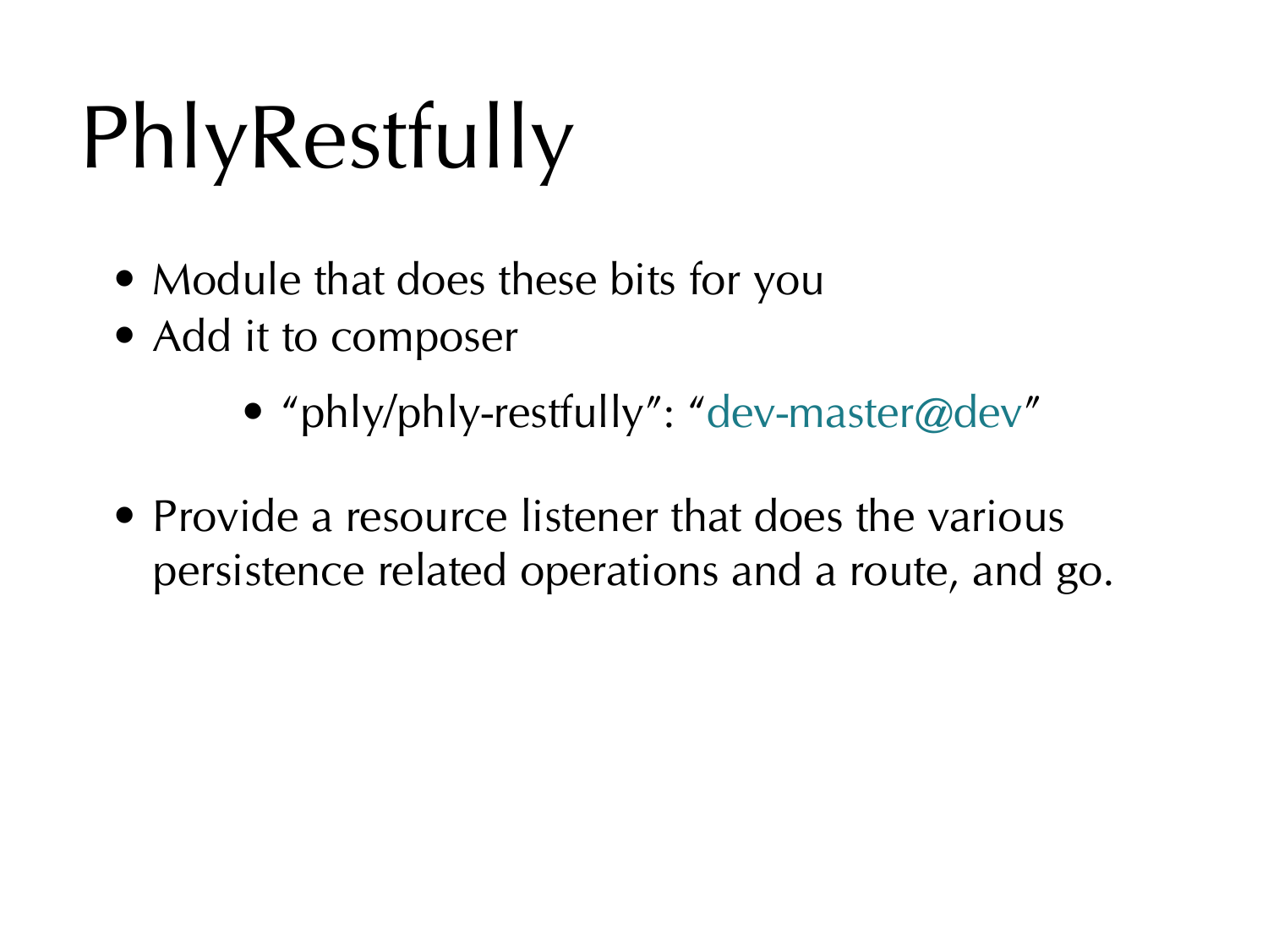#### What have we learnt today?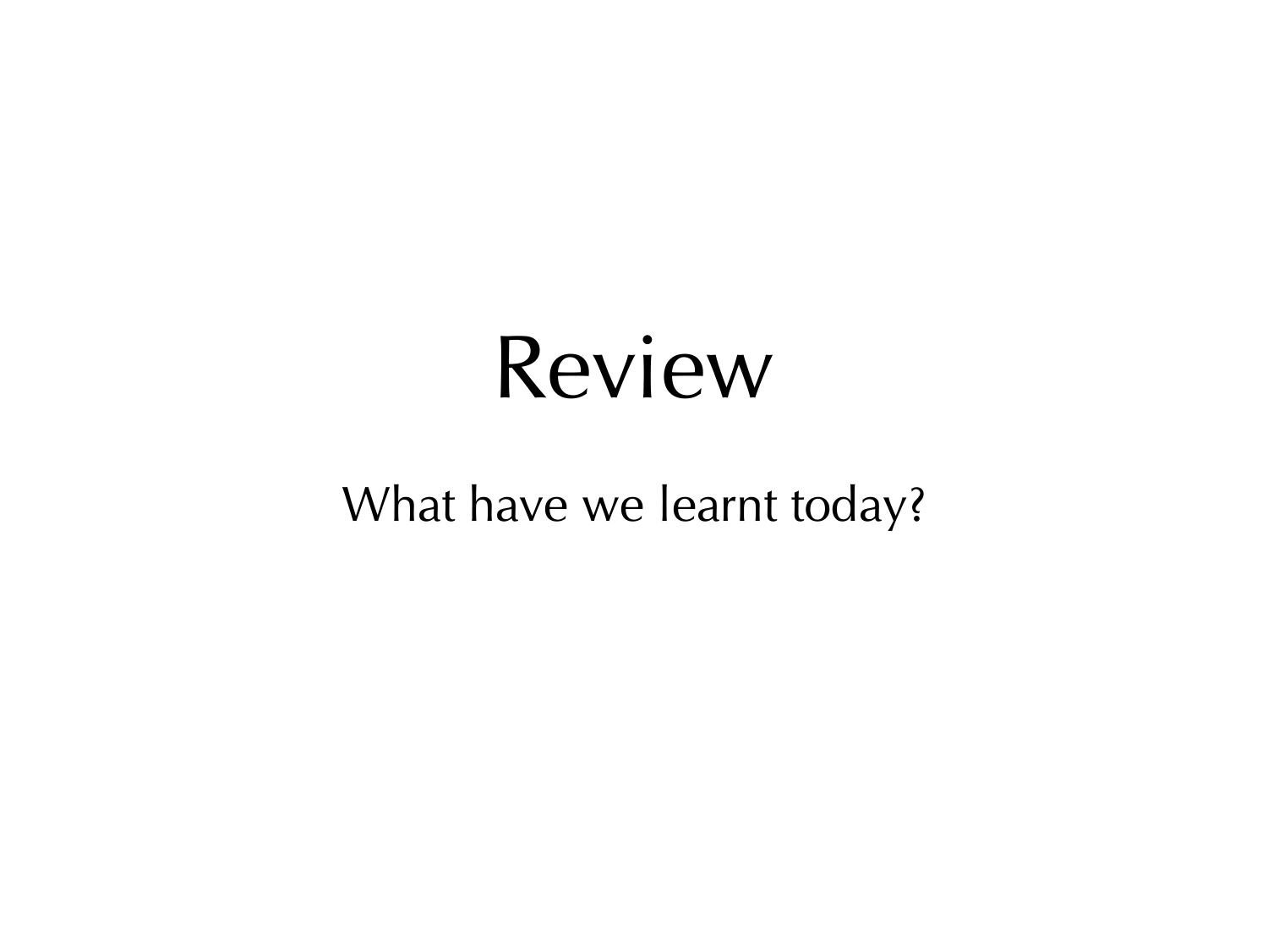- REST is an architecture, with lots of recommendations but no single, canonical methodology
- Don't skimp or skip the documentation!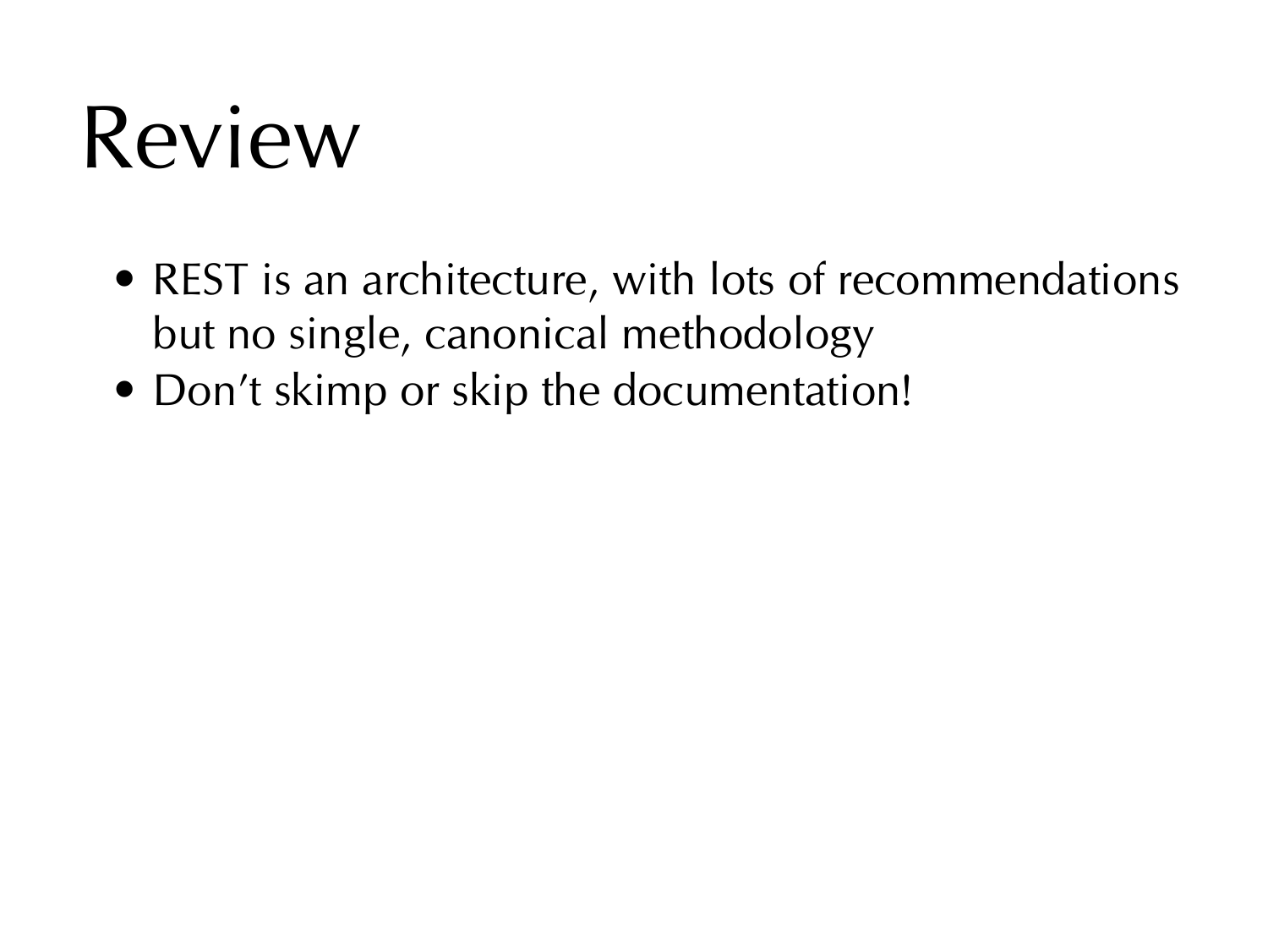- REST has lots of little details to pay attention to:
	- URIs per resource
	- HTTP methods indicating the operations available for a resource
	- Media types indicating resource representations govern how to parse a request as well as how to format a response
	- Hypermedia links to promote discoverability and available state changes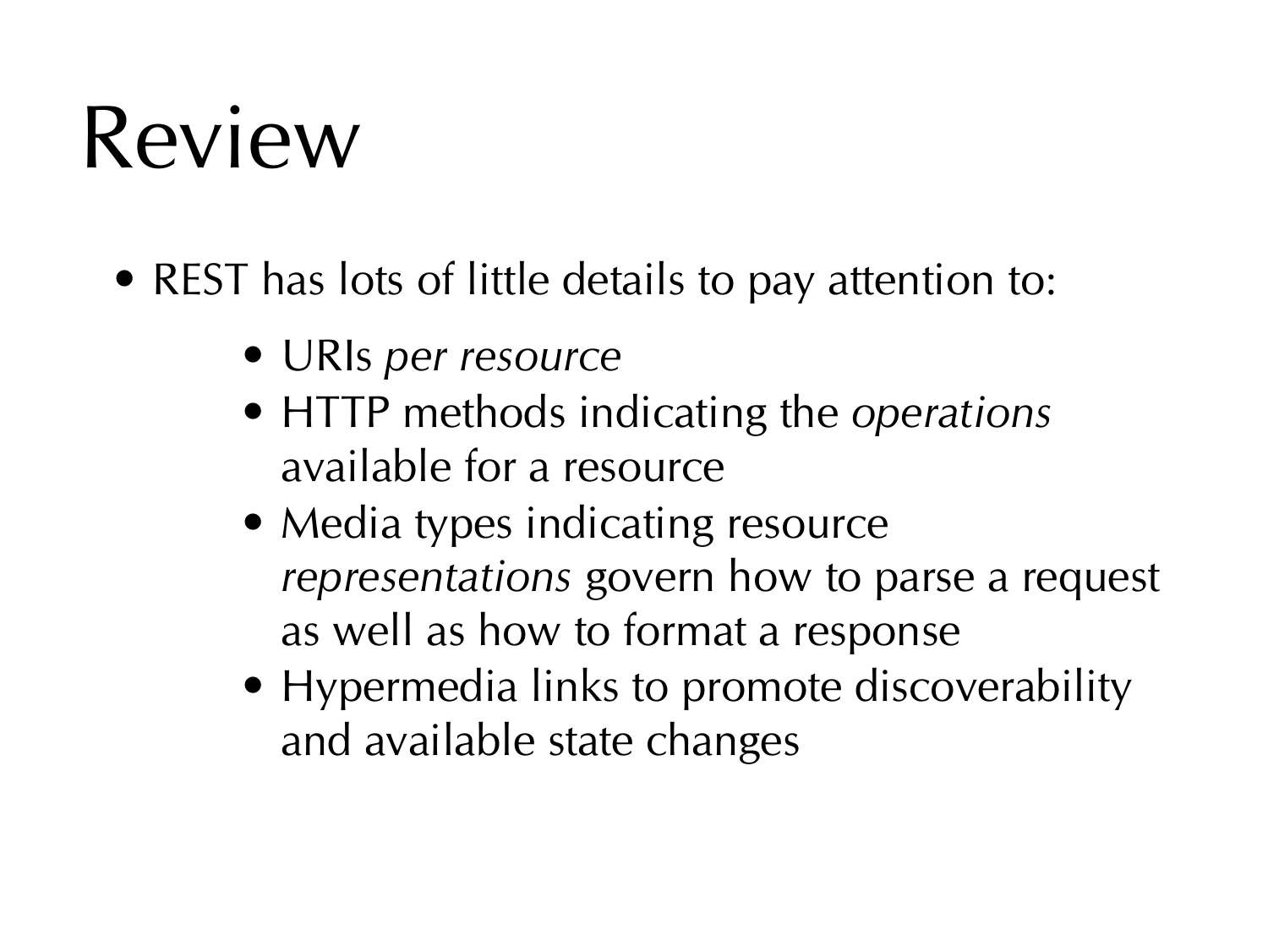- Several emerging standards surrounding specifically RESTful **JSON** APIs
	- Collection + JSON
	- Hypertext Application Language (HAL)
	- API-Problem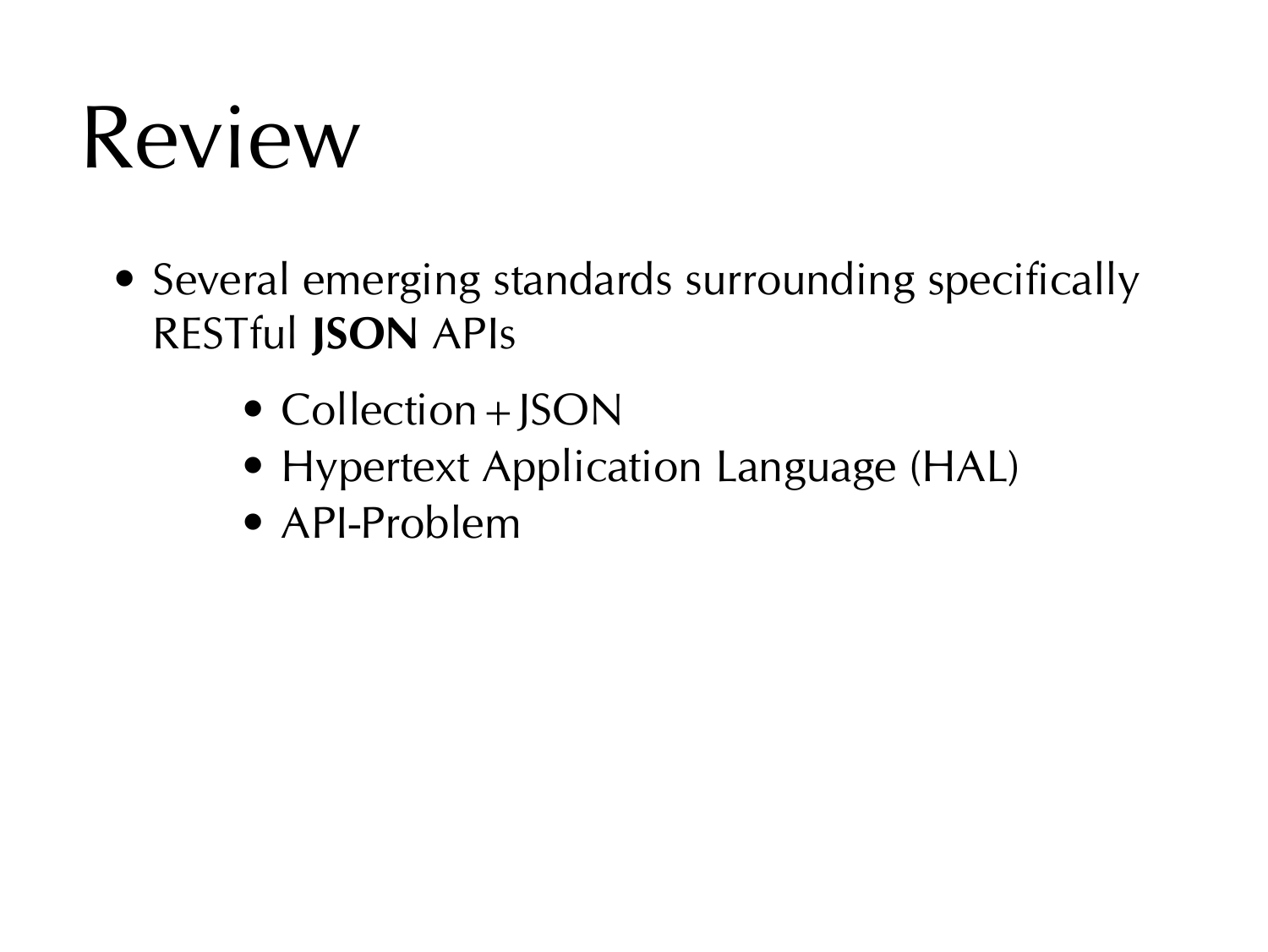- ZF2 has a lot of built-in features to help build RESTful applications
	- AbstractRestfulController
	- Accept header implementation
	- Rich HTTP tooling in general
	- Flexible view layer